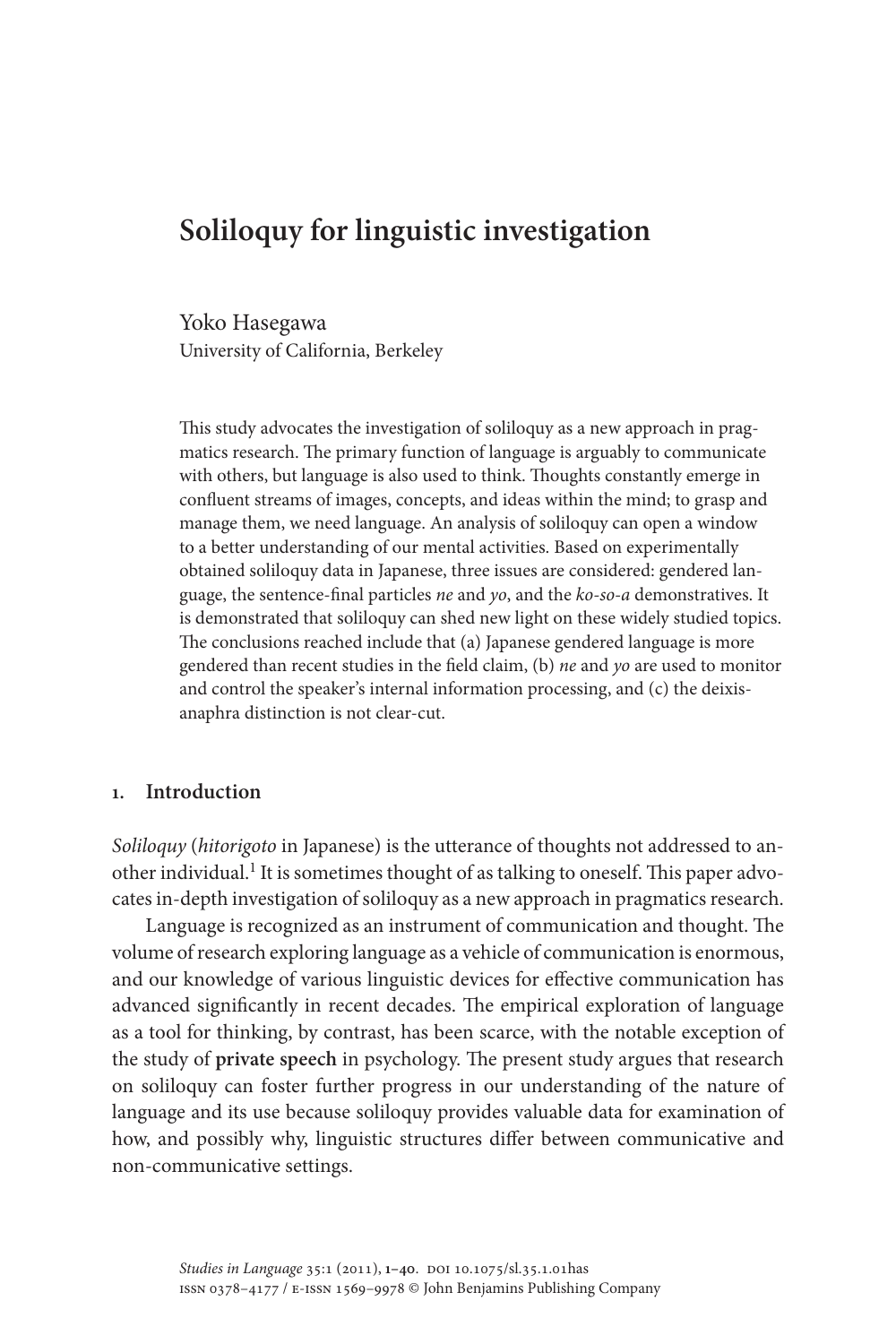Some researchers consider speech and thought to be exclusively dialogic. That is, the speaking-self and the talked-to-self exist even in soliloquy, mirroring normal conversational exchanges. Bakhtin's (1984) dialogism is an example of this conception, in which all human discourse is seen as a complex thread of dialogic interrelations with other utterances. He writes:

> Each person's inner world and thought has its stabilized social audience that comprises the environment in which reasons, motives, values and so on are fashioned [...] In point of fact, word is a two-sided act. It is determined equally by whose word it is and for whom it is meant. As a word it is precisely the product of the reciprocal relationship between speaker and listener, addresser and addressee. Each and every word expresses the 'one' in relation to the 'other'. I give myself verbal shape from another's point of view of the community to which I belong. (p. 86)

This idea of dialogue is consistent with Vygotsky's (1934/1986) thesis of the social origins of private speech (discussed below).2

Even if soliloquy is essentially dialogic, there may well be profound differences between these two modes of discourse. If the speaker and addressee are identical, there is no gap or discrepancy in beliefs, assumptions, and relevant background knowledge, and the speaker is not obligated to consider the addressee's knowledge and perspective. As a result, the information structure of soliloquy should inevitably differ from communicative conversations. As a further example, we could easily speculate on the absence of linguistic politeness in soliloquy because the speaker does not need to consider the possibility of threatening the addressee's face.

In order to investigate how communicative and non-communicative intention influences utterances, an experiment was conducted in which soliloquies of native speakers of Japanese were examined. The present study reports an analysis of these experimental data and discusses the findings in order to suggest further directions for investigation using this promising approach.

The organization of this paper is as follows: Section 2 provides a brief outline of the research on private speech. Section 3 defines the notion of soliloquy and explains the data-collection method. Section 4 (Gendered speech), Section 5 (The sentence-final particles *ne* and *yo*), and Section 6 (Demonstratives) explore the potential of soliloquy data in linguistic investigation. Section 7 presents the conclusions of the study.

## **2. Private speech**

The study of soliloquy originated with Piaget (1923/2002), who observed kindergarten children talking to themselves as if thinking aloud. For example, a child sitting alone at his table said, "I want to do that drawing, there […] I want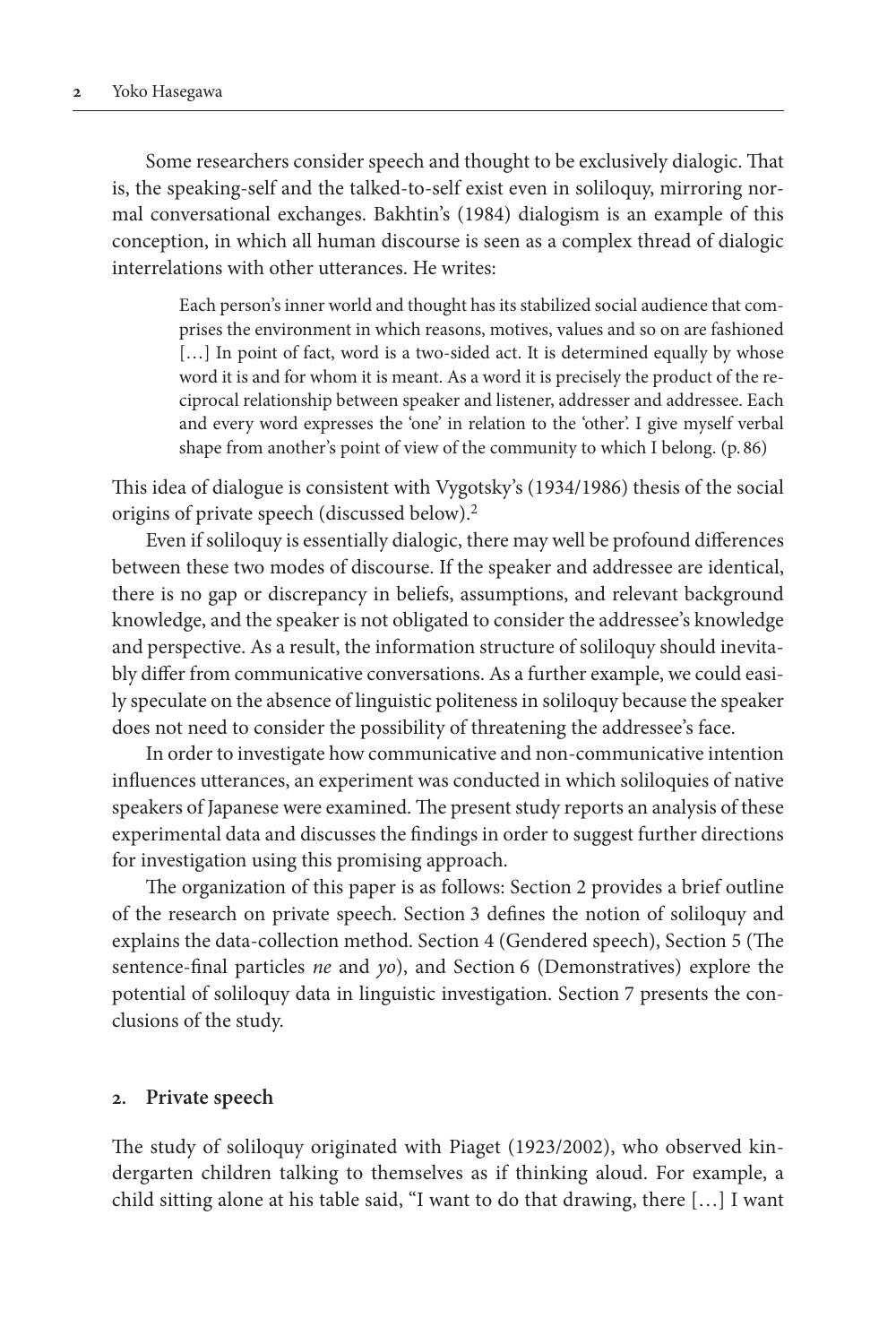to draw something, I do. I shall need a big piece of paper to do that" (2002: 15). Calling this phenomenon **egocentric speech**, Piaget argued that it was a result of young children's cognitive immaturity. That is, when communicating with others, they are unable to take others' perspectives into consideration, so that their utterances are often incomprehensible to their addressees. Children, for example, frequently employ deixis and pronouns without clear referents. As the child's cognitive maturity and social experiences grow, Piaget contended, egocentric speech disappears.

Vygotsky (1934/1986), on the other hand, interprets the same phenomenon in a totally different way. For him, the direction of development is not from egocentric and autistic utterances to social, communicative utterances, as claimed by Piaget, but rather, **from** social speech **to** subvocalized **inner speech**, that is, thoughts. In other words, Vygotsky argues, young children often think aloud because they have not yet learned to control their thoughts internally.<sup>3</sup> Today, Vygotsky's perspective is commonly referred to as **private speech**, although he himself retained Piaget's term, egocentric speech. In Vygotsky's theory, private speech is the link between early socially communicative speech and mature inner speech. He hypothesized that during the early school years, the development of inner speech stabilizes, and, as a consequence, private speech fades away.

Vygotsky contended that private speech serves **self-direction** and **self-guidance** functions. Therefore, the frequency of soliloquy should increase significantly if an obstacle is introduced into children's activities. He provided as an example a child, ready to draw, suddenly finding something needed was missing. The child would then try to comprehend and to remedy the situation by talking to himself: "Where's the pencil? I need a blue pencil. Never mind, I'll draw with the red one and wet it with water; it will become dark and look like blue" (1986: 29–30).

Regarding its formal properties, Vygotsky assumed that as private speech develops into internal thought, it becomes more abbreviated and cryptic. He speculated that, whereas syntactic constituents are more thoroughly expressed in social speech, inner speech consists solely of predicates because the topic of an utterance (typically encoded as the grammatical subject) is already known to the speaker. Private speech is initially similar to social speech, but it is gradually restructured toward the syntax of inner speech.

Although this hypothesis seems to reflect common sense, it has not been verified by experimental studies (Berk 1992). Feigenbaum (1992) reports that between ages 4 and 8, private speech tends to be more fragmented than social speech, but it does not become **increasingly** fragmented. Rather, his data show that private speech becomes longer and more complex with increasing age.

Although Vygotsky's hypothesis does not accurately capture the reality of language development, abbreviated utterances in adult speech do sometimes convey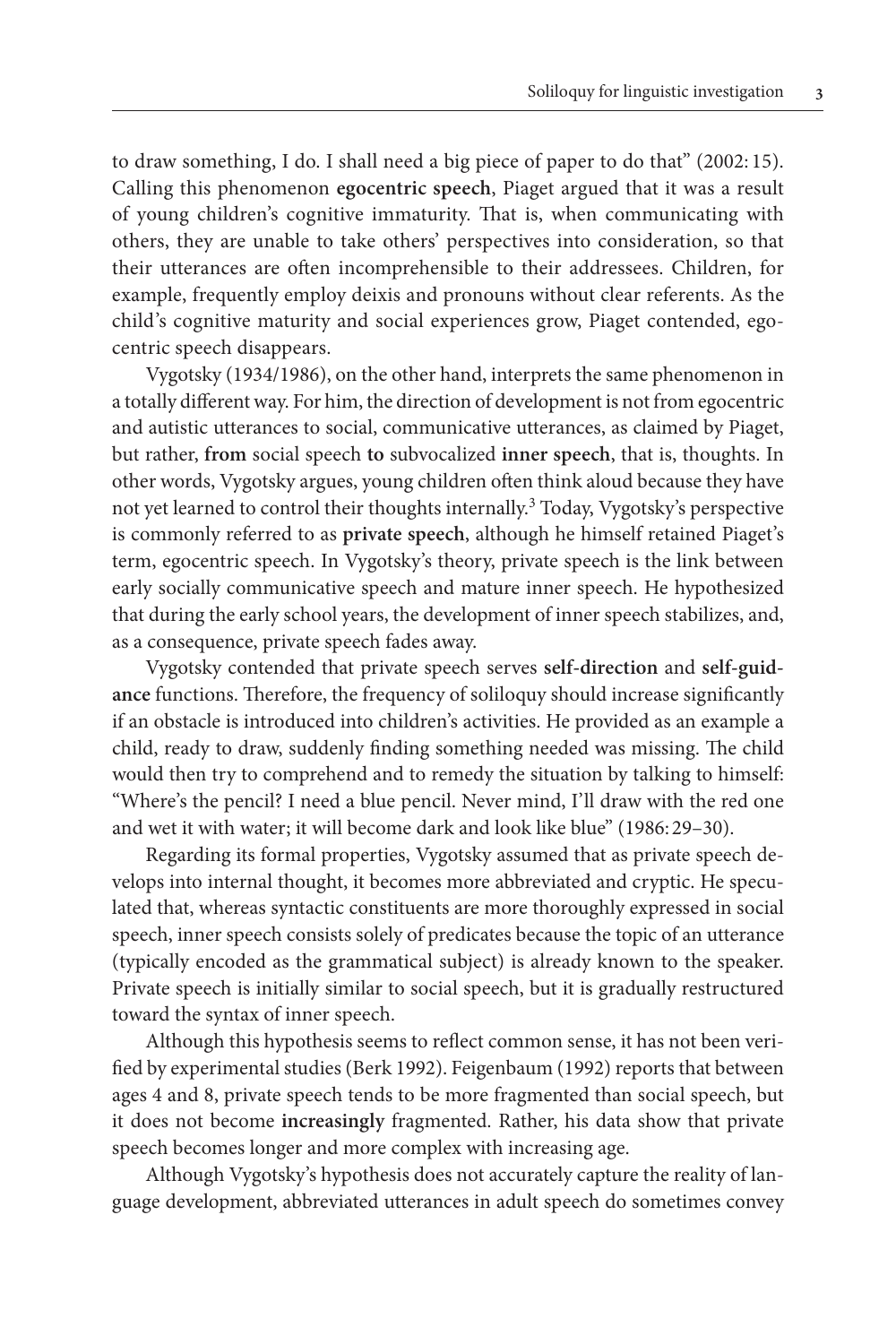the nuances of soliloquy. Zwicky (2005) reports that the omission of "it be" in the extraposition construction sounds like self reflection, e.g., (1):

- (1) a. *Odd that Mary never showed up.*
	- b. *Too bad (that) she had to leave town so soon.*
	- c. *Amazing that he didn't spot the error.*

Zwicky also reports Eve Clark's observation: "I think it's something of a convention in writing that one uses a lot more ellipsis to convey 'internal feelings, attitudes'. Does this spill over to actual spoken usage?" Adult soliloquy in English may have various subtle cues yet to be discovered.

Private speech gradually becomes less noticeable with the passage of time. This fact, however, does not guarantee that children stop producing it, as Vygotsky speculated. In the United States, as well as in many other speech communities, private speech is so stigmatized that we may become embarrassed if caught while soliloquizing. In elderly persons, private speech is frequently regarded as an awkward form of self-defense against stress or as a sign of withdrawal from the social world (Fry 1992). Most children gradually learn this social inhibition and relinquish private speech in the presence of others. Nevertheless, private speech does continue throughout an individual's lifetime (Goffman 1978, John-Steiner 1992). It only becomes more challenging to observe by researchers using traditional methods of study in psychology (Diaz 1992).

# **3. The research methodology**

## *The data*

An experiment was conducted in order to explore the nature of soliloquy in Japanese. Twenty-four subjects (8 males and 16 females, all native speakers of Japanese) participated, each speaking his or her thoughts for 10–15 minutes while alone in an isolated room. The subjects were instructed to speak not to an imaginary person, but, rather, to simply verbalize whatever came into their minds. Other than speaking as much as they were able, they were free to walk around, look at books and magazines, and do whatever they wanted. Their soliloquies were recorded on an audio device and subsequently transcribed. A total of 3,042 utterances, many of which consist of fragmented sentences, were obtained.<sup>4</sup>

All subjects were aware that they were being recorded. Let me first present a brief discussion regarding this data-collection method lest the validity of this procedure, which might seem removed from genuine, spontaneous soliloquy, come into question.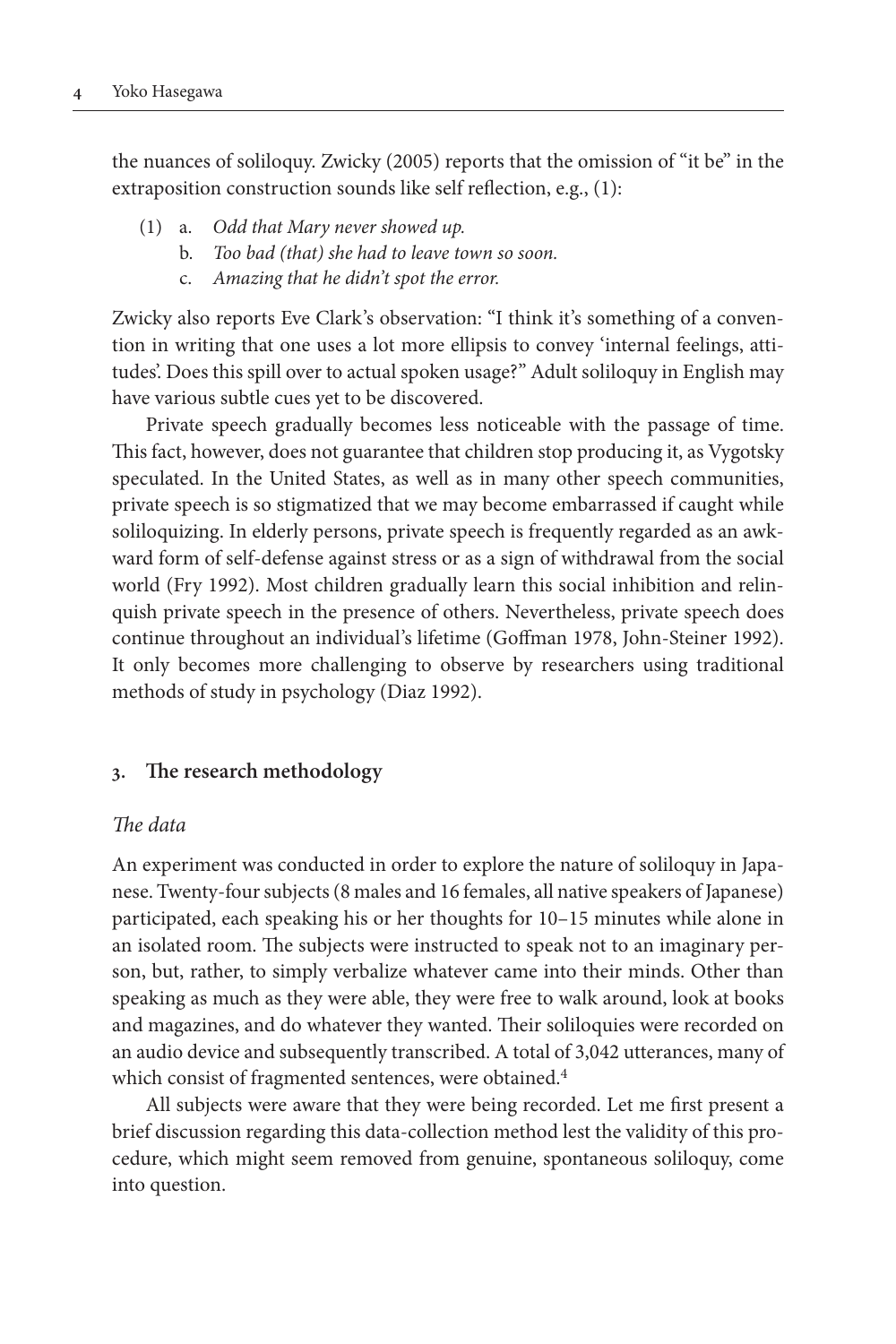## **3.1** Soliloquy defined

As a pre-theoretical notion, soliloquy can be defined in three ways: **situational**, **intentional**, or **heuristic in terms of form and content**. Situationally, the term *soliloquy* refers to any utterance when no person other than the speaker is present in the speech situation. By this definition, the data to be analyzed in this study clearly qualify as authentic soliloquies because no one else was in the experiment room.

Soliloquy can also be defined with reference to the speaker's intention, i.e., as the manifestation of thinking that is not meant to be addressed to any other individual. With this definition, whether the speaker is alone or surrounded by other people is irrelevant. Even if physically alone, one can speak to a particular person the speaker pretends is present and listening. Conversely, even if one is surrounded by people, one might have no intention of communicating with any of them, and, consequently, not expect any reaction from them. This notion of soliloquy is what interests me. However, with this definition, soliloquy cannot be identified observationally; only the speaker can determine whether or not an utterance is a soliloquy. It is important to note that the recording of naturally occurring soliloquies is not immune from this problem either. Therefore, if one subscribes to this notion of soliloquy, experimentally obtained data are no less qualified as genuine than are spontaneous soliloquy data.

The third way to define soliloquy is based on the form and content of the utterance. This idea, which might be alien to native speakers of English, may be applied in Japanese, where the soliloquy mode of discourse is to some extent grammaticized, although even among native speakers of Japanese the criteria for defining the sololoquial utterance are admittedly murky and subjective. When Japanese speakers verbalize without expecting any reaction from their hearers, they employ certain forms and avoid others. Therefore, when a speaker uses some forms, the hearer tends to interpret the utterance as soliloquy. For example, most speakers recognize such utterances as shown in (2) as soliloquy:5

- (2) a. *A, soo nan da.* oh so is-the-case 'Oh, I see.'
	- b. *Honto daroo ka.* true cop (presumptive) q 'I wonder if it's true.'
	- c. *Naruhodo ne.* indeed SFP 'That makes sense.'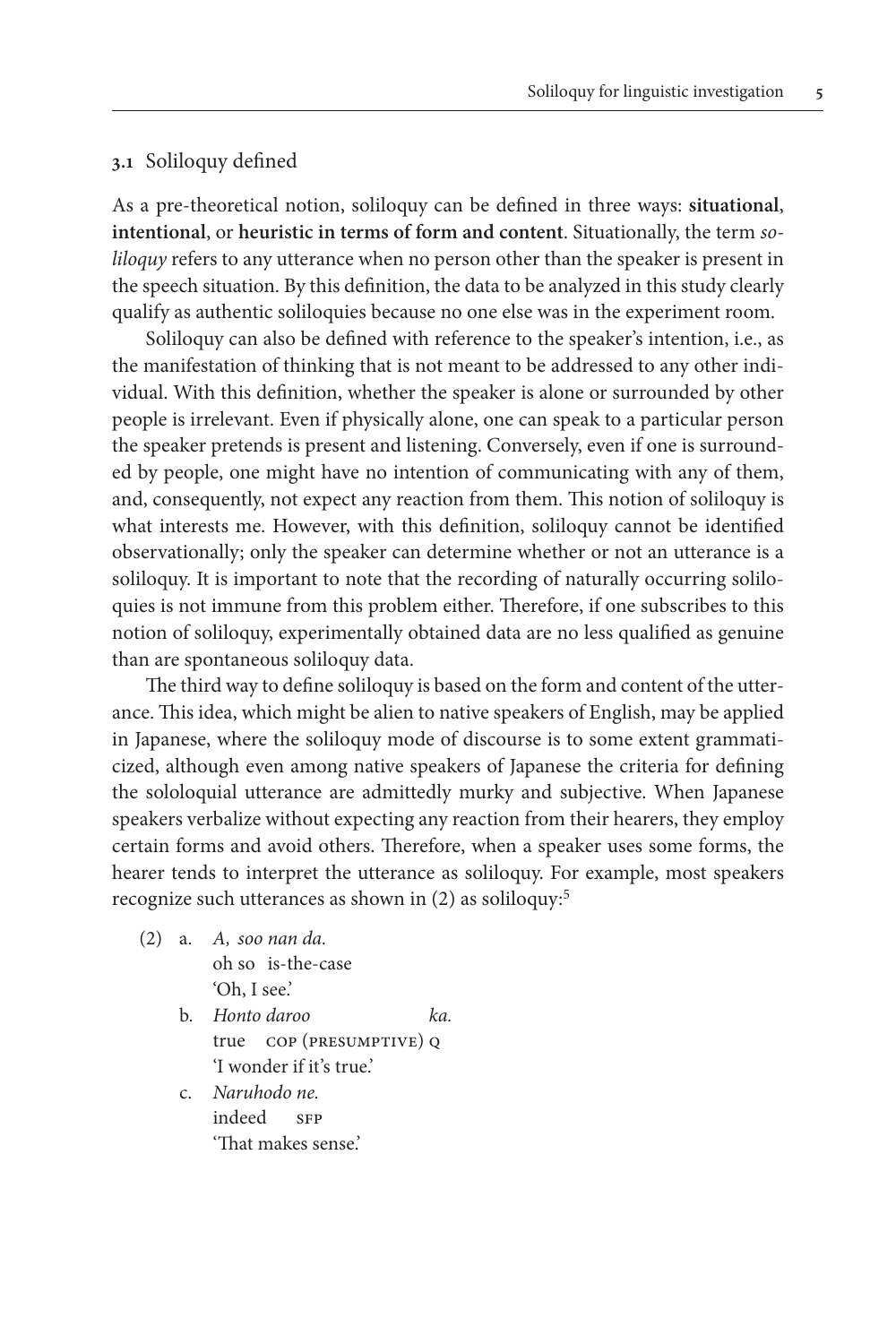Soliloquy does not contain addressee-oriented elements, for example, (a) certain sentence-final particles (e.g., *ze* 'I'm telling you'), (b) directives (e.g., commands, requests, questions), (c) vocative expressions (e.g., *oi* 'hey'), (d) responses (e.g., *hai* 'yes', *iie* 'no'), (e) pragmatic adverbials of various sorts (e.g., *sumimasen ga* 'excuse me, but', *koko dake no hanashi dakedo* 'it's between you and me'), (f) hearsay expressions (e.g., (*da*)*sooda*/(*da*)*tte* 'I hear'), and (g) addressee honorifics (e.g., *desu*/ *masu*). As a positive indicator, soliloquy frequently involves exclamatory interjections (e.g., *waa*, *maa*, *hee*, *huun*) and exclamatory sentence-final particles (e.g., *naa*, *kana*, *ya*).

Although the validity of this heuristic definition has never been scrutinized, a considerable number of researchers on various topics in Japanese linguistics present data as soliloquy, e.g., Uyeno 1972, Kuroda 1979/1992, Cheng 1987, Moriyama 1989, 1997, Maynard 1991, 1993, Nitta 1991, Hirose 1995, Tokui 1995, Usami 1995, Ono and Nakagawa 1997, Suzuki 1997, Washi 1997, Okamoto 1999, Izuhara 2003, Shinzato 2004, Noda 2006, Hirose and Hasegawa 2010, to name a few.

No matter how soliloquy is defined, spontaneous and experimentally solicited data may be deemed equally valid and equality problematic. One might argue that the real issue here is the subjects' awareness of their being recorded, which undoubtedly restricts the content of their speech. I defend my experimental methodology on two grounds. First, I am more interested in the **form** than in the **content** of soliloquy, and form is less susceptible to the impulse of speakers to defend confidentiality than is substance. That is, speakers use the same inventory of linguistic resources at their disposal whenever they speak. Second, recording utterances for research without the subjects' consent is prohibited in the United States and many other nations. This applies to the recording not only of soliloquies, but also conversations. We must make do with this unconditional constraint.

Surprisingly, however, most of the subjects in my experiment spoke freely, even making reference to personal problems. I usually used my office for recording, and some subjects disliked my possessions. For instance, one subject looked around the room and found *haiku* (Japanese poetry) books and declared (3a); another subject talked about the scroll hanging from a wall and said (3b); the third subject commented on my Dell laptop as (3c). These subjects were sufficiently mature to refrain from expressing such negative comments in the presence of the owner of the articles.

- (3) a. *Uwaa, haiku toka. Aayuu no yada.* gee and-alike that-kind thing dislike 'Gee, *haiku* books. I don't care for them!'
	- b. *Nanka chuugoku kusain da yone, kooyuu kabe ni kaketearu.* somehow too-Chinese is  $s$ FP this-kind wall LOC is-hanging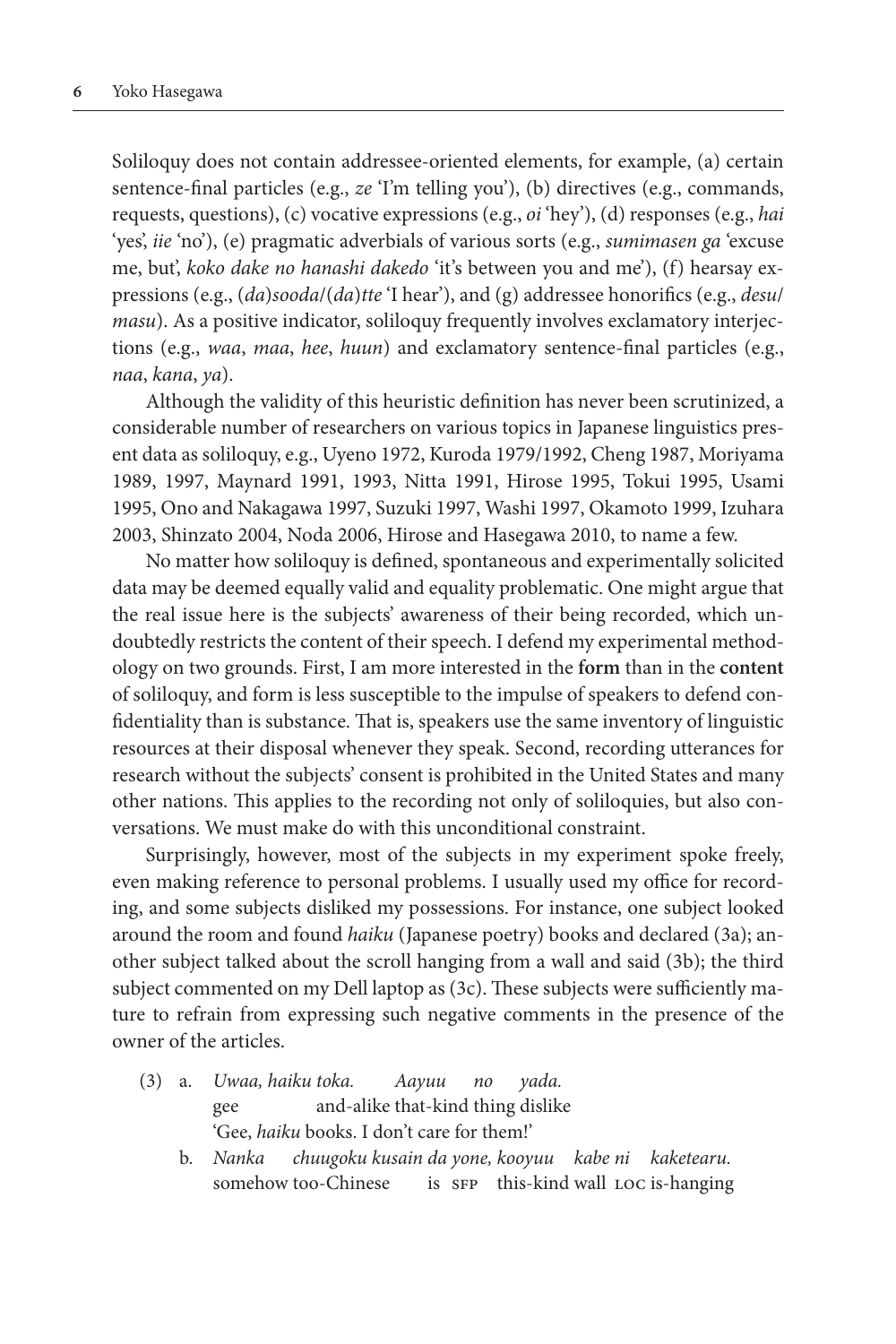*Uchi, nannimo nakatta kara naa, shodoo mitaina no. … Ore mo* my-house nothing-existed because sFP calligraphy-like thing I also

 *shodoo wa kirai da shi.* calligraphy top dislike and

 'This kind of scroll is too Chinese. My family didn't have calligraphy things at home. … I dislike calligraphy, too.'

 c. *Demo, yappari, dezain wa makkintosshu no hoo ga zutto ii* but of-course design top Macintosh gen side nom far better

 *yonee. Deru mo waruku nain dakedo, yappari, nanka, jenerikku-tte* sFP Dell also not-bad but somehow generic-QUOT

 *kanji ga suru yonee. Ato, yasuku tsukutteru kara, buhin* feeling NOM do SFP and cheaply is-making because parts

 *ga yasui shi nee.* nom cheap and sfp

 'Well, of course, Mac has a much better design. Dell is okay, but it looks generic. And it's cheaply made of cheap parts.'

We must be cautious about the unusual means of data collection employed in the present study. Nevertheless, until a better method is discovered or invented, this one is deemed most practical.

# **4. Gendered speech**

While male and female speakers likely speak somewhat differently in all of the world's languages, Japanese is particularly well known for its conspicuously differentiated variations by gender. That is, Japanese spoken by men and by women is frequently differentiated morphosyntactically. Since the late 1970s, this variation, particularly so-called **women's language**, has attracted considerable attention from researchers in anthropology, gender studies, linguistics, psychology, and sociology, as for example, Ide 1979, Jugaku 1979, Komatsu 1988, Ide and McGloin 1991, Ide and Terada 1998, K. Nakamura 2001, Okamoto and Smith 2004, Inoue 2006, M. Nakamura 2006, Sato 2006.

Based on these and other intensive investigations, an increasing number of researchers have concluded that the characteristics of alleged gendered language in Japanese are not grounded in empirical observations of the way Japanese men and women actually speak. Rather, such characteristics are firmly associated with language ideology as well as the public persona with which speakers wish to present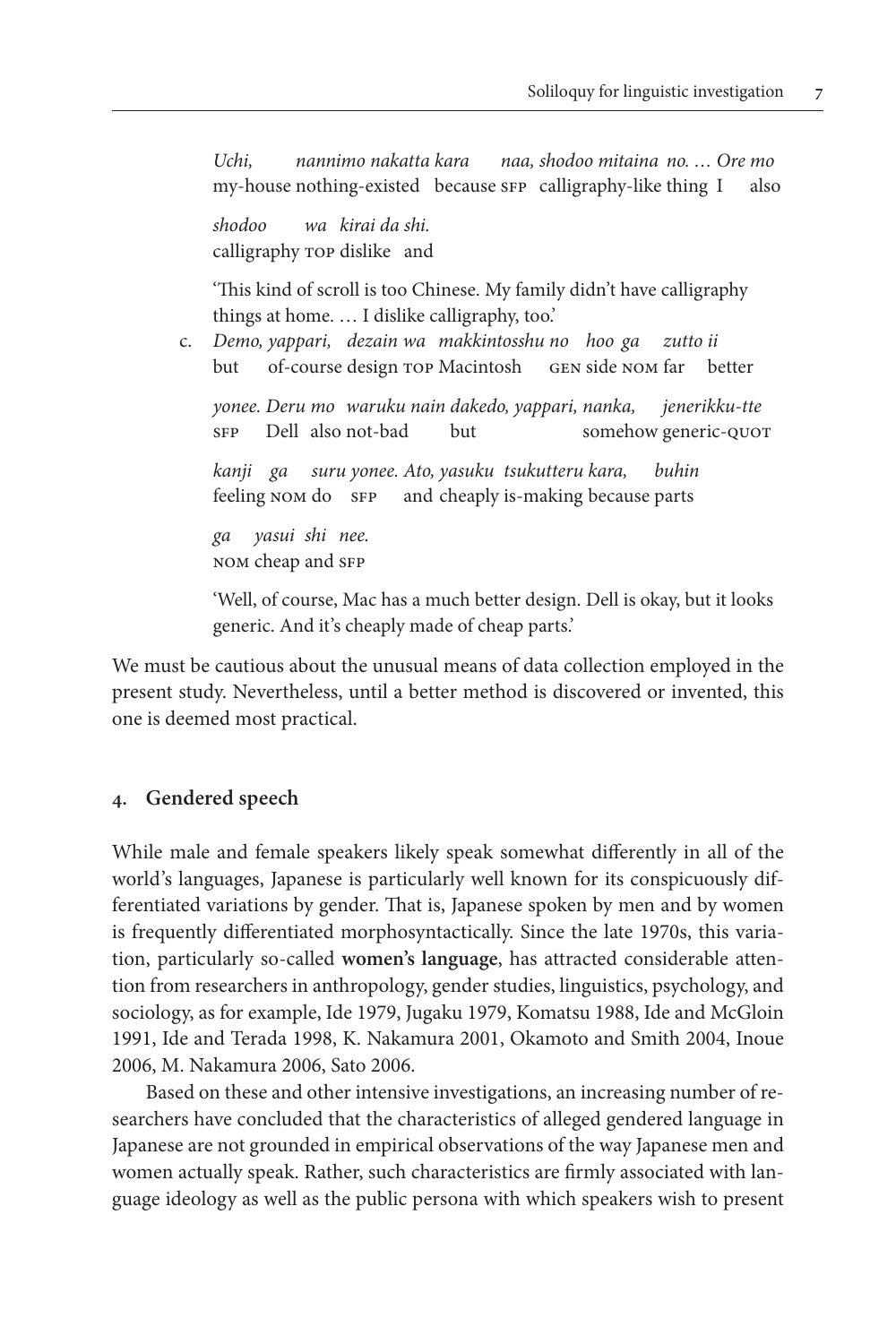themselves.6 It is, therefore, of interest to scrutinize how such gendered language manifests itself in soliloquy, where the influence of an addressee or bystanders on the speaker's selection of linguistic expressions is minimized.

## **4.1** Female soliloquies

Of the 3,042 utterances obtained in the present experiment, 2,050 were made by the 16 female speakers (ages between 20s and 50s), and 992 by the eight male speakers (seven in their 20s and one in his 40s). Of the 2,050 female utterances, only 76 (3.7%) involved so-called women's language, as shown in (4). (In the examples below, the first number in the square brackets indicates the frequency of occurrence; the second number indicates the number of subjects who used the designated expression.)

- (4) "Women's language"
	- a. *watashi/atashi* (female 1st person pronoun in casual speech)<sup>7</sup> [21, 10] *Watashi wa anmari Nihon ni kaeranai kara …*

```
I TOP not-much Japan to return because
'Since I don't go back to Japan so frequently …'
```

|    | Atashi-tachi mo jikan ga attara ikerun dakedo ne.                 |         |
|----|-------------------------------------------------------------------|---------|
|    | also time NOM if-there-is can-go but<br>we<br><b>SFP</b>          |         |
|    | 'We can go there too if we have time.'                            |         |
| b. | The beautifier prefix $o + NP^8$                                  | [15, 5] |
|    | Nan te iu o-hana nan daroo.                                       |         |
|    | what QUOT say flower I-wonder                                     |         |
|    | 'I wonder what this flower is called.'                            |         |
|    | c. Referent honorifics <sup>9</sup>                               | [10, 2] |
|    | Kono kakejiku wa <b>donata</b> ga <b>okaki ni natta</b> no kanaa. |         |
|    | this scroll TOP who (RH) NOM wrote (RH) NMLZ SFP                  |         |
|    | 'Who did this scroll?'                                            |         |
|    | d. kashira (sentence-final particle) <sup>10</sup>                | [9, 4]  |
|    | Konshuu wa atsuku naru no kashira.                                |         |
|    | this-week rop hot become NMLZ SFP                                 |         |
|    |                                                                   |         |
|    | 'I wonder if it's going to be hot this week.'                     |         |
| e. | $NP + (yo)ne$ (sentence-final particle) <sup>11</sup>             | [6, 6]  |
|    | [Shopping for an ottoman in a mail-order catalog]                 |         |
|    | Nandaka minna onaji yoo na kakko ne.                              |         |
|    | somewhat all look-alike shape SFP                                 |         |
|    | 'Somewhat. They all look the same.'                               |         |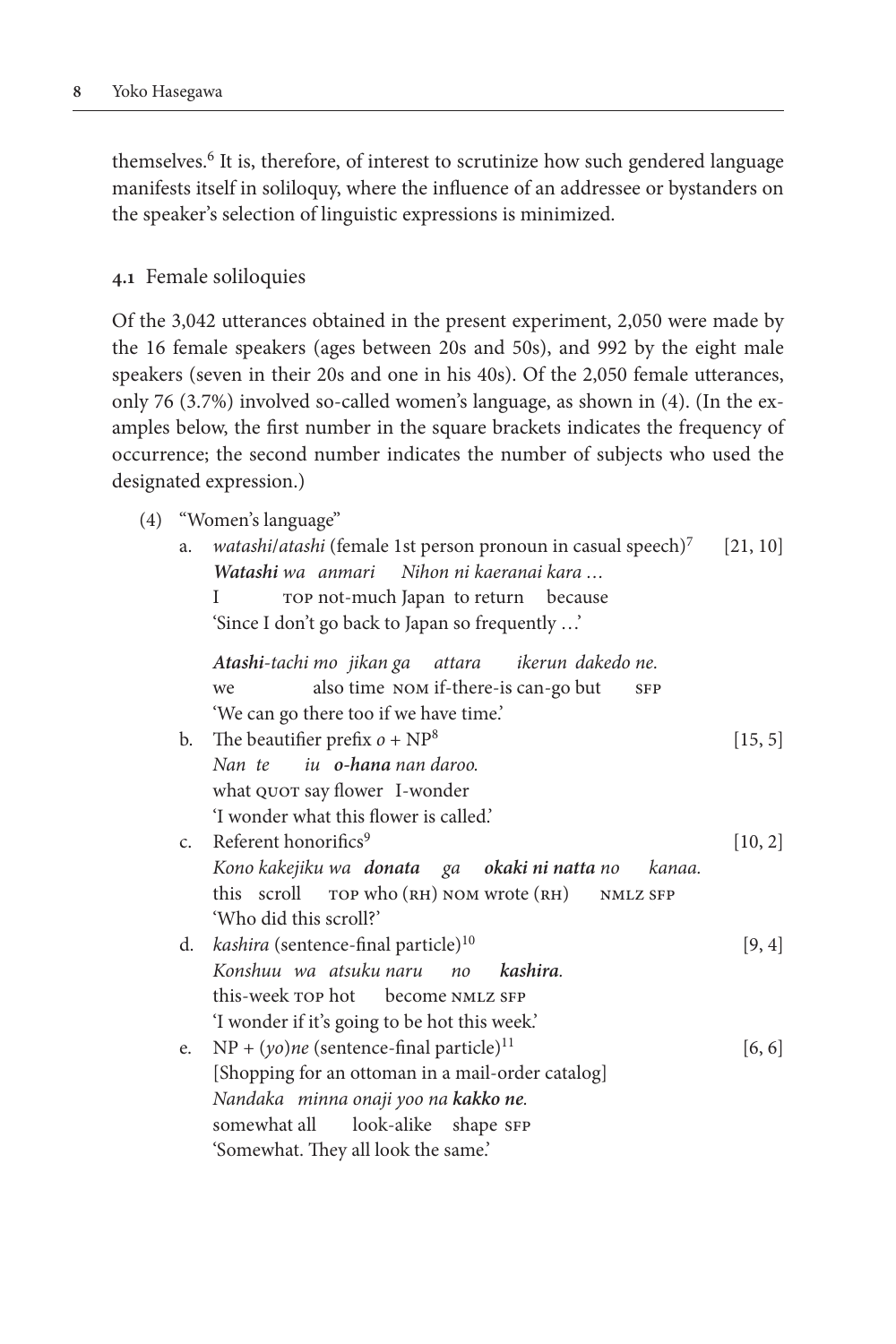| f. | none, noyone (sentence-final particle) <sup>12</sup><br>A, nanka shizuka ni shiteru to ironna oto<br>kikoeru<br>ga | [6, 5]<br>none. |
|----|--------------------------------------------------------------------------------------------------------------------|-----------------|
|    | oh somewhat if-being-quiet various sound NOM I-can-hear SFP                                                        |                 |
|    | 'Oh, if I don't do anything, I can hear a lot of things.'                                                          |                 |
| g. | soo ne (interjection)                                                                                              | [5, 3]          |
|    | Ato wa, soo ne, ano hen no seeri<br>shiyoo kana.                                                                   |                 |
|    | INTJ that vicinity GEN organization will-do SFP<br>then                                                            |                 |
|    | 'And then, well, I may want to clean up over there.'                                                               |                 |
| h. | wa (sentence-final particle) <sup>13</sup>                                                                         | [3, 2]          |
|    | Nihon wa atsukatta kedo, ii wa, Kariforunia wa suzushikute.                                                        |                 |
|    | Japan TOP was-hot but good SFP California TOP cool                                                                 |                 |
|    | 'It was hot in Japan, but it's nice that it's cool in California.'                                                 |                 |
| i. | Sentence-final <i>koto</i> (nominalizer)                                                                           | [1, 1]          |
|    | Konaida moratta kiku no hana, maa, yoku motta koto.                                                                |                 |
|    | recently received chrysanthemum INTJ well lasted NMLZ                                                              |                 |
|    | 'Those chrysanthemums I got the other day — they really lasted!'                                                   |                 |

It is notable that the forms listed in (4) were never used by the male subjects in the present experiment.

# **4.2** Male soliloquies

Male subjects used gendered speech slightly more frequently than female subjects did, although the current male sample population of eight is too small to make reliable generalizations. The number of occurrences of so-called men's language was 67, or 6.8%, of the total of 992 male utterances (compared with 3.7% of femalestyle expressions used by the female subjects). However, "men's language" used exclusively by male subjects was very rare; only first person pronouns fell in this category.

| (5) |    | "Men's language"                                          |         |
|-----|----|-----------------------------------------------------------|---------|
|     | a. | ore (male 1st person pronoun)                             | [20, 5] |
|     |    | Ore mo shodoo wa kirai da shi.                            |         |
|     |    | also calligraphy rop dislike and<br>$\mathbf{I}$          |         |
|     |    | 'I don't like calligraphy either.'                        |         |
|     | b. | boku (male 1st person pronoun)                            | 3, 1    |
|     |    | Soo iu tame ni tsukawareru zeekin nara, boku wa zenzen ii |         |
|     |    | such for is-used tax COND I TOP indeed good               |         |
|     |    | omou kedo ne.<br>$\Omega$                                 |         |
|     |    | QUOT think but SFP                                        |         |

'If the tax is used in that way, I think it's perfectly okay.'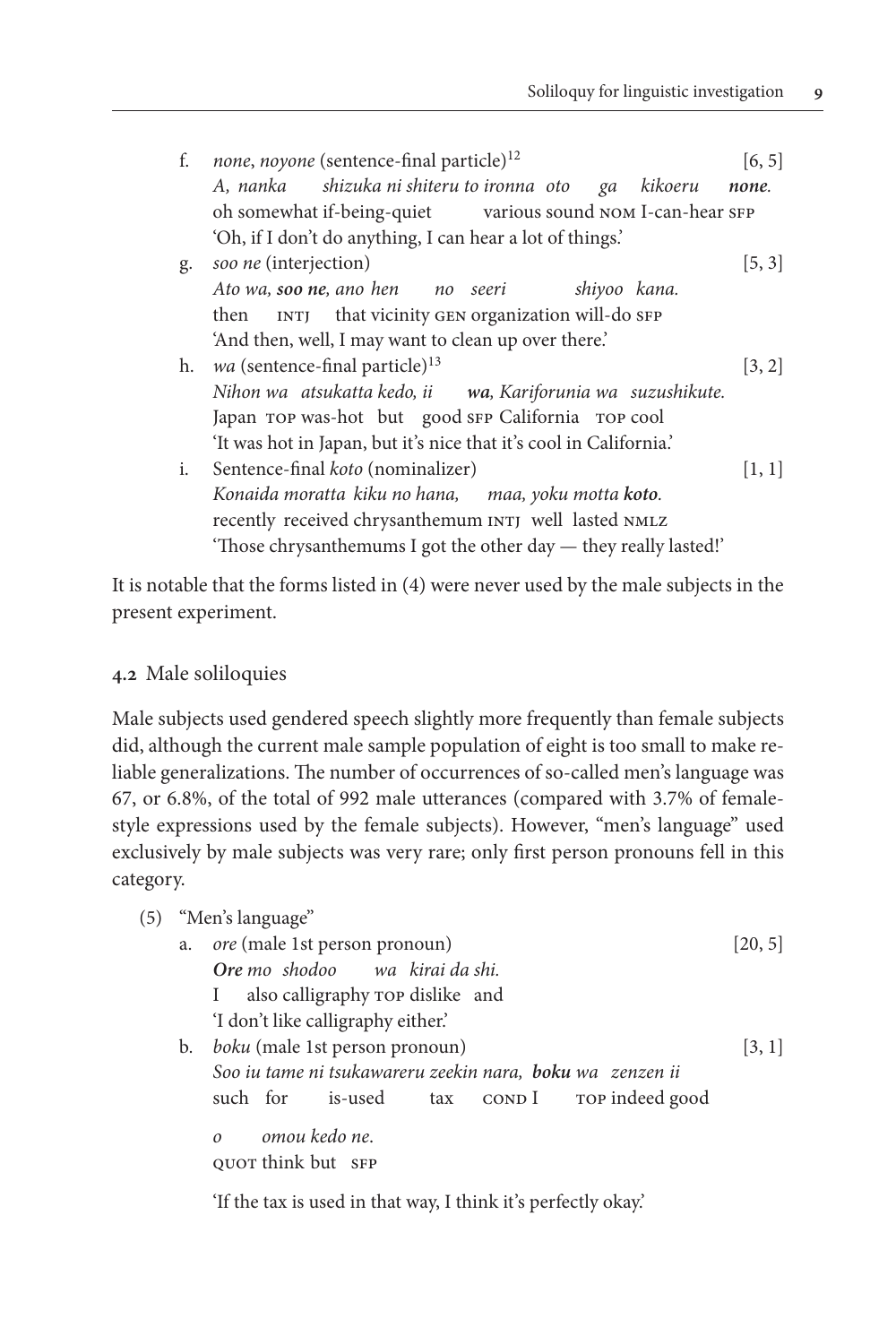"Men's language" almost exclusively used by male subjects is listed in (6) and (7):

| (6) |    | a. Vowel coalescence used by male subjects                 | [12, 3] |
|-----|----|------------------------------------------------------------|---------|
|     |    | Aa, maguro ga kuitee. (< kuitai)                           |         |
|     |    | well tuna NOM want-to-eat                                  |         |
|     |    | I want to eat tuna?                                        |         |
|     |    | b. Vowel coalescence used by a female subject              | [1, 1]  |
|     |    | Hayaku Nihon $ni$ <b>kaeritee</b> . (kaeritee < kaeritai)  |         |
|     |    | Japan to want-to-return<br>soon                            |         |
|     |    | 'I want to go back to Japan soon.'                         |         |
| (7) | a. | Suppletion (formally unrelated word) used by male subjects | [7, 3]  |
|     |    | Kono gurai dekai tsukue ga hoshii. (vis-à-vis ookii 'big') |         |
|     |    | this about big desk NOM want                               |         |
|     |    | 'I want a big desk like this.'                             |         |
|     |    | b. Suppletion used by a female subject                     | [1, 1]  |
|     |    | A dekkai Koojien. (cf. ookii)                              |         |
|     |    | oh big                                                     |         |
|     |    | 'Oh, it's a big Kojien dictonary'.                         |         |

"Men's language" used by both sexes in the present experiment is listed below. Given that there were twice as many female subjects as male subjects, the distributions clearly indicate that these expressions are favored more by males than by females.

| (8) |    | a. <i>yona</i> (sentence-final particle) used by male subjects                                                    | [18, 5] |
|-----|----|-------------------------------------------------------------------------------------------------------------------|---------|
|     |    | [Worrying about whether his speech was being recorded properly]                                                   |         |
|     |    | Chanto haitteru yonaa.                                                                                            |         |
|     |    | properly recorded SFP                                                                                             |         |
|     |    | 'I hope it's been recorded OK.'                                                                                   |         |
|     | b. | yona (sentence-final particle) used by female subjects                                                            | [9, 4]  |
|     |    | Kyoo tesuto ga owatte kara, uchi ni kaette, nereba yokatta                                                        |         |
|     |    | today test NOM finish after home to return if-slept would-be-good                                                 |         |
|     |    | naa. Yojikan wa, yojikan no kyuukei wa nagai yonaa.<br>SFP 4-hours TOP GEN break TOP long SFP                     |         |
|     |    | 'Today, I should have gone home after the test and slept a little. Four<br>hours, a four-hour break is too long.' |         |
| (9) | a. | kane (sentence-final particle) used by male subjects                                                              | [7, 2]  |
|     |    | Rinakkusu no ii tokoro wa nan nano kanee.                                                                         |         |
|     |    | GEN good place TOP what COP SFP<br>Linux                                                                          |         |
|     |    | 'I wonder what the advantage of a Linux installation is.'                                                         |         |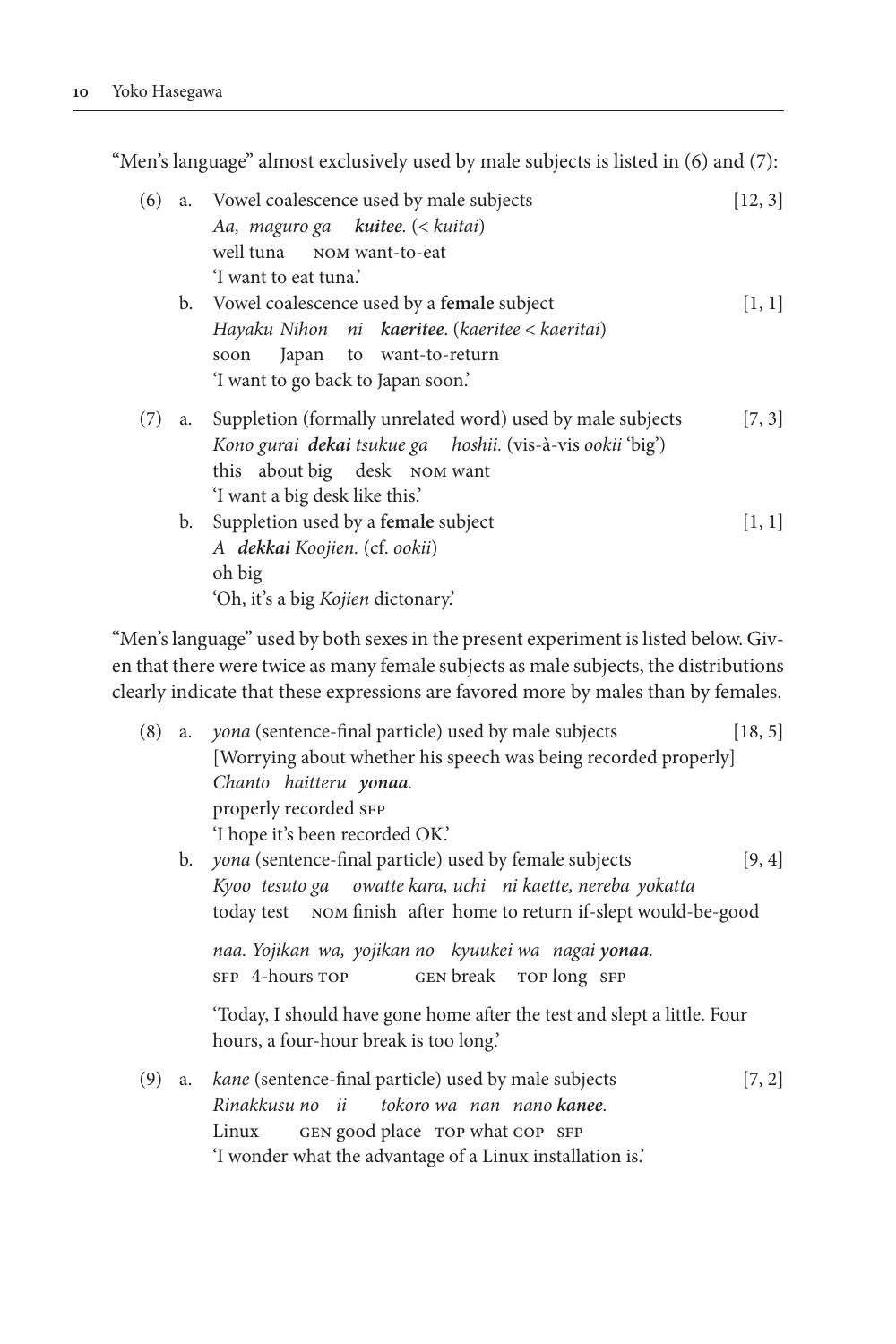b. *kane* (sentence-final particle) used by female subjects [6, 2] *Yoshie wa doo shiteru kanee*. TOP how is-doing SFP 'I wonder how Yoshie's been doing.'

There are many more expressions traditionally claimed to be "men's language" (e.g. NP + *da* 'It is NP', *daroo na* 'I guess …', Adj + *yone*). However, because they were used with equal frequency by both sexes in my data, I do not categorize them as "men's language" in this study.

To summarize this section, in soliloquy, only first person pronouns were found to be strictly gender-specific. Vowel coalescence and suppletion tend to be strongly masculine, although women occasionally use them. By contrast, the distribution of *yona* and *kane* are less skewed, although still more common among male speakers. These distributions clearly show that gendered language categorization is by no means clear-cut.

## **4.3** Indexicality and linguistic ideology

It is now widely agreed that there is no direct indexing between linguistic form and gender. Ochs (1993, 1996) contends that linguistic forms can **directly** index their pragmatic meanings and **indirectly** index certain contextual information. She considers that affective stances and social acts (e.g., speech acts) are direct indices, while gender and social relations between the interlocutors are indirect indices. She analyzes the Japanese sentence-final particles *ze* and *wa* to be directly indexing affective stances of coarse versus delicate intensity, respectively, and these affective stances, in turn, indirectly index gender and gender images of masculinity and femininity.

Subscribing to Ochs' distinction of direct and indirect indexicality, Okamoto (1997) points out that Ochs' formulation lacks an explicit mechanism to relate the pragmatic meaning of a linguistic form (direct indices) to social, contextual information (indirect indices). Okamoto acknowledges that women sometimes use "masculine" forms, not because they want to sound stereotypically masculine, but because the directness or assertiveness of such forms indirectly indexes intimacy, not roughness or lack of femininity.

Okamoto further argues that the speaker's selection of indexical expressions is made **strategically**, not only with consideration of multiple social aspects of the context (e.g., sex, age, intimacy, genre, speech-act type), but also to the speaker's linguistic ideology. Based on these considerations, speakers employ expressions that they consider most appropriate and effective in each situation.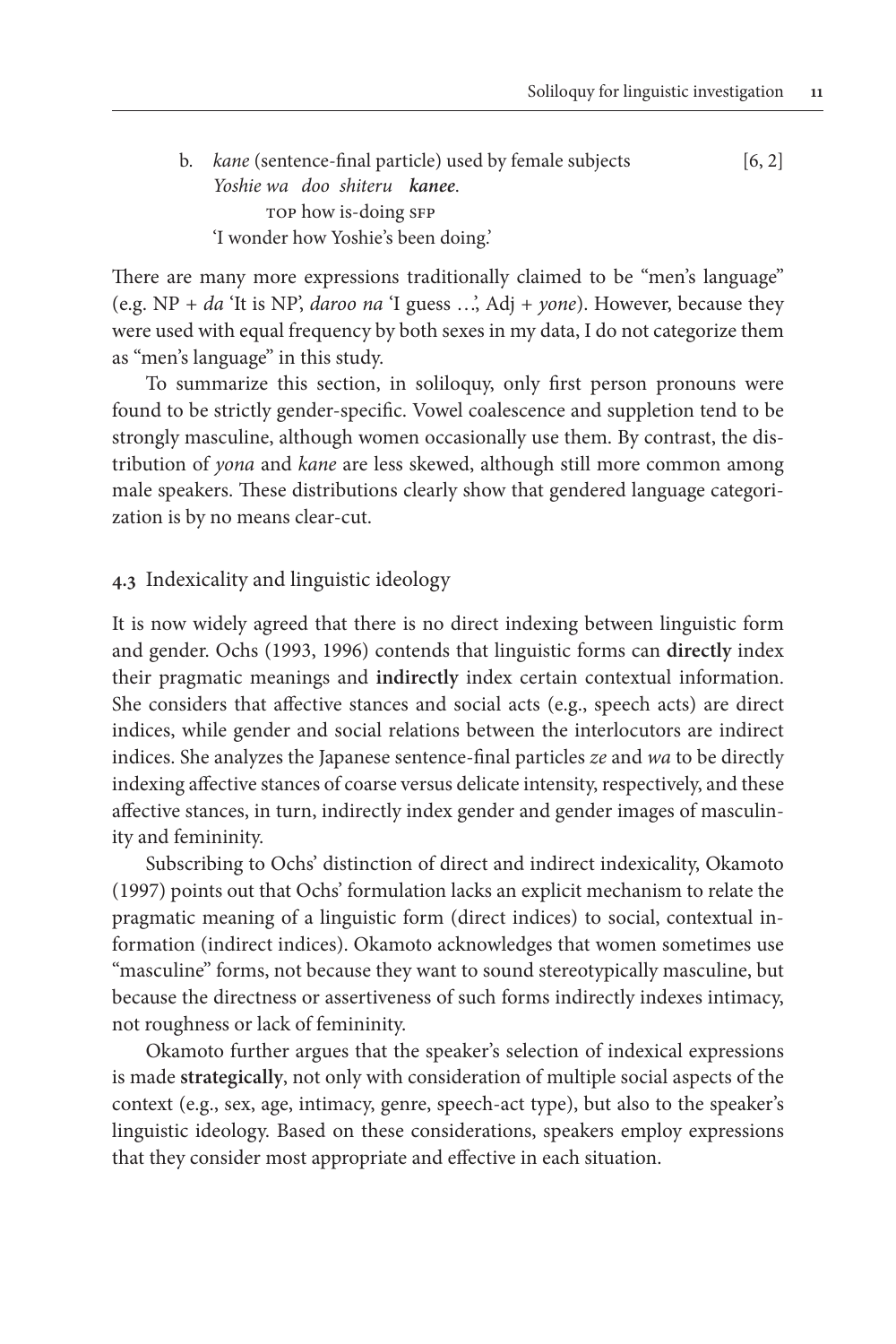Regarding gender ideology, Okamoto (1997: 808) cautions that contemporary Japanese women's language is "a constructed category based on […] the idealized speech style of traditional women in the upscale Yamanote area of Tokyo." Consequently, prescribed women's language has come to be regarded as that which "proper" women are expected to use. "It is thus class-based and normative, representing the hegemonic linguistic and gender ideology" (ibid.). Women's speech that does not conform to this ideological norm is subject to criticism: not feminine, unattractive, evidence of ignorance, and symptomatic of improper upbringing.

Dominant ideologies in society certainly influence speakers' strategies of language use, Okamoto continues, but it is also important to distinguish particular beliefs about language use from actual distribution of linguistic forms. She reports that most of the subjects in her study do not use the prescribed gendered language in daily conversation; rather, they normally use what she refers to as a **moderately masculine** speech style (p. 799). Actual language use is not always consistent with the dominant ideology because of the complexity of each social context and also because of the diversity of linguistic ideologies that mediate the indexing process.

I agree with Okamoto in that various ideologies and interpretations of a speech situation shape the form of each utterance. However, it is difficult to subscribe to the idea that the selection of forms in soliloquy is **strategically** made, because, in the absence of an addressee, it is hard to imagine what the intended goal of such a strategy is. Without explicit evidence documenting conscious and strategic uses of gendered forms in soliloquy, it is more plausible to interpret the available experimental data in such a way that female speakers, perhaps at a subconscious level, simply do not consider most of the traditionally defined masculine forms to be gender-specific. Rather, they consider such forms to be **default** forms of speech that can be used when there is no social pressure to use something else.

It has also been reported in recent years that gendered speech is not really as clear-cut as had long been assumed, and that there is significant variability among women, according to their age, geographical origin, and speech situations, as claimed in the articles included in Okamoto and Smith (2004). The discovery in the present soliloquy study differs crucially from other works in its nature. It was found that women **invariably** and almost **exclusively** use default (i.e., most of so-called moderately masculine) forms throughout their soliloquies, regardless of age, geographical origins, or the speech styles they normally employ in social conversations.14 I therefore propose the hypothesis that so-called moderately masculine forms of Japanese are not masculine at all: they are gender-neutral, at least at some level of the speaker's tacit linguistic knowledge.

Another factor to consider is diachronic change. For more than 20 years, I have rarely had occasion to watch/listen to Japanese films, television dramas, and theatrical productions. For this study, I recently examined random examples of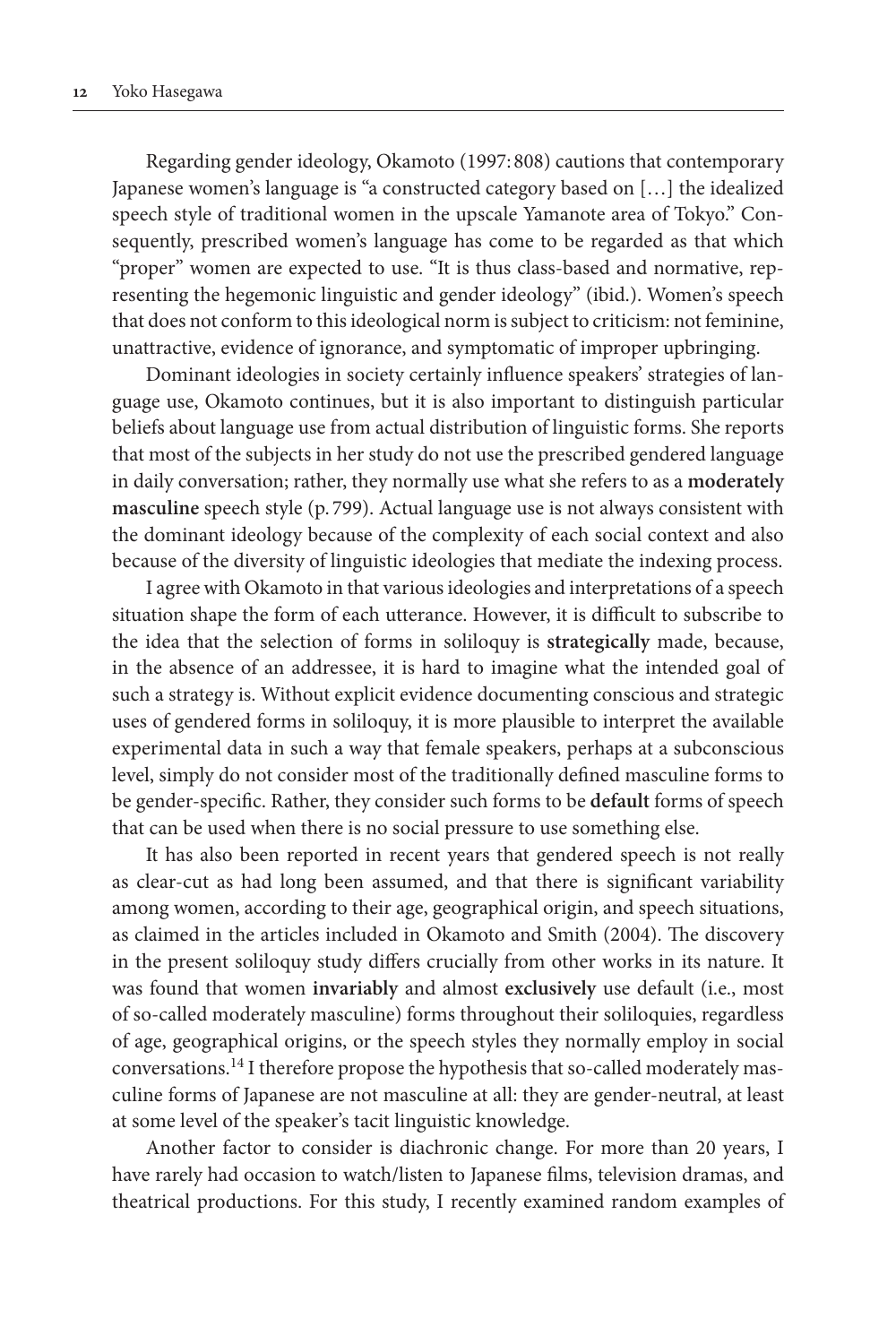more than 50 of these cultural media produced in that 20-year period. I found that, while the dialogue of male characters does not exhibit significant changes in the interim, that of female characters has changed conspicuously. Most female characters use the default form, and do so much more frequently than their cohorts did two-plus decades ago. It is my conjecture that Japanese women have been soliloquizing in the default form for a long time. Women's speech has not formally changed; rather, women's **application** of the default form has expanded from the private into the public sphere.

## **4.4** Asymmetry in gendered language

When Ochs' hypothesis is applied to soliloquy, two problems emerge. First, contrary to her contention, there seems to be no flexibility in the choice of first person pronouns; invariably, all male subjects used either *ore* or *boku*, whereas all female subjects used *watashi* or *atashi*. In other words, these pronouns can be considered as direct indices of the speakers' gender identities. In Ochs' analysis, when a woman feels a strong emotion such as anger, she could select *ore*. By contrast, when a man experiences a tender emotion, he would have an option to use *atashi*. But both predictions are unlikely. First person pronouns are strongly tied to gender identity, and, therefore, it is more reasonable to regard them as direct indices.

The second problem with Ochs' model of indexicality is that it cannot account for the asymmetry observed in the soliloquy data. That is, while female subjects occasionally used "men's language," male subjects never used "women's language." Regarding this issue, Nakamura (2001: 20) also reports virtually identical traits among young children:

Girls often were willing to play with many of the toys that boys typically play with (e.g., blocks), but it was difficult to get boys to play with toys associated with girls (e.g., tea sets). This tendency increased with age. Boys sometimes were willing to try girls' toys when playing with their mothers but refused to do so when playing with other boys.

Why does this pronounced asymmetry arise if so-called men's and women's languages do not directly index gender or gender images of masculinity and femininity, but, rather, different yet gender-neutral affective stances? There must be some factors that motivate women to use masculine expressions, but discourage men from using feminine expressions. Before undertaking this inquiry, let us note that there are two different approaches to the study of gendered linguistic behavior.

The two commonly recognized approaches utilize either the **dominance** framework or the **difference** framework (Cameron 1998: 215–221). The dominance framework claims that male dominance in society is reflected in, as well as the major cause of, gendered language (e.g., Lakoff 1975, Fishman 1983, West and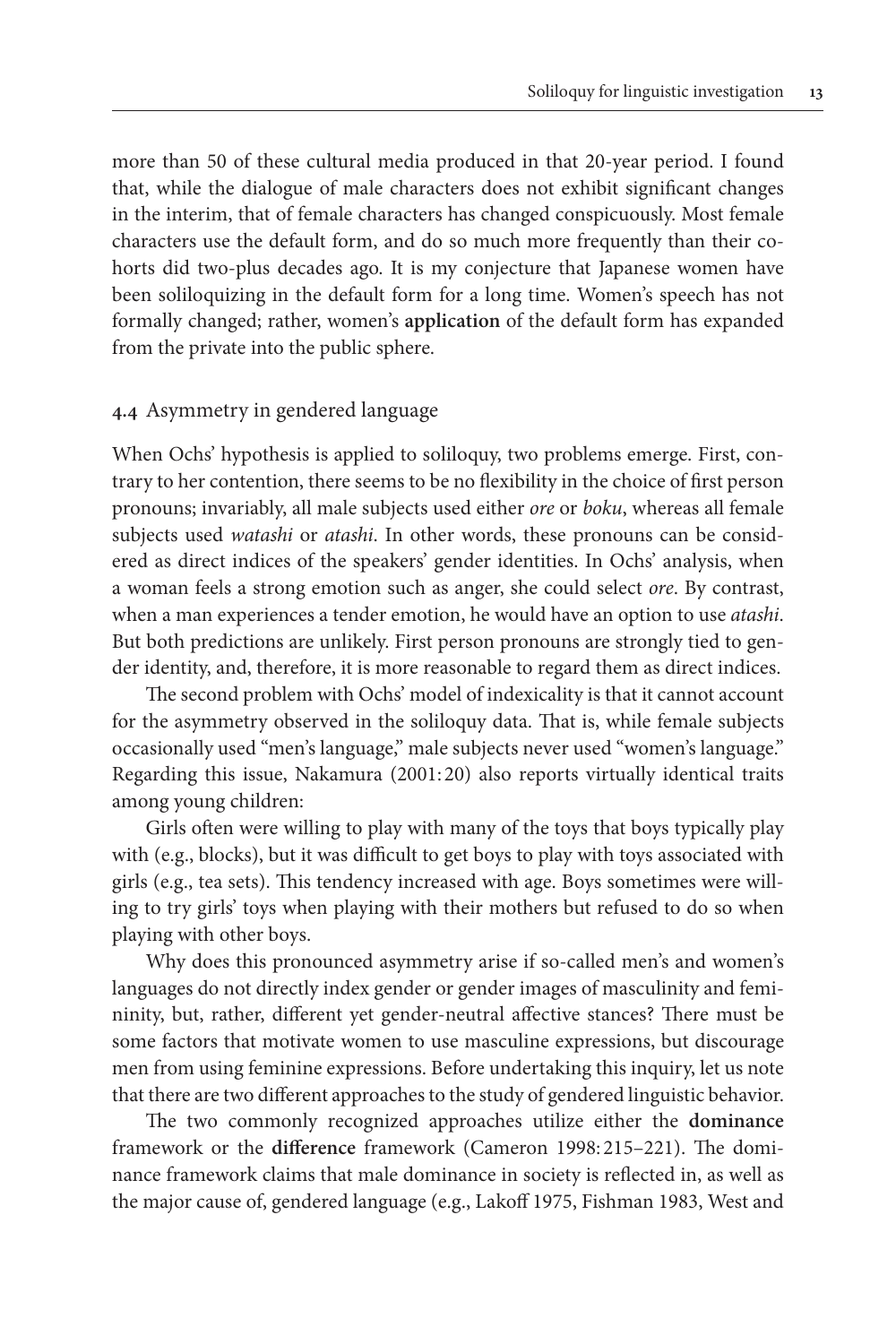Zimmerman 1983, 1987). Because of women's lower status and the social pressure on them to "speak like a lady," women tend to use more hedges, qualifiers, polite forms, etc. for covering up their assertiveness and conveying their insecurities as well as to trivialize their talk and accountability (Lakoff 1975).

The difference framework (e.g., Maltz and Borker 1982, Tannen 1986, 1993) focuses more on linguistic "miscommunication" between the sexes and concludes that dominance and power do not play significant roles in such "miscommunication." This approach perceives men and women as belonging to different subcultures and having different-but-equally-valid rules of conversation acquired from same-sex social interactions throughout their adolescent years. Therefore, even when both men and women attempt to treat each other as equals, (sub)cultural miscommunication can occur.

Uchida (1992: 558), however, strongly questions the validity of the anti-power-based difference framework, contending that in reality the difference is male dominance, and emphasizing that male dominance exists regardless of what the individual intends. She argues that while the difference approach appeals to our desire to believe in the equality of men and women, social equality in principle and in reality are two very different matters wherein the former does not guarantee the latter.

We can see a parallel between the difference framework and Ochs' two-tiered indexing approach to gendered language. Neither can account for the asymmetry in linguistic behavior of males and females. In soliloquy, where social pressure is minimalized, female speakers use masculine forms to express whatever attributes such forms bear, whereas male speakers **never** use feminine forms. In this regard, Uchida (1992: 560) writes:

The observation of power structure can also be made when we look at the speech patterns acquired by girls and boys through same-sex interactions with peers. Girls' principles of cooperation, collaboration, equality, sharing and relating and showing empathy perfectly coincide with the 'typical' female characteristics: nurturing, supportive, expressive, emotive, friendly, relationship-oriented, and other similar adjectives, which are also associated with 'weakness' and 'powerlessness.' Boys' patterns […] involve competing for and holding on to the floor, asserting, challenging, arguing, showing one's dominance and verbal aggressiveness, which are associated with 'powerful' and 'masculine' traits.

To maintain Ochs's theory, we need to postulate that certain expressions directly index tough intensity and power, while some other expressions directly index delicate intensity and powerlessness. The combination of tough intensity and power may be reasonable, but the combination of delicate intensity and powerlessness comes across as arbitrary, unless we accept the idea that the existence of **femininity** relates them. I, therefore, argue that so-called gendered language in Japanese is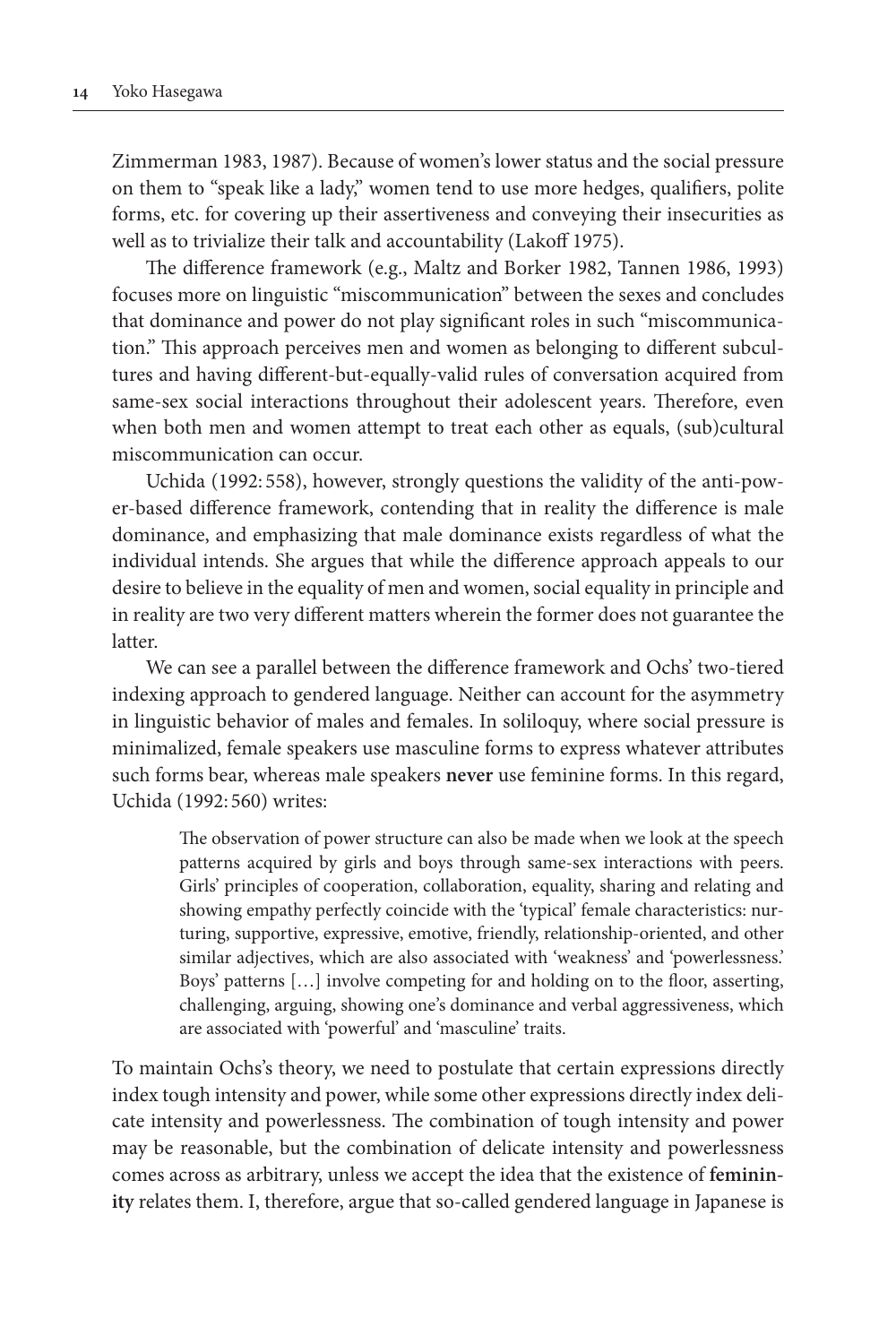in fact gendered to a significant extent, certainly more so than many recent studies in the field claim.

This preliminary study of Japanese gendered language guarantees that investigation of soliloquy is momentous in the area of presentation of self (à la Goffman 1959). That the present data-collection method does not enable the researcher to efface completely him/herself is undeniable; thus, participants were self-conscious and naturally wanted to project their preferred self-image. Nevertheless, they are likely to perceive **less** social pressure than when speaking publicly and to reveal themselves in a **less** inhibited manner.15

# **5. The sentence-final particles** *ne* **and** *yo*

*Ne* and *yo* are almost always described as expressions occurring exclusively in the presence of an addressee, a person distinct from the speaker him/herself, as summarized in Saigo (2006). Contrary to this widely held belief, *ne* frequently appears in soliloquy, although *yo* is extremely rare. This fact has not yet become widely known. In this section I examine *ne* and *yo* as they occur in the present data and demonstrate how soliloquy can shed new light on well-studied phenomena.

# **5.1** Previous studies of *ne* and *yo*

Commonly, *ne* is said to be used when the speaker assumes that s/he shares with the addressee the same status regarding knowledge of, or belief about, the piece of information being conveyed, whereas *yo* is used when different cognitive statuses are assumed. Uyeno (1971: 96), for example, points out that *ne* in (10) is selected when the speaker expects the addressee, like him/herself, to be aware of the information, whereas *yo* is selected when the speaker expects the addressee to be unaware of it.

(10) *Sonna koto wa atarimae da ne/yo.* such thing TOP matter-of-course COP SFP 'That goes without saying.'

The functions of *ne* include requesting confirmation and seeking or showing agreement, as exemplified in (11–12), taken from Ohso (1986: 91):

(11) A: [Requesting confirmation] *Kyoo wa kinyoobi desu ne.* today TOP Friday COP SFP 'Today is Friday, isn't it?'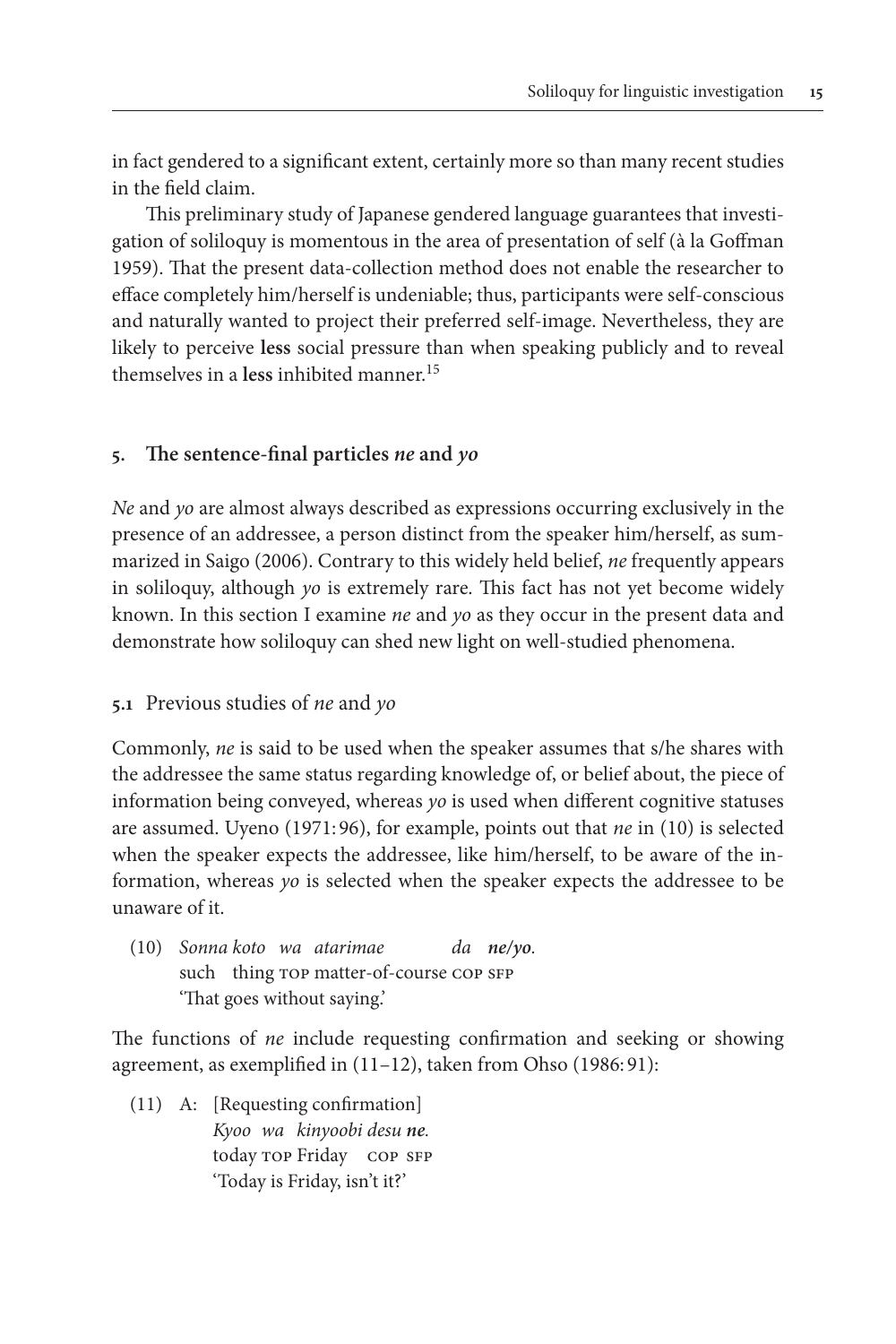- B: *Ee, soo desu.* yes so cop 'Yes, that's right.'
- (12) A: [Seeking agreement] *Kyoo wa kinyoobi desu ne.* today TOP Friday COP SFP 'Today is Friday, isn't it?'
	- B: [Showing agreement] *Soo desu ne. Yatto isshuukan owarimashita ne.* so cop sfp finally a-week ended sfp 'Yes. Finally, the week is over.'

However, as Kato (2001: 33–34) points out, this analysis cannot allow for the use of *ne* in (13) nor for the use of *yo* in (14).

- (13) A: *Juubun ja nai desu ka.* enough not cop q 'It's enough, isn't it?'
	- B: *Watashi to shite wa, mitomeraremasen ne.* for-me TOP cannot-agree SFP 'I can't agree with you.'
- (14) [The interlocutors are seeing the rain together.] *Yoku furu ne/yo.* often fall SFP 'It's raining again.'

Kamio (1994) also characterizes *ne* and *yo* while presupposing the presence of an addressee: *ne* appears when the information falls within the addressee's territory (15a), but *yo* occurs when it falls within the speaker's territory (15b).16

|  | (15) a. Kimi no imooto-san, uta ga umai<br>ne. |
|--|------------------------------------------------|
|  | you GEN sister song NOM is-good-at SFP         |
|  | 'Your sister sings well.'                      |
|  | b. [The speaker is a resident in Kushiro.]     |
|  | Kushiro wa samui yo.                           |
|  | TOP cold SFP                                   |
|  | 'It's cold in Kushiro.'                        |

Kamio distinguishes between obligatory *ne* and optional *ne*. *Ne* is obligatory when the speaker assumes that information falls completely into the addressee's territory and only partially into his/her own territory, as for example in (15a), or when the speaker assumes that information falls completely into both the speaker's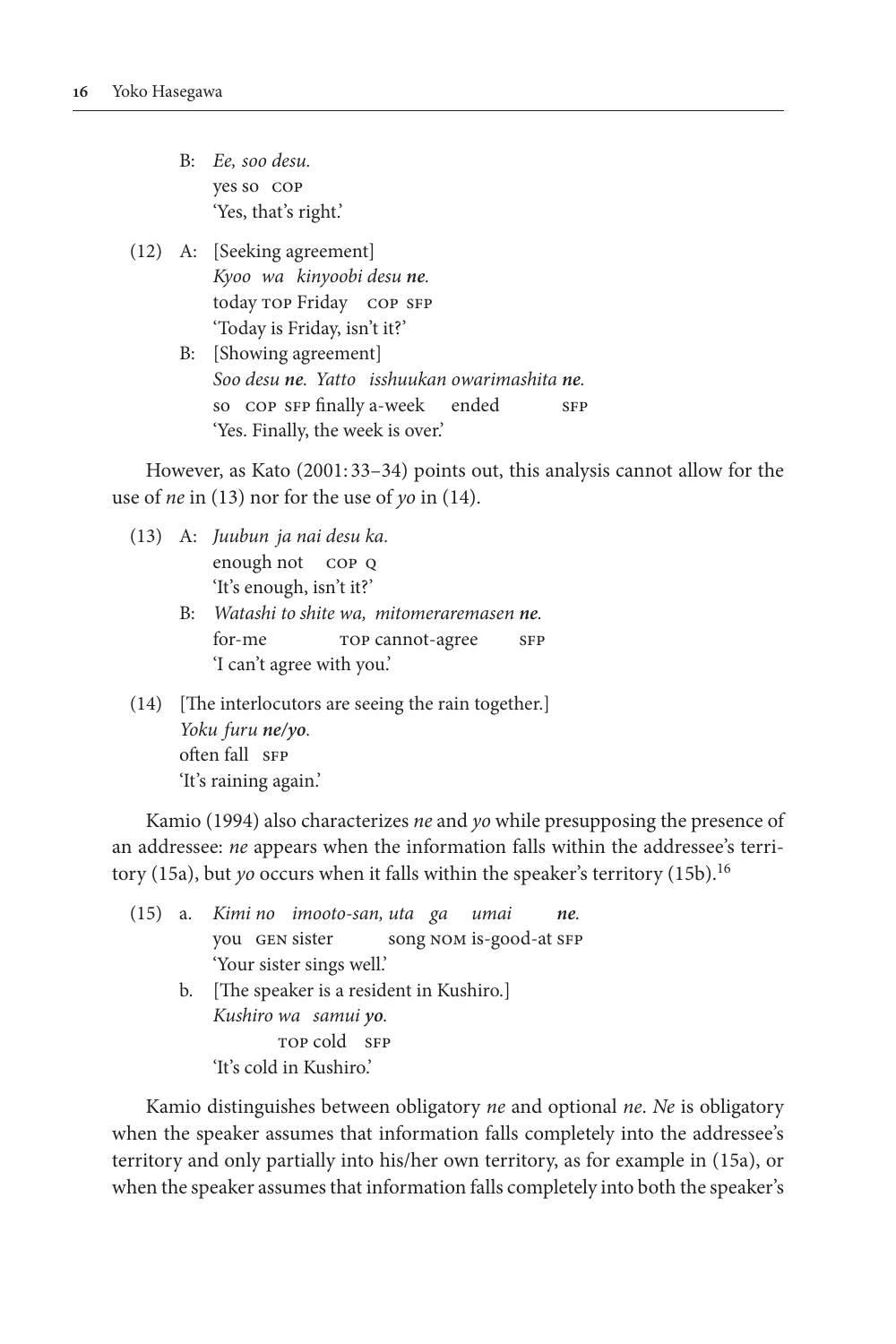and the addressee's territories, as in (16), when both interlocutors are under a clear blue sky.

(16) *Ii tenki da nee.* good weather COP SFP 'It's a beautiful day!'

On the other hand, *ne* is optional when a given piece of information does not fall into the addressee's territory, but it is (i) closer to the speaker, as in (17a), or (ii) equally distant from both, as in (17b). The function of optional *ne* cannot be to seek assent or confirmation from the addressee because the addressee does not have the information in his/her territory. Rather, it indexes politeness and/or a cooperative attitude.

- (17) a. *Chotto yuubinkyoku e itte kimasu ne.* a-little post-office to go sFP 'I'm just going to make a quick trip to the post office.' b. *Ashita wa hareru deshoo nee.*
	- tomorrow top fine will sFP 'It'll be nice weather tomorrow.'

Cook (1990, 1992) argues that *ne* is not limited to agreement on propositional content, and that it frequently signals an **affective common ground** between the speaker and the addressee, requiring the addressee's cooperation. As such, *ne* is often used when the speaker must convey negative, unwelcome information, as shown in (18):

| (18) Oshokuji no toki ni mama shikaritaku nai kedo nee.                   |                                           |                | Hitoshi no |
|---------------------------------------------------------------------------|-------------------------------------------|----------------|------------|
| meal                                                                      | GEN time mother not-want-to-scold but SFP |                | <b>GEN</b> |
| sono tabekata hi wa moo kama yurusenai.<br>that way-of-eating rop no-more |                                           | cannot-forgive |            |

 'I don't want to scold you at dinner time but … I can't tolerate the way in which you eat anymore.' (Translation is Cook's.)

Katagiri (1995, 2007) contends that *ne* and *yo* contribute to **the coordination of dialogue** by indicating the speaker's state of acceptance/non-acceptance regarding the information expressed by the utterance. *Yo* is used to present the information as already accepted by the speaker, whereas *ne* indicates that the information has not yet been thoroughly accepted. The addressee can subsequently use such information to determine for him/herself whether or not to accept. Katagiri writes:

Dialogues can be considered as communication through an unreliable channel. What a speaker says may not be heard by a hearer. Even if it is heard, it may not be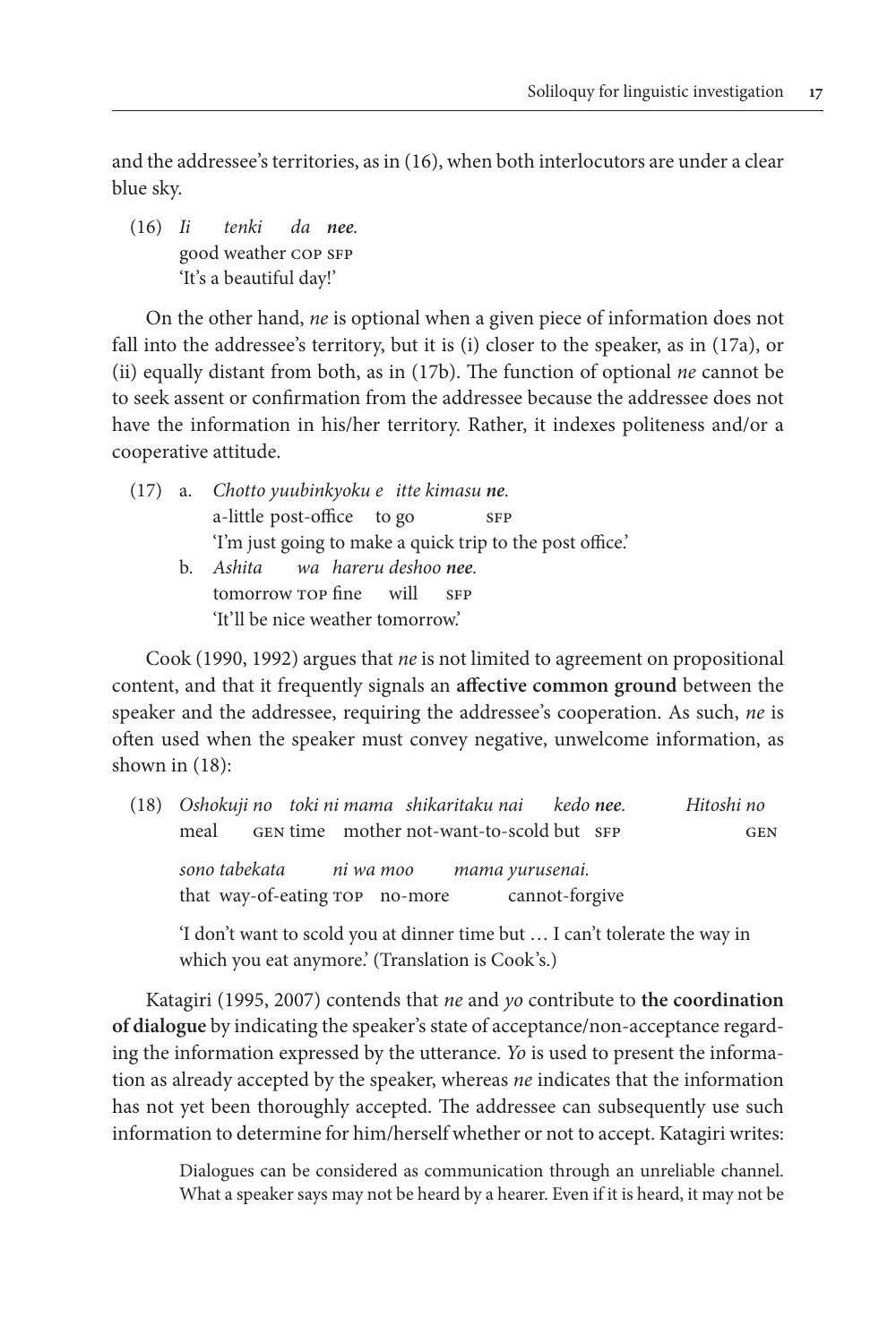understood. And even if it is understood, it still may not be accepted. In order to ensure that the dialogue proceeds successfully, dialogue participants have to collaborate with each other to assist and assure the establishment of mutual beliefs, and to secure common grounds, between them. (2007: 1316)

#### **5.2** *Ne* in soliloquy

Surprising in the present soliloquy data is the frequency of *ne*. It occurs by itself 317 times, and when combined with *kane*, *kene*, and *yone*, its occurrence rises to 458 times, or 15.1% of 3,042 utterances. This high frequency suggests that it is inadequate to characterize the essential function of *ne* as (a speaker's assumption of) shared knowledge with the addressee, the interlocutors' information territories, an affective common ground between them, or the coordination of dialogue.

The only previously proposed analysis that can be extended to accommodate *ne* in soliloquy is Takubo and Kinsui's **Discourse Management Model** (Takubo and Kinsui 1997, Kinsui and Takubo 1998). Although considering *ne* to be an interactional device (i.e., assuming the presence of an addressee), they nevertheless attempt to explain its function without recourse to the addressee's (assumed) knowledge about given information. To this end, they posit a cognitive interface between speech forms and the speaker's knowledge stored in his/her memory, conceived as a database. This interface is analogous to a buffer in a computer, i.e., special memory used temporarily to store input or output data, and is divided into two psychological domains: the **direct experience domain** (**D-domain**) and the **indirect experience domain** (**I-domain**).

At the beginning of each discourse, information about the discourse situation (part of direct experience) and general information that the speaker considers relevant to the coming discourse stored in his/her permanent memory are highlighted, and indices of, or pointers to, such data are temporarily stored in the D-domain. At the same time, a unique I-domain is constructed specifically for the purpose of each discourse. In order to speak, Takubo and Kinsui argue, the speaker interprets information in the D-domain into conceptual (linguistic) terms and stores it in the I-domain. (It is the indices that are stored in these domains, but for the sake of exposition, the idea is simplified and stated as if information itself is stored in them.)

In their model, the act of speaking involves manipulation of indices in the Ddomain and I-domain by means of registering, searching, computing, inferring, etc., and sentence-final particles are markers for operations being carried out on the database. They argue that the essential function of *ne* is the **matching of information** between two sources, "as a marker when the speaker is in the process of incorporating assumptions from the I-domain into the D-domain. It is a marker for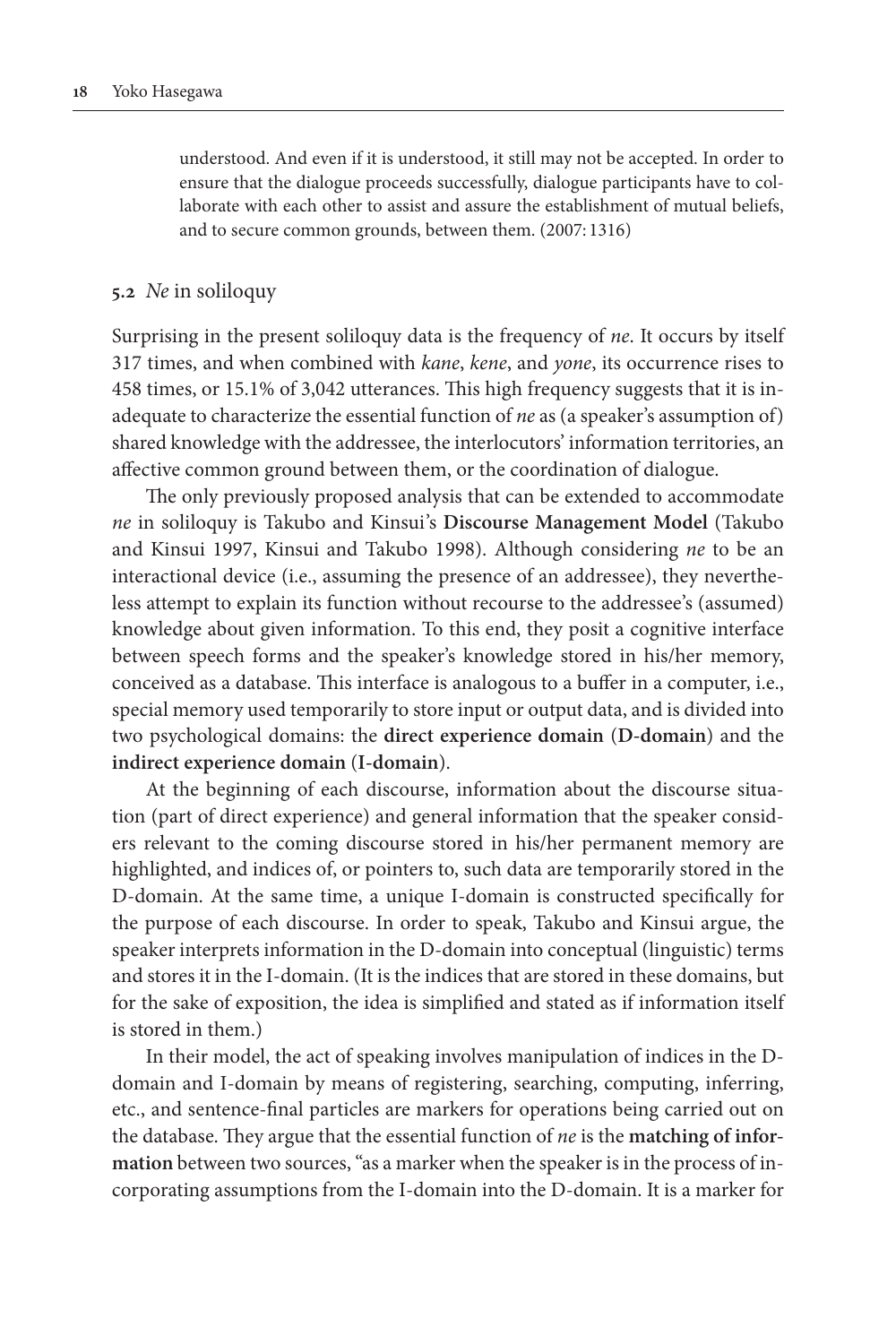an on-going verification procedure" (Takubo and Kinsui 1997: 754). For example, when the speaker tries to confirm that the addressee is John Smith, this proposition is in the speaker's I-domain because it is yet to be verified. If there is enough evidence, the speaker concludes that the proposition is true, and at that point may incorporate it into the D-domain.

- (19) *Anata wa Jon Sumisu-san desu ne.* you top cop sfp 'You are Mr. John Smith, aren't you?'
- (19′) D-domain: evidence for the identity of the hearer in the speaker's memory I-domain: the proposition to be verified = the addressee is John Smith

*Ne* signals that the speaker is in the process of such verification, or self-confirmation. In conversation (20), Speaker B first looks at his watch and finds that the little hand is pointing to "7," and then he judges that the watch is accurate so that what it tells is the correct time (Takubo and Kinsui 1997: 752).

- (20) A: *Nan-ji desu ka.* what-time COP Q 'What time is it?'
	- B: [Looking at his watch] *Eeto, shichi-ji desu ne.* well 7-o'clock cop SFP 'It's seven o'clock.'

This explanation captures well the different nuances between the utterances with and without *ne*. Without *ne*, B's utterance would merely indicate that the time is seven o'clock, not implying any type of computation or confirmation on the part of B. If matching between two sources is unlikely involved, the use of *ne* will sound anomalous, as in (21):

(21) #*Watashi no namae wa Tanaka desu ne.* I GEN name TOP COP SFP 'My name is Tanaka.'

Based on the present soliloquy experiment, I have concluded that Takubo and Kinsui's hypothesis is quite plausible. Monitoring one's own thoughts without verbalizing them is virtually impossible, because in our consciousness, thoughts (frequently as mental imagery, i.e., quasi-perceptual experiences) appear and disappear rather quickly. Subvocalizing them as inner speech helps one think coherently, but this help is inadequate when the thought becomes complex. In such a case, the act of soliloquy improves the thought process dramatically. Consider, for example, counting things in a noisy, distracting environment. One naturally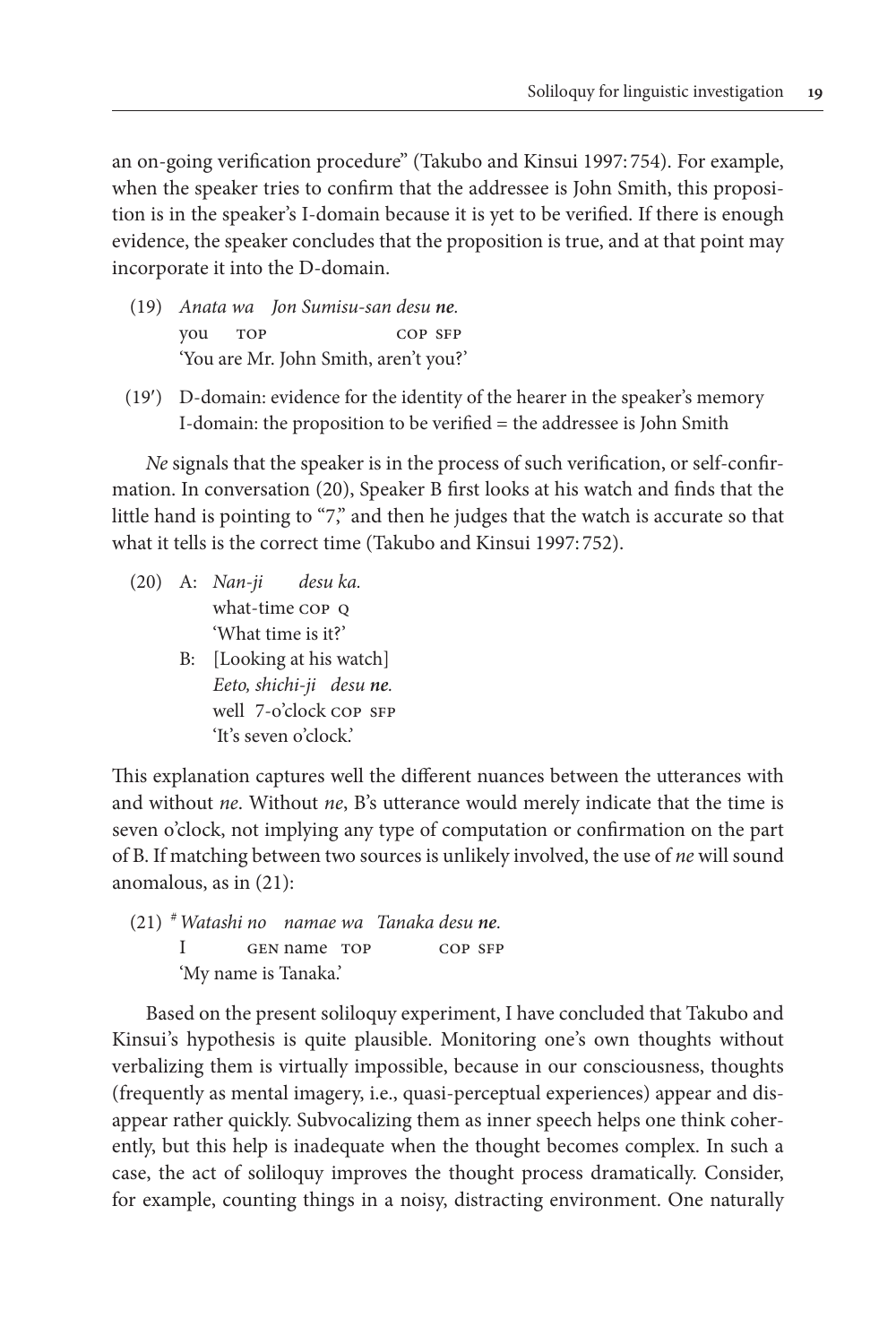counts aloud in such a case. And, of course, writing (i.e., fixing, or setting down, thoughts) is better yet as a means to organize one's thinking. The act of soliloquizing slows thinking, as though anchoring transient thoughts/images to the cognitive ground with words. Such anchored thoughts can then, as Takubo and Kinsui conjecture, undergo various manipulative processes. Without such manipulation, coherent discourse is deemed impossible.

Monitoring his own soliloquy, one of my experiment subjects spoke the following passage, which illustrates the transient nature of thoughts:

(22) *Hitorigoto-tte, tashikani muchakucha da ne. Jibun ga miteru. Utsumuite kangaeteru. Muchakucha da. Taishite hitorigoto to kawaranai kamo na, futsuuni itteru koto mo. Hontoni muchakucha kamo shinnai ne. Un, muchakucha da. Aa, sake ga nomitai. Setsumeeteki ni naru to, donna daroo. Eeto, unto, denwa no yoko ni oitearu tsubo mitai no wa, hijooni tokkuri ni niteite. Tokkuri? Un, nantetta-kke. Kekkoo wasureru mon da ne. Eego ga, eego ga zenzen damena warini, Nihongo ga dete konai. Eeto, nan da-kke. Eeto, aa, dame da. Omoidasenai. Tonikaku, Nihonshu ga nomitai kamo shirenai.* 'Self-talk is certainly a scramble. I'm watching myself. Looking down and thinking. A big jumble. But it may not be different from my normal speech. My normal speech may be jumbled as well. Yeah, jumbled. Well, I want to drink *sake*. How will it be if I explain something? Well, hmm, the pot or something next to the telephone looks like *tokkuri* [a *sake* bottle] … *Tokkuri*? Well, what do you call it? I've forgotten a lot indeed. Poor in English, and losing Japanese. Well, what was it? Hmm, no, I can't. I can't remember it. Well, I might want some Japanese *sake*.'

The idea of matching seems to apply to most occurrences of *ne* in my soliloquy data. As shown in (23), *ne* occurs frequently with (a) such adverbials as *yappa/ yappari* 'as expected, of course', *sasuga* 'as might be expected', *igai to* 'contrary to expectation', *soo ieba* 'speaking of that', *naruhodo* 'reasonably, that explains why something is in such a state', *jissai* 'actually', (b) the experiential demonstrative *are* 'that', (c) a conditional clause, and (d) other kinds of comparison, such as *mukashi no* 'old one'. These expressions indicate that the speaker has compared the current situation with a piece of information in his/her permanent memory.

(23) a. *Demo, yappa, zasshi-tte Nihon no zasshi no hoo ga* but as-expected magazine-QUOT Japan GEN magazine GEN side NOM *ii nee.* good sfp

'But yeah, with magazines, Japanese ones are better.'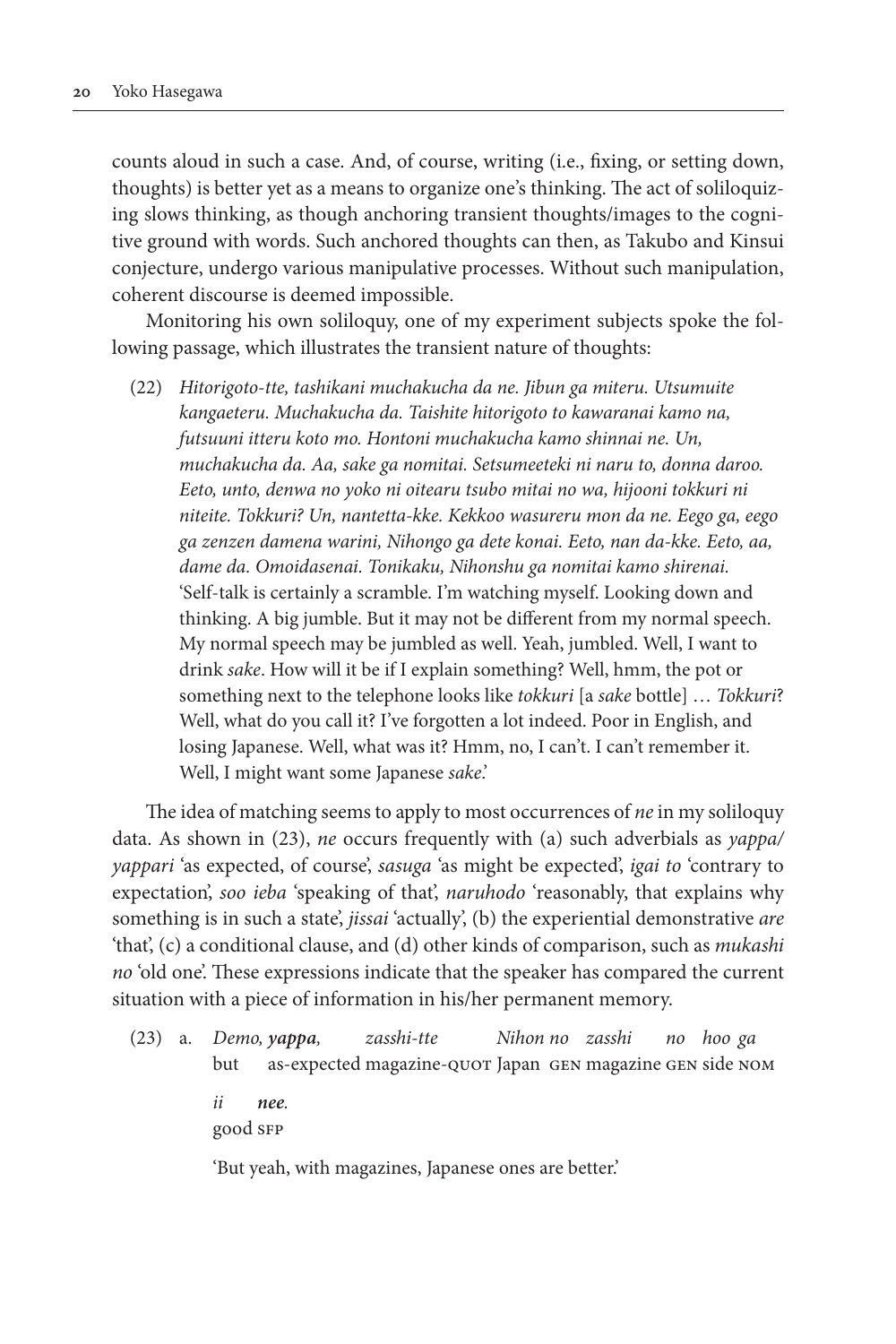- b. [Referring to an anti-Japan demonstration in China] *Maa, ato, konaida, soo ya, are wa mukatsuita ne.* well and the-other-day yes cop that TOP felt-sick SFP 'Well, and that incident the other day. Yes, that made me mad.'
- c. [Worrying about a friend with whom the subject could not make contact] *Shooko-chan ni kiitara, wakaru kamo shirenai ne.* to if-ask find not-know SFP 'If I ask Shoko, I might be able to find out about her.'
- d. *Ee Sasaki-sensei no hon da. Sugoi natsukashii. Nannen ni* wow Prof. Sasaki gen book cop very nostalgic what-year in

 *detandak-ke, kore. Eeto, 1989 nen ka. Soo ne. natsukashii ne.* was-published-sfp this well year q yes sfp nostalgic sfp

 'Wow, Professor Sasaki's book. It reminds me of the old days. When was it published? In 1989? Sure, it reminds me of the old days.'

Furthermore, as shown in (24), *ne* frequently follows *shi* 'and', *mono* 'nmlz', or *kara* 'because' and indicates some sort of reasoning, which necessarily involves knowledge stored in one's permanent memory.17

(24) a. *Hitorigoto, moto-moto zen-zen iwanai kedo. Ruumu-meeto mo iru* soliloquy naturally at-all not-say but roommate also exist

> *shi ne, heya ni.* and sFP room in

 'I never really talk to myself. And I have a roommate too — in the same room, so …'

- b. *Natsu-yasumi gurai da mon ne, soo iu koto dekin no.* summer-break about COP sFP such thing able-to-do NMLZ 'It's only during summer vacation I can do things like that, so …'
- c. *A, soo ieba, baito shinaito naa. Kane nai kara nee.* oh so if-say side-work must-do SFP money not-exist because SFP 'Oh, that reminds me, I've got to work. Because I don't have any money.'

The present soliloquy data provide supporting evidence for Takubo and Kinsui's contention that *ne* is a monitoring device for the speaker, rather than for the addressee.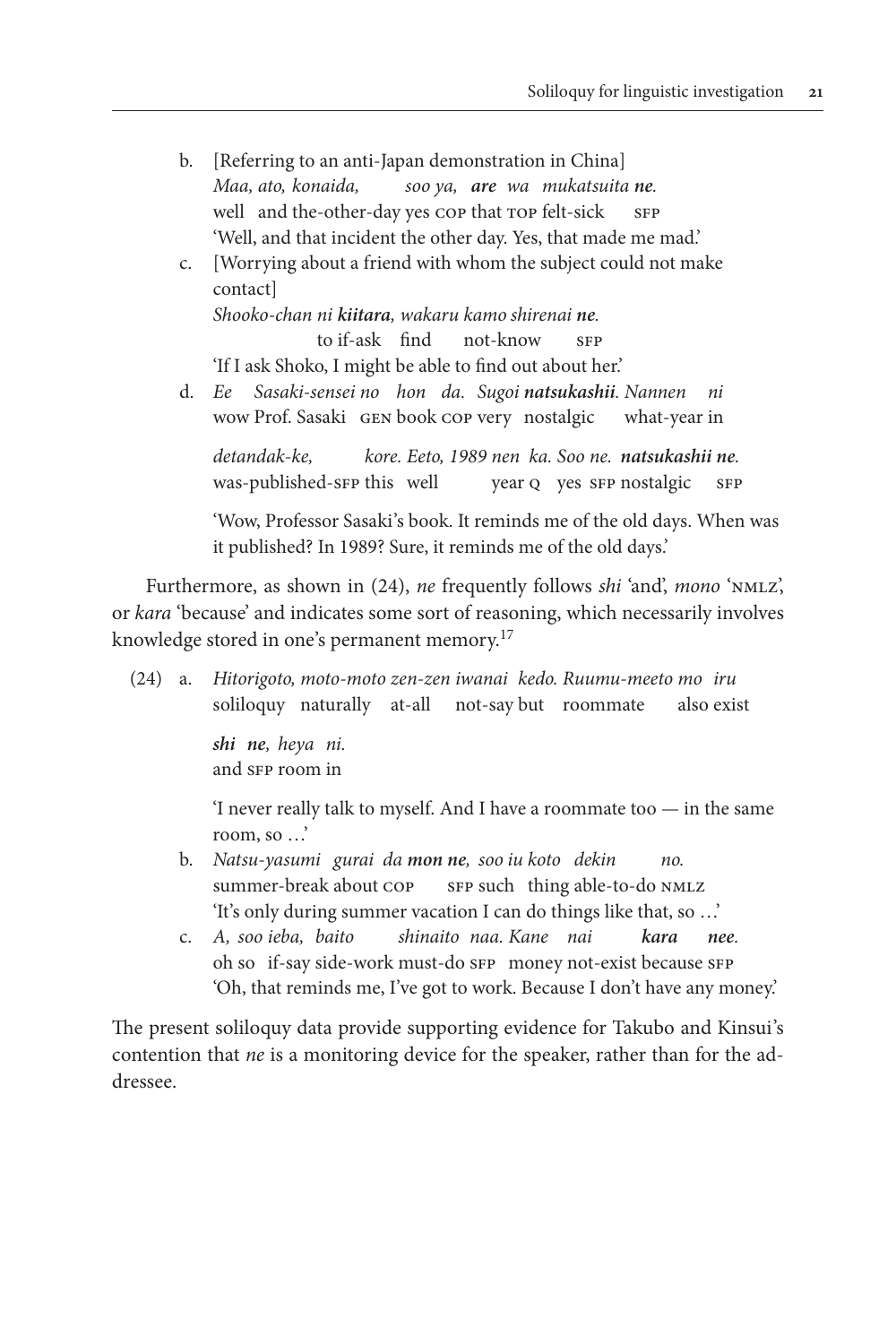# **5.3** *Yo* in soliloquy

By striking contrast, the data includes only four occurrences of *yo* by itself and once in the complex form of *kayo*. For example, during one subject's recording, his cell phone rang. After hanging up, he said:

(25) *Machigai denwa kayo. Kimu-tte dare da yo.* wrong telephone sfp quot who cop sfp 'Wrong number? Who's Kim?'

In Maynard's (1997: 88) 60-minute conversation data, *ne* and *yo* occurred 364 and 128 times, respectively, at an approximate ratio of 3:1. The extremely biased distributions between dialogue and soliloquy may shed some light on the nature of these two particles.

Takubo and Kinsui define the function of *yo* as a marker for setting up a proposition in the I-domain **for further inference**. Normally, this process involves copying to the I-domain a piece of information from the D-domain that is already verified. In conversation, stating verified information typically counts as informing the addressee.

(26) *Ame ga futteiru yo.* rain NOM is-falling SFP 'It's raining.'

Takubo and Kinsui explain that utterance (26) does not simply inform the addressee, but it necessarily triggers the addressee's inferences, e.g., taking an umbrella or canceling the planned picnic. Unlike the case of *ne*, however, it is unclear how their explanation can apply to the usage of *yo* in soliloquy because of the lack of examples in their study that do not involve an addressee.

On the other hand, Inoue's (1997) explanation of *yo* is more comprehensible and applicable to soliloquy. He distinguishes *yo*↑ (with a rising intonation) and *yo*↓ (with a level or a falling intonation). He contends that *yo*↓ forces both the speaker and the addressee to re-evaluate the conversational and other relevant contexts in such a way that the conveyed proposition must be recognized as true. He illustrates this idea with the following examples:

(27) *Ano hito, mada anna koto itteru yo*↓*.* (*Komatta mon da.*) that person still such-a-thing is-saying sfp troublesome thing cop 'That guy is still saying such things. (Message expected to be conveyed: It's troublesome.)'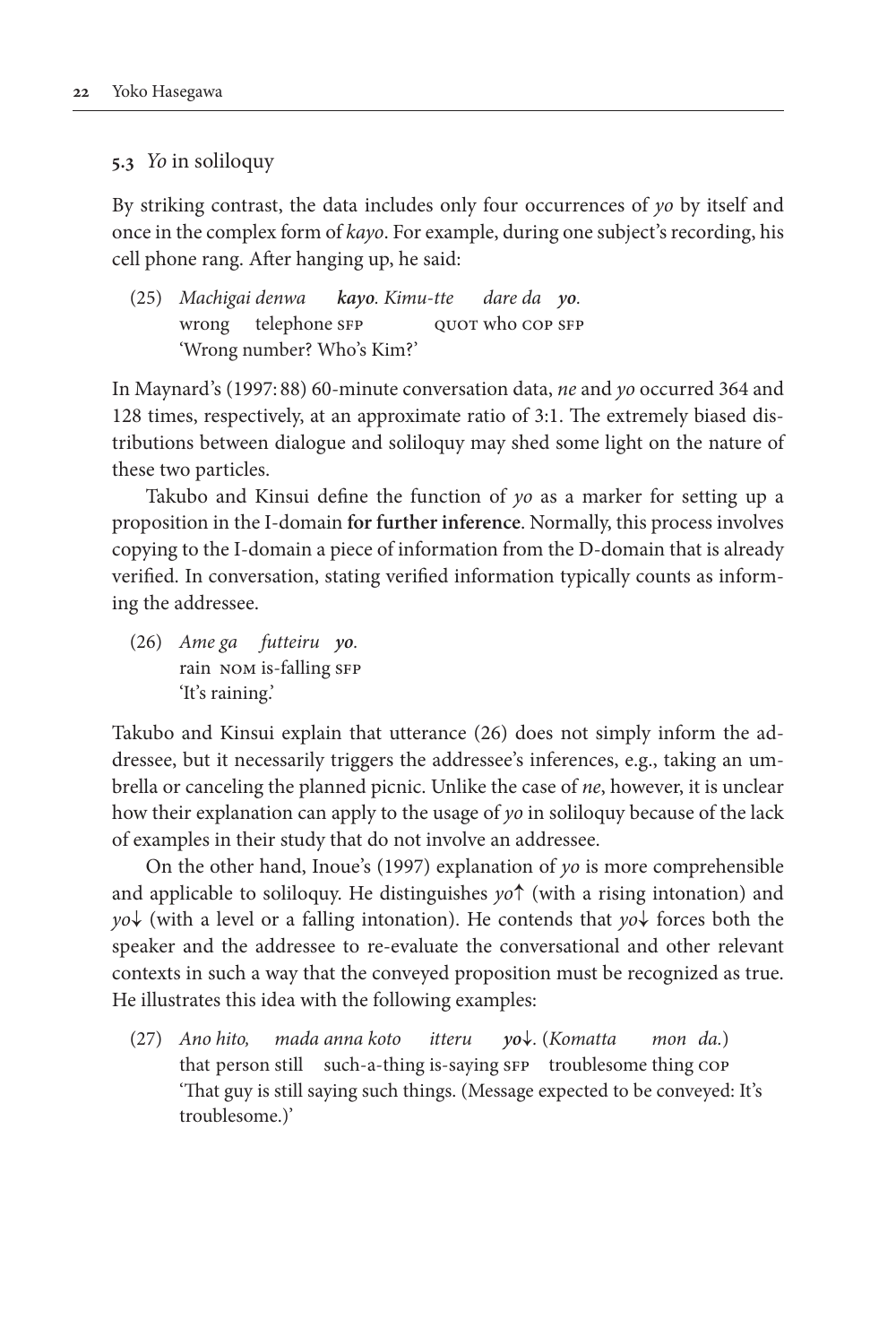According to Inoue, the implicit message is derived from the speaker's reconfirmation and reassessment of the relevance of each proposition in a particular speech situation.

Regarding *yo*↑, Inoue explains that not only does it force the interlocutors to reconfirm the situation with the proposition deemed to be true, but it also obligates the addressee to consider accordingly his/her **future act**.

(28) A: *Inoue-san kara no fakusu todoitemasu ka?* from GEN fax has-arrived Q 'Has a fax from Inoue come yet?' B: *Todoitemasu yo*↑. (*Doo saremasu ka?*) has-arrived SFP how will-do Q 'Yes, it has. (Message expected to be conveyed: What are you going to do with it?)'

Only *yo*↓ can occur in soliloquy, and it supports Inoue's analysis, wherein *yo*↓ does not need to involve an addressee, but *yo*↑ necessarily does.

**5.4** The skewed distribution of *ne* and *yo*

Let us now consider why *ne* occurs so frequently in soliloquy, and *yo* so rarely. If we postulate that the primary function of *ne* is matching pieces of information and that of *yo* is a preparation, or trigger, for inference, this highly skewed distribution becomes intelligible.

Human life involves constant learning, i.e., the acquisition of various kinds and pieces of knowledge from one's surroundings. To account for how humans manage such a stream of incoming information, Atkinson and Shiffrin (1968) proposed a highly influential model of memory. In their model, the first component is called a **sensory register**, which stores incoming sensory signals but holds them for less than a second. The second component is referred to as a **short-term store** (also known as **primary memory**, **working memory**, or **attention**), holding information in one's awareness, which will be lost in approximately 30 seconds if it is not rehearsed (repeated) or reactivated. The third component, called **long-term store**, has an unlimited capacity; information stored there can last a lifetime.

This type of memory model hypothesizes that when a new piece of information is acquired, it is temporarily stored in working memory.<sup>18</sup> Some of the information stored there is then encoded in long-term memory. Later, when the stored information is recalled/retrieved in working memory in a new context, it merges with a new piece of information and modifies itself.

There is abundant evidence supporting the idea that at some stage during information processing, retention, or retrieving, people check on the consistency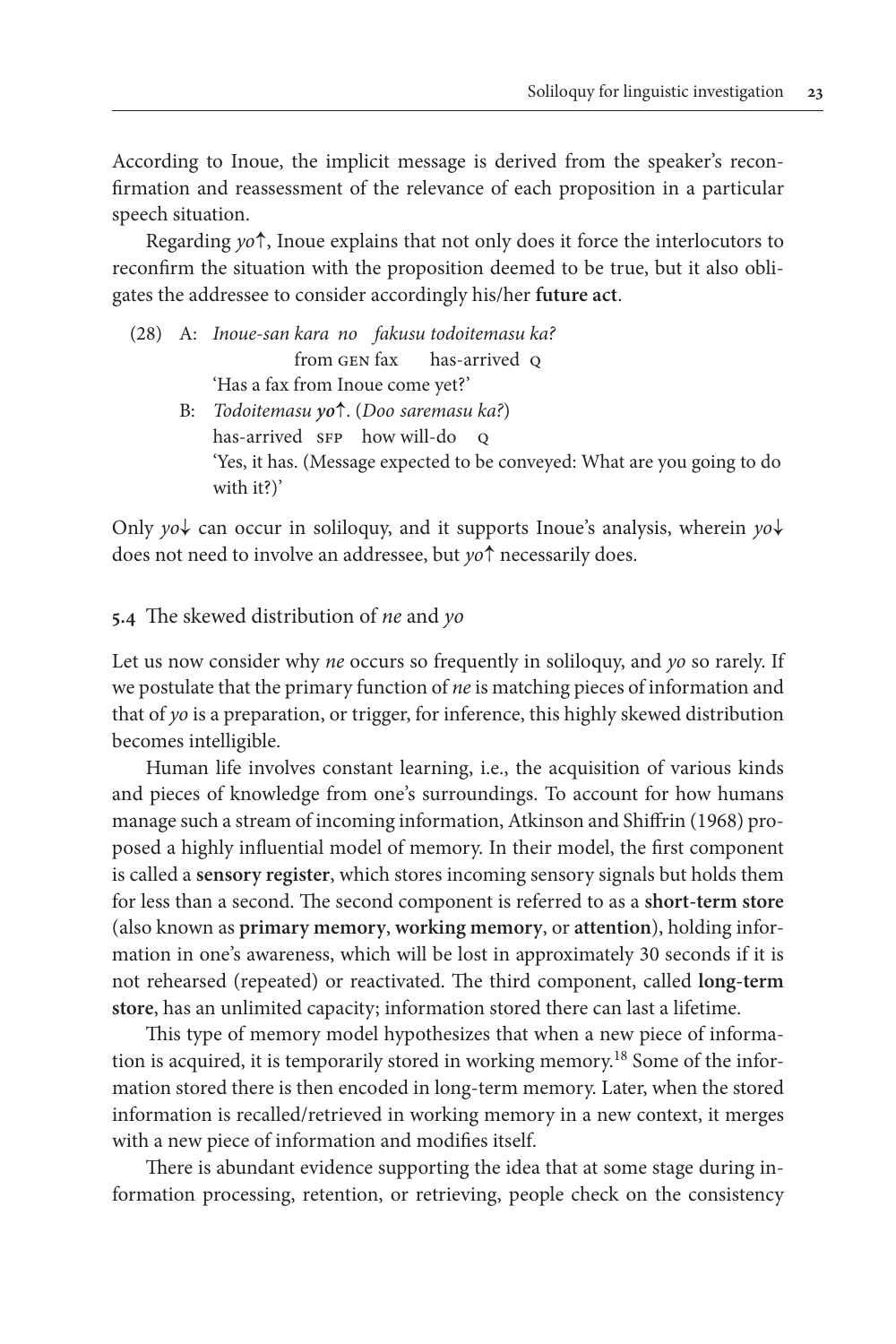between the newly acquired information and the relevant knowledge pre-existing in their long-term memory. For example, Bartlett (1932) asked his subjects to reproduce an unfamiliar North American folk tale which included words and ideas that would not appear in conventional Western folk stories. After 20 hours, the subjects were asked to recall as much of the story as possible. The results demonstrated that some parts of the story were subtracted, others were over-elaborated, and some pieces of information were even added in order to make the story fit the subjects' pre-existing awareness of the world. That is, either when the story was stored in long-term memory or when the stored story was retrieved, the subjects performed consistency checking by matching it with other familiar stories preexisting in their long-term memory. Therefore, if *ne* is associated with checking/ matching, its frequent occurrences in soliloquy should not be surprising.

On the other hand, triggering an inference — the postulated function of *yo* in the present study — is a far more complicated phenomenon: it creates new pieces of information from existing ones.

All instances of inference are likely to involve the matching of information. This hypothesis is illustrated by Loftus and Palmer's (1974) experiment in which college students viewed seven short films depicting two-car accidents. They were then asked to estimate the speed at which the vehicles were traveling when they hit each other. The question was in the form of "About how fast were the cars going when they \_\_\_\_\_ each other?" The blank was filled variously for each subject with *smashed into*, *collided with*, *hit*, *bumped*, or *contacted*. The questions with *smashed* received the highest speed-estimates, whereas *contacted* received the lowest. Here, the subjects made an inference. They invariably matched their knowledge of accidents evoked by the question's verb with their recollection of the accidents they had seen in the films.

Matching two pieces of information is an indispensable part of inference, but inference is not required in matching. This seems to explain why *ne* appears abundantly in soliloquy, but *yo* does not. The present study of *ne* and *yo* thus demonstrates that soliloquy provides a new kind of data that can enable us to delve further into even well-studied topics.

## **6. Demonstratives**

This section analyzes the *ko-so-a* demonstratives in Japanese as they occur in the soliloquy data. Because these demonstratives have customarily been characterized according to the regions and relative positions of entities in the physical space of speaker and addressee, an examination of how they behave when no addressee is present is of particular interest.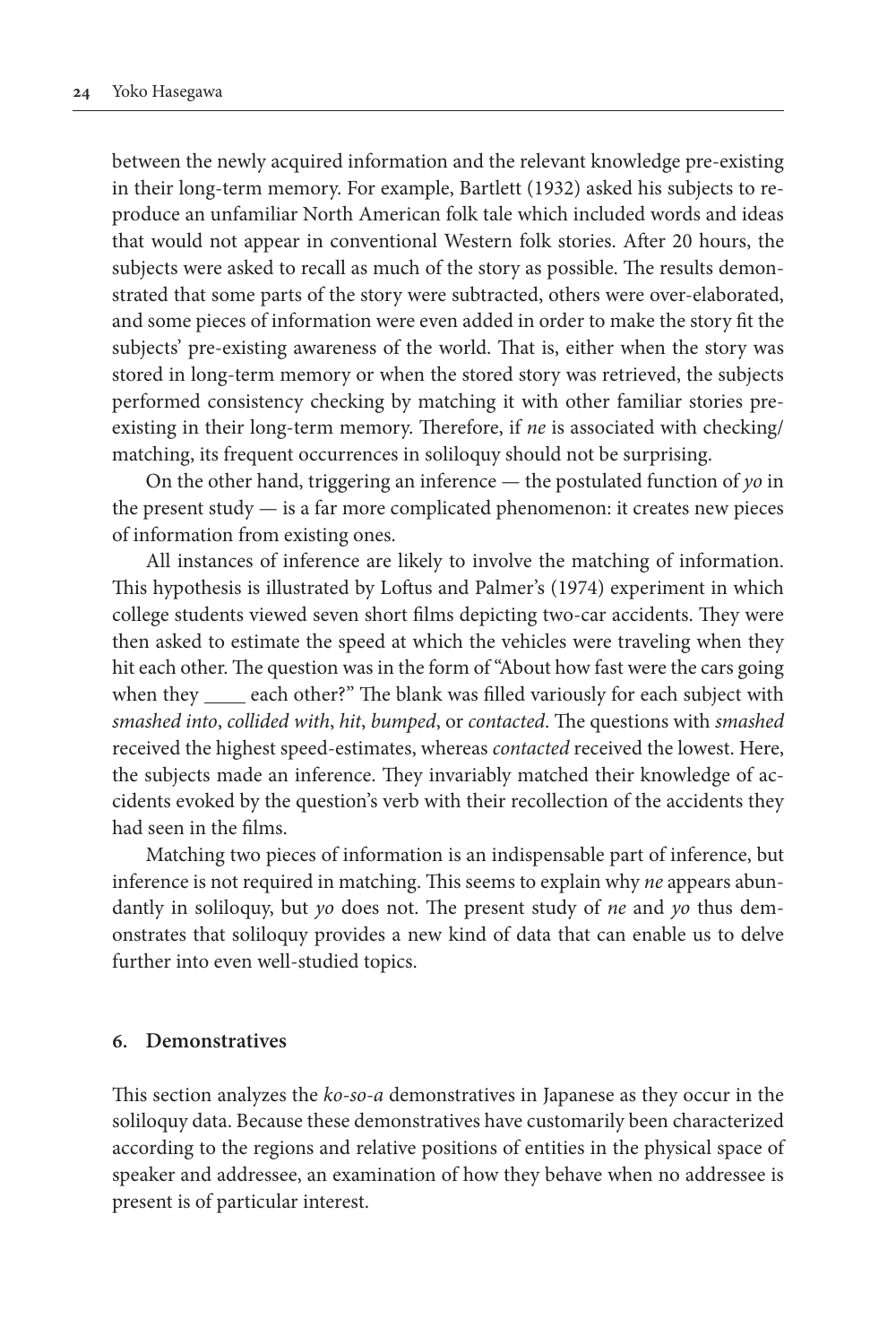# **6.1** Deictic use of demonstratives

Conventional Japanese grammars describe Japanese demonstratives as encoding a three-way distinction, referred to as the *ko-* (proximal), *so-* (medial), and *a-* (distal) series. Deictically, when the speaker and addressee are physically facing in the same direction, the *ko-*series — e.g., *kore* (pronominal), *kono* (adnominal) 'this' is used for entities located close to them; the *so-*series — e.g., *sore* (pronominal)*, sono* (adnominal) 'that' — is used for those at some distance from them; and the *a-*series — e.g., *are* (pronominal)*, ano* (adnominal) 'that which is way over there' — for those even farther away. This characterization of *ko*-*so*-*a* is referred to as the **Distance Model**.

On the other hand, when the speaker and the addressee are facing each other, the *ko-*series is used to refer to entities near the speaker; the *so-*series is used for entities near the addressee; and the *a-*series for those at a distance from both of them. This analysis is called the **Territory Model**.

## **6.2** Anaphoric use of demonstratives

Kuno (1973: 282–290) makes the generalization that *ko-* is used only deictically, but that *so-* and *a-* can be used either deictically or anaphorically. For deictic usage, Kuno subscribes to the Territory Model. For anaphoric usage, he considers that *so-* is selected either (i) when the speaker does not know the referent well (i.e., the speaker has only **indirect** knowledge) or (ii) when the speaker does know the referent well (i.e., has **direct** knowledge) but nevertheless assumes that the addressee does not, as in (29a). By contrast, *a-* is selected when the speaker believes that both s/he and the addressee know the referent well or have shared experience with the referent, as in (29b).

(29) a. *Kinoo Yamada-san to iu hito ni aimashita. Sono (*#*Ano)* yesterday as-named person DAT met that *hito, michi ni mayotte komatte ita node, tasukete agemashita.* person way DAT lost was-in-trouble because helping gave 'Yesterday, I met a man named Yamada. Because he [**that** person] was having difficulty finding his way, I helped him.' b. *Kinoo Yamada-san ni aimashita*. *Ano (* # *Sono) hito itsumo genki desu ne.* always healthy COP SFP

'Yesterday, I met Mr. Yamada. He [**that** person] is always in great spirits.'

The phrase *to iu hito* 'a person named' in (29a) signals that the speaker believes that the addressee does not know Yamada. In such a case, the use of *sono* is appropriate, but *ano* is not. In (29b), on the other hand, the absence of *to iu hito* indicates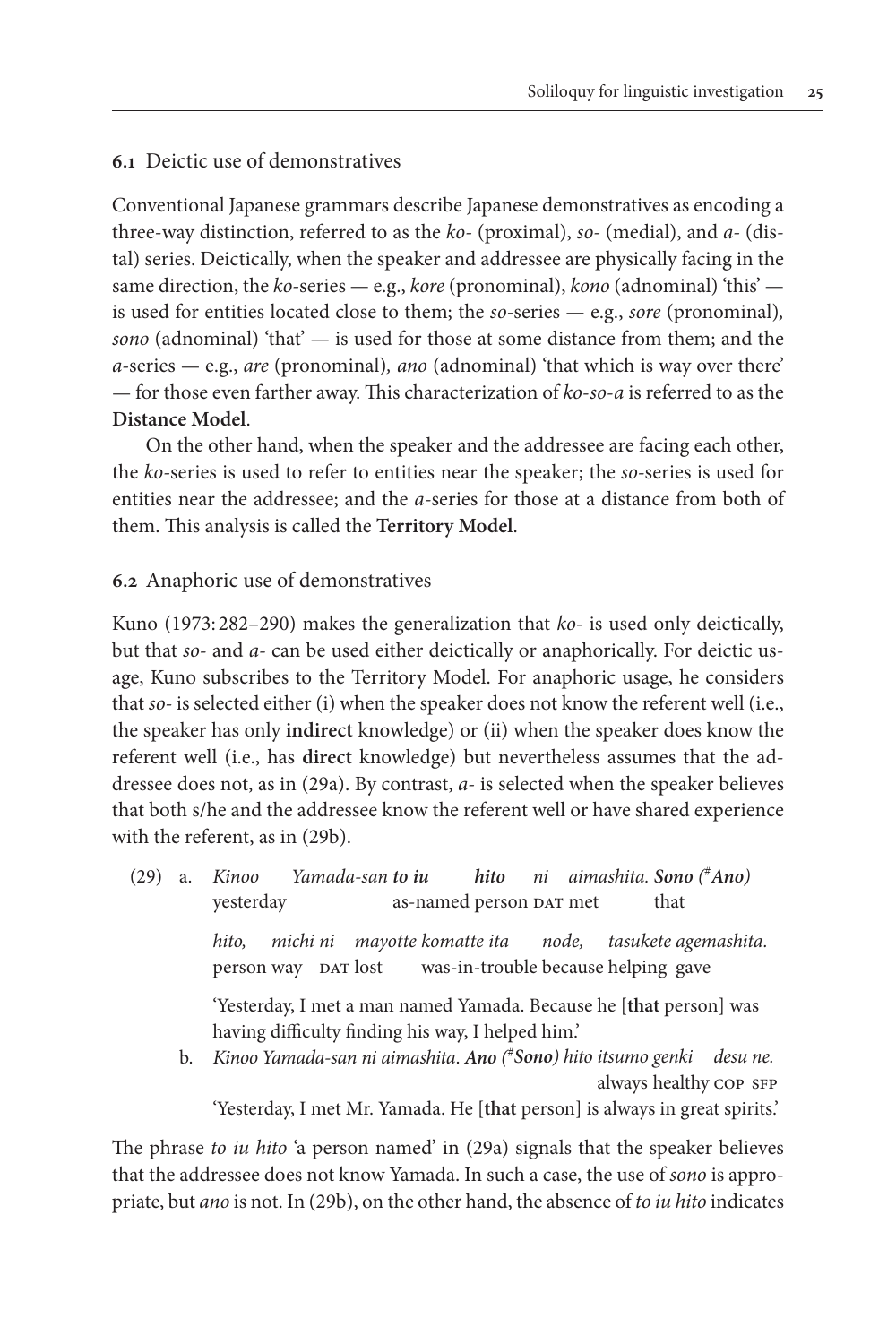that the speaker assumes that the addressee has direct knowledge of Yamada. In this case, *ano* is appropriate, but *sono* is anomalous.

Kuroda (1979/1992) examined the use of *ko*-*so*-*a* in (constructed) soliloquy and found cases that counter-exemplify Kuno's generalizations. He questions (i) whether the deictic and anaphoric uses are fundamentally distinct, and (ii) whether language use should always be accounted for in terms of communication, in which the presence of an addressee is always presumed. If we subscribe to a communicative explanation, Kuroda cautions, we need to be aware that some characteristics of language use are likely derived from the communicative setting itself, rather than from the properties of the expressions under consideration.

In his endeavor to define soliloquy, Kuroda acknowledges that it is possible for a second person pronoun, e.g., *omae* 'you', to occur within it, as in (30a). However, he considers this to be a pseudo-conversation, not a genuine soliloquy. By contrast, he argues that doubt is a prototypical activity of inner thought. When one says (30b), one does not presume the presence of a second person who might provide an answer.

|  | (30) a. Omae wa nanto bakana koto o shitan da.      |
|--|-----------------------------------------------------|
|  | you rop how stupid thing ACC did                    |
|  | 'What a stupid thing you [the speaker] did!'        |
|  | b. Jibun wa hatashite sonzai shite iru no daroo ka. |
|  | NMLZ I-wonder<br>self rop really exist              |

'I wonder whether I really exist.'

In order to examine the use of demonstratives in soliloquy, Kuroda eliminates the addressee from Kuno's analysis. Thus, when used anaphorically, *a-* should be used when the speaker knows the referent well, and *so-* when s/he does not. Regarding the deictic usage, the elimination of the addressee predicts that *ko-* should be used for a nearby entity, and *a-* for a distant entity, with *so-* absent. Kuroda, however, suggests that *so-* can also be used deictically in soliloquy. Let us suppose that someone has been informed that he has a stomach ulcer. He wonders and says (31a). On the other hand, one morning he feels an unusual sensation in his stomach and says (31b).

|  | (31) a. Sore wa donna iro o shite iru no daroo ka.                |
|--|-------------------------------------------------------------------|
|  | that rop what color ACC is NMLZ I-wonder                          |
|  | I wonder what color that is.                                      |
|  | b. Ittai               kore wa itsu   made tsuzuku  no     daroo. |
|  | what-on-earth this rop when until continue NMLZ I-wonder          |
|  | 'I wonder how long this will last.'                               |

Utterance (31a) is based on hearsay information, while (32b) is based on the speaker's direct experience. Kuroda declares that deictic and anaphoric usages of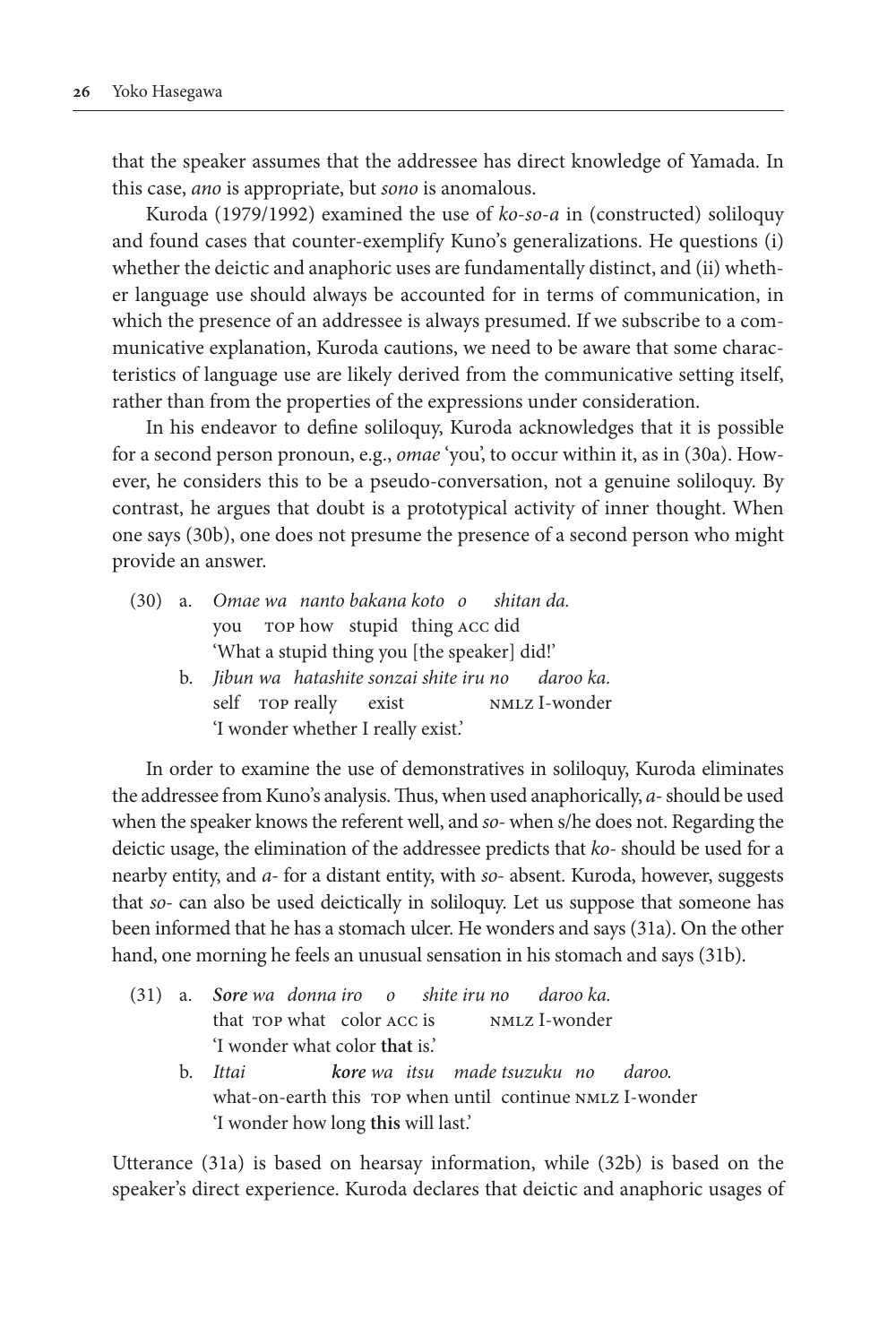*so-* and *a-* are both determined by the speaker's familiarity with the referent. He re-labels Kuno's direct knowledge as **experiential knowledge**, and Kuno's indirect knowledge as **conceptual knowledge**, i.e., via hearsay or inference. Kuroda argues that *a-* is used if one's knowledge about the referent is experiential, whereas *so-* is used when it is conceptual. He presents the following counterexample to Kuno's analysis:

(32) *Boku wa Oosaka de Yamada Taroo to iu sensei ni osowattan da kedo,* I TOP in called teacher DAT learned-from but

 *kimi mo ano sensei ni tsuku to ii yo.* you too that teacher DAT study-under if good SFP

 'I studied in Osaka with a professor named Taro Yamada. You should study with him [**that** professor], too.'

Like (29a), the use of *to iu sensei* 'professor named' in (32) indicates that the speaker assumes the addressee's lack of knowledge of the professor; therefore, according to Kuno, *sono*, but not *ano*, must be used. However, *ano* in (32) is perfectly natural, and it conveys that the speaker knows Professor Yamada personally and well.

**6.3** *Ko-so-a* in the soliloquy data

# **6.3.1** *Ko- series*

Equipped with the background information provided in Section 6.2, we now examine the soliloquy data, which contain 428 *ko-*tokens, 151 *so-*tokens, and 237 *a-*tokens. Of 428 *ko-*tokens, all but two were clearly deictic, e.g., (33).

(33) [Looking at the desk chair in the office] *A, kono isu choo-raku soo.* oh this chair super-comfortable look-like 'Oh, **this** chair looks super-comfortable.'

The problematic cases include (34), where the speaker had been shopping for an ottoman (chair) and was browsing a catalog while recording her speech.

(34) *Maa, aarudeko no ii no ga attara, hoshii kedo, maa, kore wa* well Art Deco GEN good one NOM if-exist want but well this TOP

 *kinagani yaroo.* without-haste will-do

 'Well, if there's a good one in the Art Deco style, I want it, but I think I'll take more time with **this** [purchase].'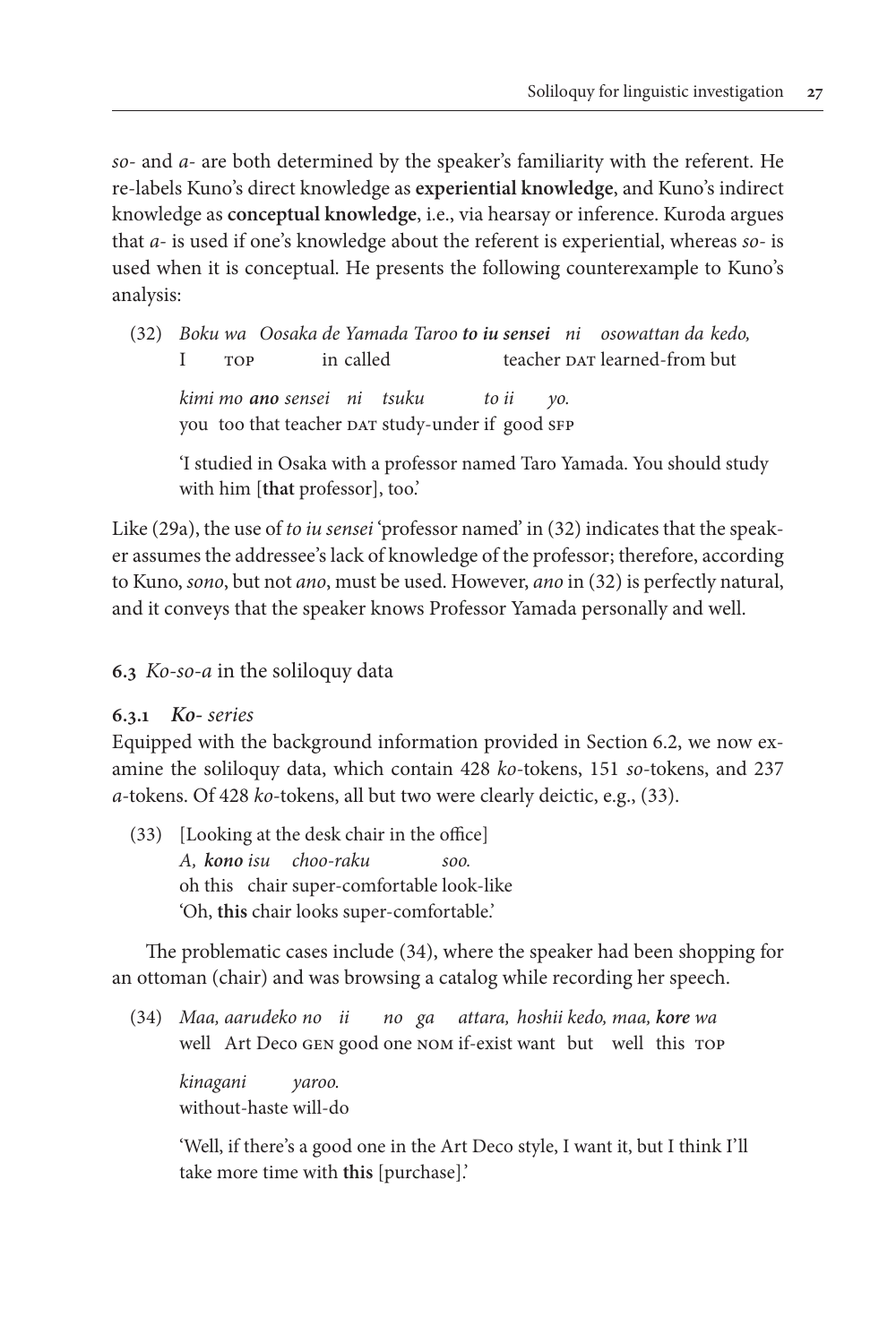*Kore* in this utterance refers to the abstract concept of shopping, which is not visibly present in the speech situation. Therefore, it is not a definite case of deixis. Kuno contends that when *ko-* appears to be anaphoric, it is actually "indicating something as if it were visible to both the speaker and the hearer at the time of the conversation, and thus it imparts vividness to the conversation" (1973: 288). This explanation applies to (34).

Interestingly, all of *ko-so-a* can appear in this sentence, and they would convey different situations. *Kore* refers to "the activit*y* I'm engaged in **now**," viz. buying a chair. Because the concept *now* is involved, it is categorized as deictic. If *sore* were to be employed, it would indicate that the speaker was thinking about the activity of shopping, and that, unlike (34), she was not physically engaged in it at the time of utterance. This *sore* should be considered anaphoric. If *are* were to be used, the speaker would be remembering various shopping trips she had made to furniture stores in the past, and the utterance would indicate that she will continue making such shopping trips. Rather than anaphoric, this use of *a-* sounds deictic. We will return to this issue later.

## **6.3.2** *So- series*

Regarding the *so-*series, all of the 151 tokens are clearly anaphoric. Although Kuroda's stomach ulcer episode illustrating the possibility of deictic *so-*, as in (31a), is logically possible, such usage seems to be extremely rare. This absence of deictic *so-* suggests that the Distance Model (proximal *ko*-, medial *so*-, distal *a-*) does not operate in soliloquy. All of my recording was conducted in a small room, and yet subjects used *a-* to refer to entities located only a few feet away, as in (35).

(35) *Ano kakejiku wa dare ga kaita no kanaa.* that scroll top who nom wrote nmLz SFP 'I wonder who did **that** scroll.'

Several subjects mentioned the scroll that was hanging on the wall a few feet from where they were seated. Some used *ko-* to refer to it, while others used *a-*. These data support the Territory Model; i.e., *so-* refers to an addressee's territory but, because no addressee is involved, *so-* is immaterial.

The anaphoric use of *so-* is considered next. Subtracting the addressee from Kuno's analysis, we assume that *so-* is used when the speaker does not know the referent well, and that *a-* is used when s/he knows it/him/her well. Or, in terms of Kuroda's characterization, *so-* is used when the speaker knows of the referent merely conceptually, and *a-* when the knowledge is experiential. Among anaphoric *so-*utterances, some appear to support Kuno's and Kuroda's analyses, as in (36), but the majority of them do not, as in (37).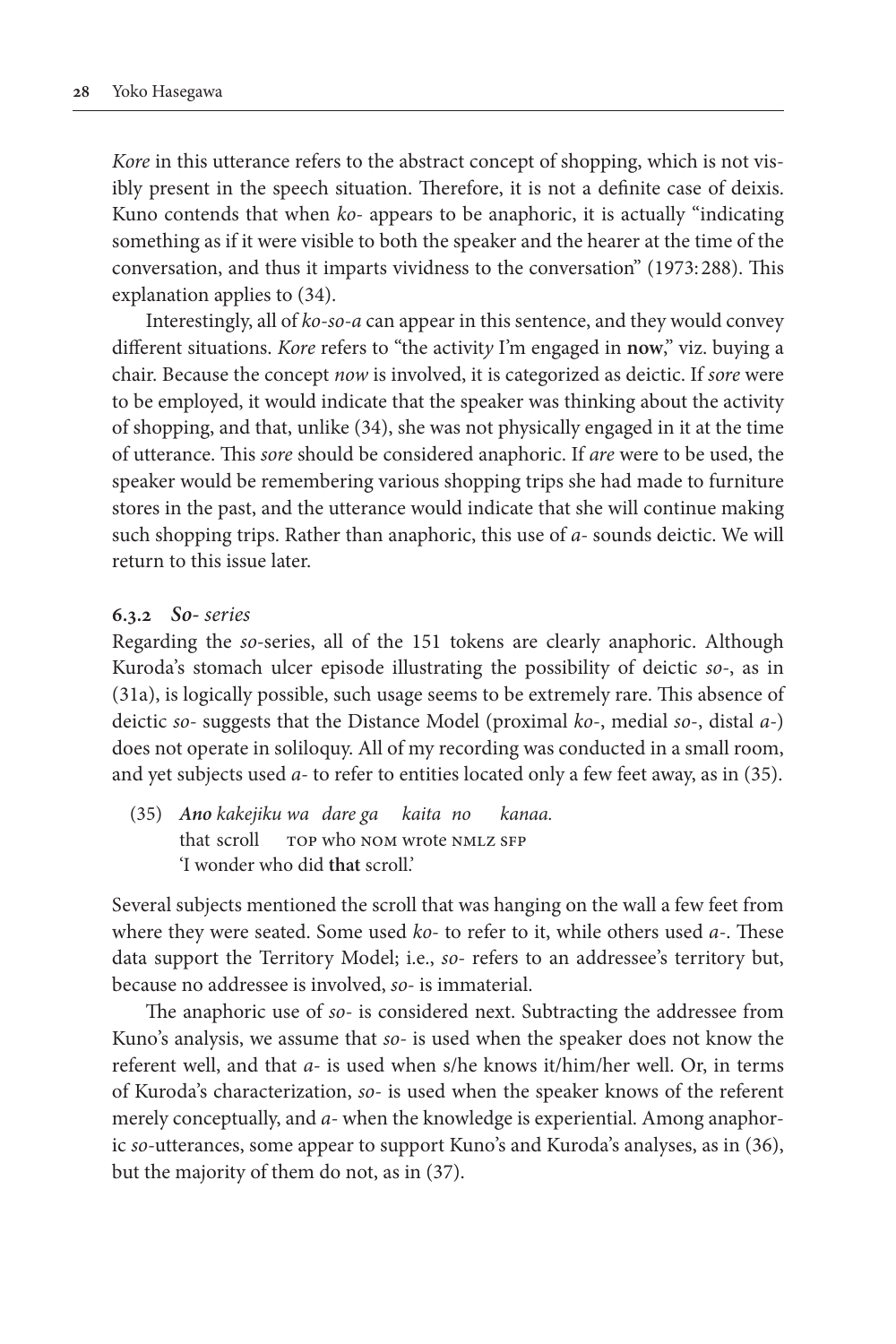(36) *Sankanbi ja nakute, bunkasai ja nakute, aa, namae wasureta. Eeto,* observation-day is-not open-house is-not name forgot well *oyako, oyako nantoka. Ee, nande sonna kotoba wasurerun yaro.* parent-child something why that word forget I-wonder *6-nenkan mainen atta noni.* 6-years every-year existed though

 'Not a [parents'] observation day, not an open house, oh, I forgot what we called it [a school event]. Hmm, parent-child, parent-child something. How could I forget such a [**that** kind of] word? We had one every year for 6 years …'

(37) *Soo da, pasokon ga kowarechatta kara, sono shuuri mo,* well personal-computer nom has-broken-down because that repair also

 *moshi dekitara, shitai shi.* if possible want-to-do and

 'Oh, yeah, my computer has broken down, so, if possible, I want to fix it [**that**] too.'

In (36), we can easily infer that the speaker does not know the referents well. However, in (37) *sono* refers to the speaker's own computer. The abundance of examples like (37) suggests that, contrary to Kuno and Kuroda, *so-* can be used anaphorically to refer to entities regardless of the speaker's familiarity with them.

# **6.3.3** *a-series*

The *a-*series occurred 237 times. As shown in (38), *a-* can accompany an antecedent (underlined), and can therefore be considered anaphoric:

(38) [Wondering which car her in-laws would buy] *Okaasan rekusasu ki ni itteru yoo datta kedo, demo are wa okkii* mother Lexus like it-seemed but but that top big *kuruma da shi nee.* car cop and sFP 'Mother seemed to like the Lexus, but **it**'s a big car.'

However, *a-* also occurs frequently without any antecedent:

(39) a. *Aaa, kyoo mo hare. ashita mo hare, ashita mo hare* today also fine tomorrow also fine tomorrow also fine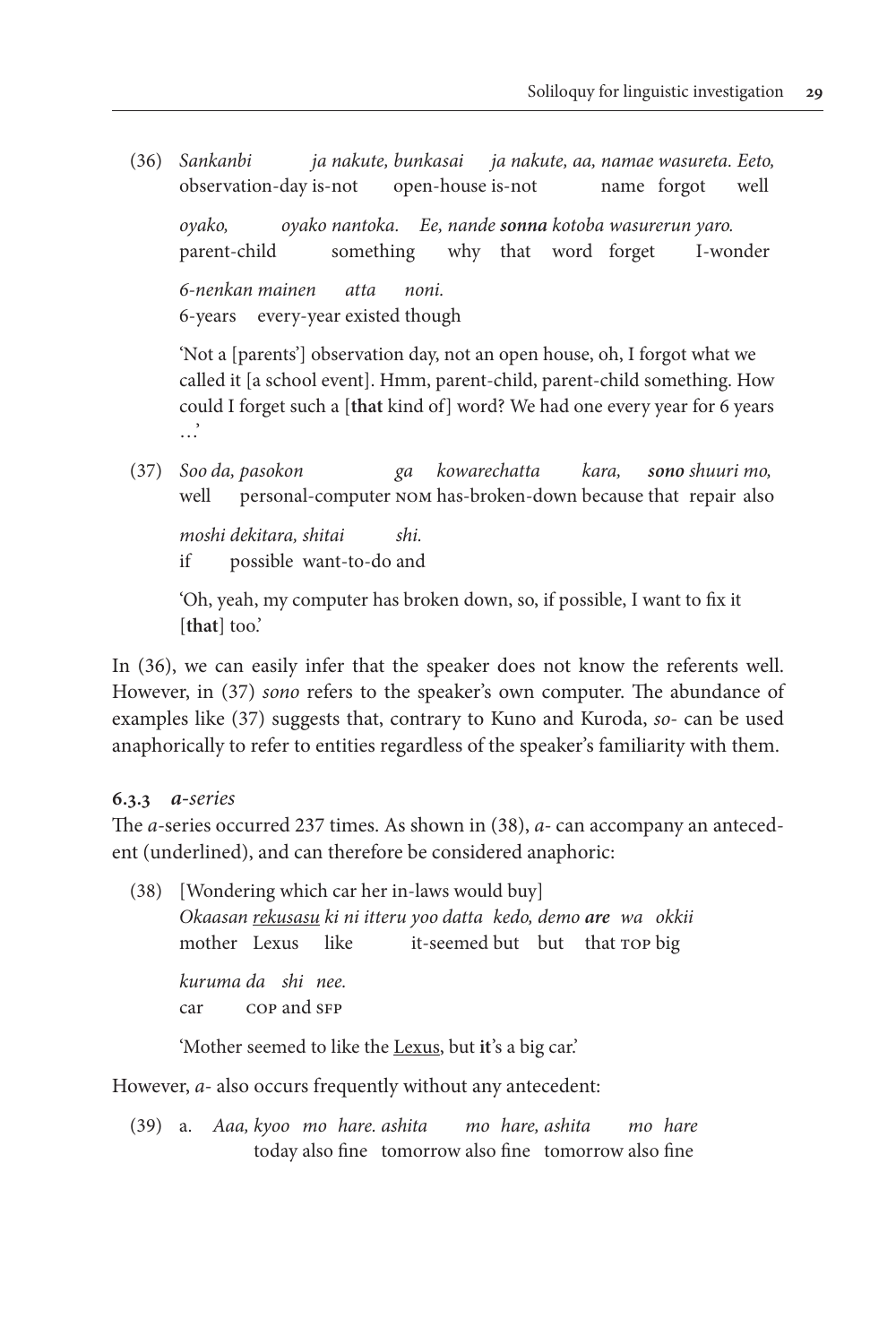*hen kana. Ashita haretara, ano sandaru hako.* not sFP tomorrow if-fine that sandals will-wear

 'Well, it's a beautiful day today. Tomorrow, I hope the weather will be fine again tomorrow. If it's fine, I'll wear **those** sandals.'

 b. [Looking at a magazine] *Kore, are da. Zenmai da.* this that cop flowering-fern cop 'This is **that**. A flowering fern.'

*A-* in (39) seems to be deictic, although the referents are not visibly present in the speech situation. While the speakers soliloquized, a certain entity apparently emerged in their consciousness, and they referred to it deictically with *a-*. It is not likely that these emerging entities in the speakers' minds were linguistic; more likely, they were mental imagery, i.e., a quasi-perceptual experience. In (39a), the speaker was referring to her mind's images of sandals. In (39b), the speaker was looking at the cooking section of a magazine. This utterance is of the equational "X is Y" type, wherein "X" is identified visually referring to a picture in the magazine by the deictic *kore*, and "Y" non-visually by the deictic *are*. Then, the speaker remembered the name of the entity, *zenmai* 'flowering fern', and identified it as such.

A question arises as to whether (38) and (39) are distinct, (38) being anaphoric and (39) being deictic. Considering the speakers' minds, both seem to function in the same way, regardless of the entities being introduced linguistically prior to the use of *a-*. Because sorting the occurrences of *a-* in soliloquy into deictic and anaphoric according to the presence or absence of an antecedent is cognitively and to a significant extent arbitrary, I analyze both of them straightforwardly as deictic. I also conjecture that, even in conversation, *a-* is always deictic, pointing to a speaker's mental construct.

Mikami (1970/1992) speculated on this possibility, arguing that *a-* is always deictic, referring to an entity at a distance commonly perceived by both the speaker and addressee in either space or time. Arguing counter to Mikami, Kuno (1973/1992: 73) emphasizes that Mikami's account cannot predict such differences as were illustrated in (29a, b). Furthermore, Kuno questions how we are able to determine whether something is at a commonly perceived distance. If two people were born in 1960, Kuno continues, can we refer to that year as *ano toshi* 'that year'? His response is "no, we cannot."

I contend, with Kuroda, that the variant effects of *a-* and *so-*, such as in (29a,b), can only be accounted for in terms of the act of communication. In this regard, Kinsui and Takubo (1992) consider that the anomaly of *ano* in (29a) is due not to the speaker's assumption of the addressee's lack of knowledge of Yamada, but, rather, to its **asocial** nature. Kinsui and Takubo contend that the *ano* in (29a) is anaphoric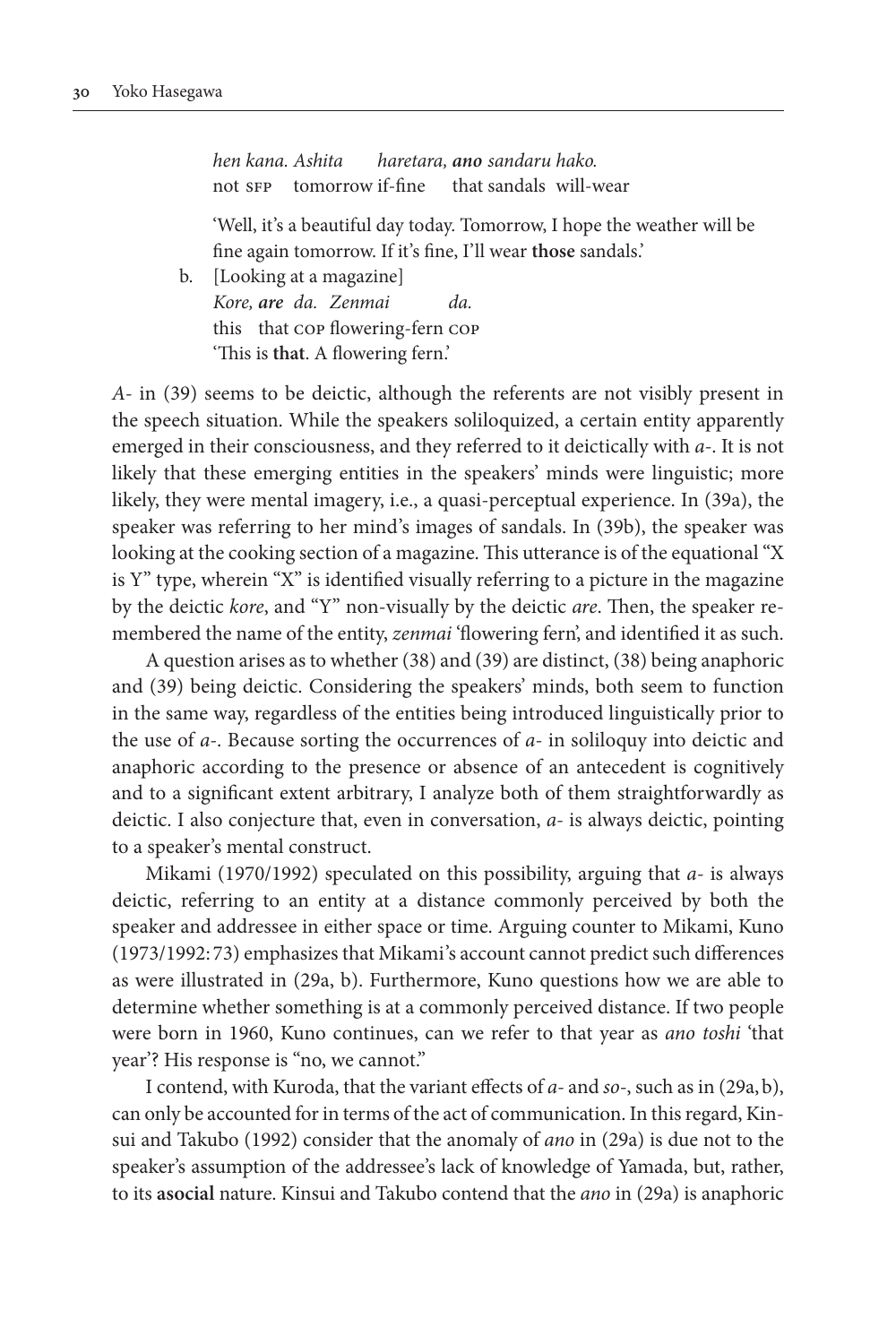(with which I do not agree), indicating that the speaker's knowledge of the referent is experiential. If the addressee is unlikely to know the referent, they continue, to suggest one's knowledge is experiential is not only useless, but alienating as well.

This line of explanation can be extended to include the idea that *ano* in (29a) points to a mental construct. Therefore, unless the addressee has the same construct in mind, its use is communicatively ill-suited. Bringing the same entity into the addressee's consciousness can be accomplished by a prior mention (an antecedent), pointing to its presence in the speech situation, or some other means. However, the selection of *a-* is not directly controlled by such means.

## **7. Concluding remarks**

Following a brief introduction to the study of private speech in relation to soliloquy, this article has analyzed experimentally obtained soliloquy data in Japanese and discussed three topics: gendered language, the sentence-final particles *ne* and *yo*, and demonstratives.

It has widely been argued that no direct indexicality exists between linguistic expressions and the speaker's gender. Rather, what is **directly** indexed is such affective stances as coarse and delicate intensity, which in turn **indirectly** index gender and gender images of masculinity and femininity, respectively. Therefore, women can and do use masculine forms to emphasize coarse intensity, assertiveness, strong determination, etc. — not to express the male gender *per se*. Furthermore, Japanese women's language must be recognized as an ideologically prescribed form, not accurately reflecting the reality of how contemporary Japanese women speak. Consequently, it is not used uniformly by all women on all occasions. Speakers select the most appropriate form based on their consideration of social aspects of the speech context (e.g. sex, age, intimacy, genre, speech-act type) as well as on their linguistic ideology.

Our soliloquy data revealed a somewhat different reality. All of the 16 female subjects **uniformly** used so-called moderately masculine forms as a norm, with the occasional application of moderately feminine forms, or, rarely, strongly feminine or masculine forms. Therefore, this study has determined the "moderately masculine form" to be a gender-neutral, default speech style in non-communicative settings in Japanese. This style is employed when Japanese women are freed from reflecting on the relative status of the interlocutor(s), the formality of the topic and the speech situation, or whatever is considered relevant to the accomplishment of their communicative goals.

Male speakers of Japanese also soliloquize in moderately masculine forms with occasional use of strongly masculine forms. However, the distribution of feminine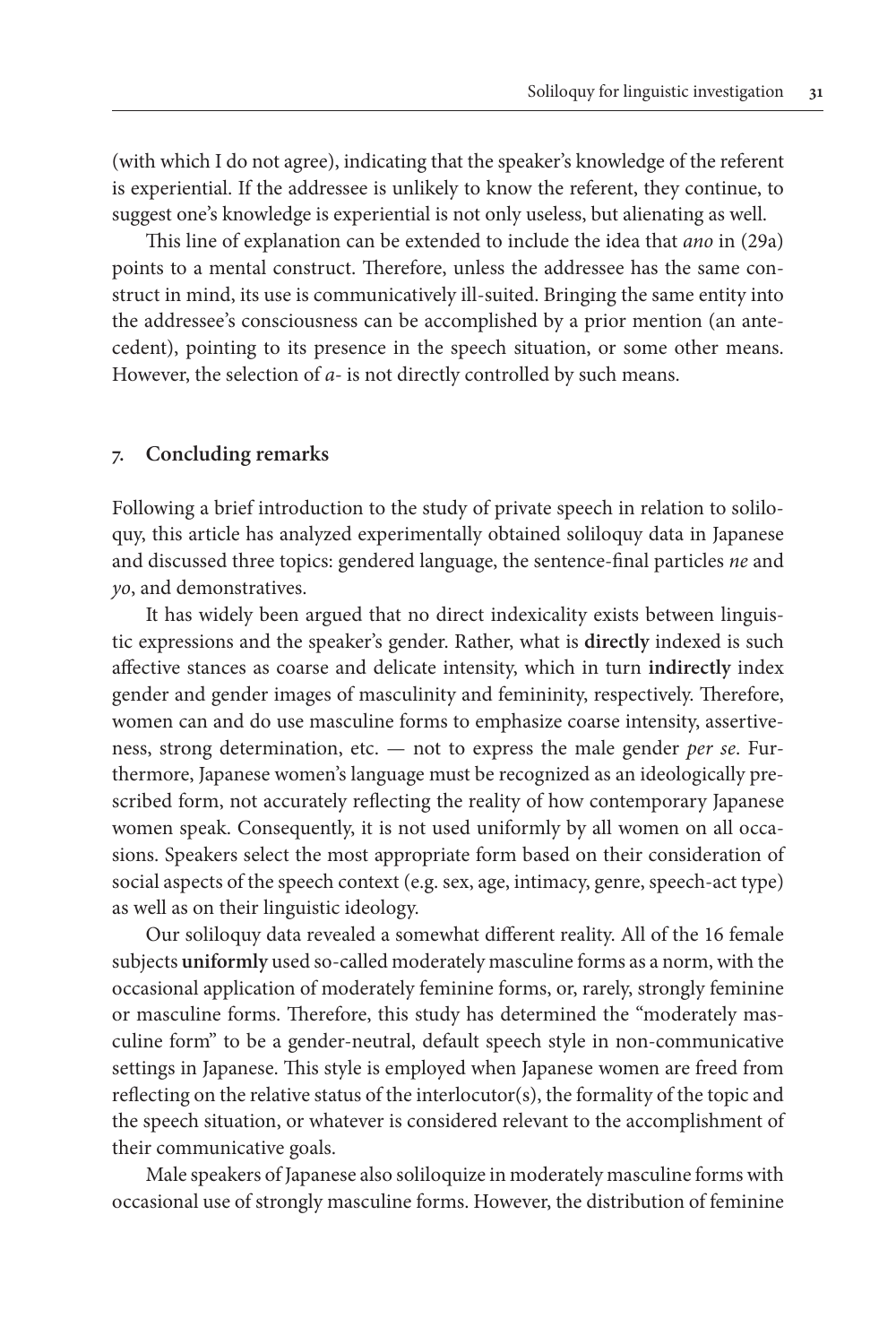and masculine forms across the two sex groups is asymmetrical. While the female subjects used masculine forms, the male subjects used no feminine forms whatsoever. If the direct indices of gendered language are in fact solely affective stances, both sexes should be willing to use it when they wish to express a corresponding affective stance. But this is not the case, and feminine forms must therefore be associated with some attribute that prevents male speakers from using them.

Based on this finding, I have hypothesized that, contrary to the recent trend, Japanese feminine forms directly index female gender, whose characteristics include low rank in the social hierarchy. Typical female characteristics — nurturing, supportive, expressive, emotive, friendly, relationship-oriented — tend also to be associated with weakness, powerlessness, and supposed inferiority.

The proposed direct indexicality hypothesis is endorsed by the fact that no cross-gender variability was observed in the selection of self-referencing expressions: All but one male subject used the male pronoun *ore* (the exceptional one used *boku*), while female subjects used the female pronouns *watashi* or *atashi*. Self-referencing expressions are firmly anchored in one's gender identity, and are therefore direct indices of that identity. When a male uses *watashi* or *atashi* in casual speech, this practice is not interpreted as an indication of gentleness, but, rather, an indication that he is feminizing himself. The same applies when females use *ore* or *boku*. The direct indexicality hypothesis is able to account for the distribution of gendered language among male and female speakers of Japanese.

The original question from which this research project grew was: What will language look like when all interactional elements are removed? What if a certain expression whose functions have been explained mainly, or even exclusively, in terms of interpersonal communication also occurs in soliloquy? The utility of such an expression in soliloquy does not necessarily nullify all proposed interpersonal accounts. However, such a fact does reveal that those interpersonal accounts are inadequate in terms of characterizing the entire range of usage of the expression under investigation.

This is indeed the case with the Japanese sentence-final particles *ne* and *yo*. Most previous analyses were founded on whether or not the information in question was shared by the interlocutors. *Ne*, in particular, has been said to indicate shared knowledge, the interlocutors' information territories, an affective common ground between the interlocutors, and/or the speaker's signaling help for the addressee as to how to process the conveyed information. However, as we have witnessed, *ne* occurred frequently in soliloquy: in approximately 15% of all of the experiment's utterances. In striking contrast, the occurrences of *yo* were extremely rare, emerging only five times in the entire corpus. This discovery contrasts sharply with the data from dialogic discourse, where the ratio of *ne* and *yo* has been reported as approximately 3:1.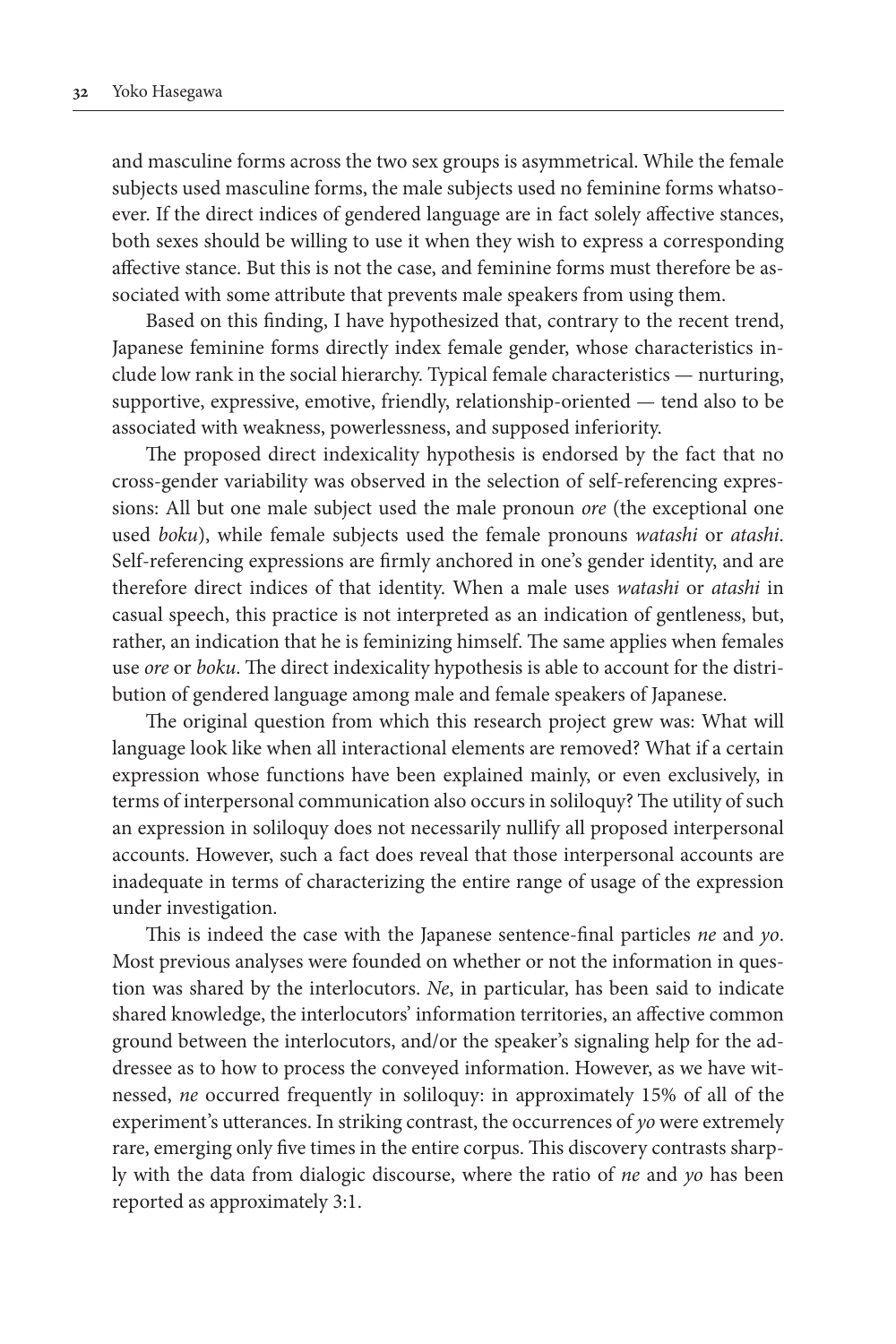The present study has adopted the idea that the primary functions of these particles are to monitor and control their internal information processing. *Ne* indicates that two relevant pieces of information have been matched, whereas the function of *yo* is to self-instruct on the part of the speaker that the information in question should be re-evaluated for further inference. The highly biased distributions of *ne* and *yo* in soliloquy thus imply that matching information is a routine mental activity, but making inferences is not as frequently called for. This hypothesis surely merits further exploration and verification.

Introspection on one's thoughts is difficult because the mere act of scrutinizing thought necessarily changes one's mental state, like the observer effect in quantum mechanics.19 When trying to self-examine, one would inevitably find that thought is "a covert, intangible, elusive, and highly dynamic phenomenon" (De Guerrero 2005: 9). Converting various kinds of mental constructs into language captures them and makes thought more tangible and manageable. It seems a rational development for humans to create monitoring and/or controlling mechanisms to aid themselves in effectively performing this demanding function.

The study of demonstratives also displayed the tremendous utility of soliloquy data. There have been two major accounts for the deictic use of the *ko*-*so*-*a* series, viz. the Distance and the Territory Models. The Distance Model characterizes them according to the distance of the target entity, as proximal, medial, and distal; the Territory Model considers *ko*- as referring to an entity in the speaker's territory, *so*- to one in the addressee's territory, and *a*- to neither. Our soliloquy data contained no deictic use of *so*-, supporting the Territory Model. In soliloquy, proximal items are referred to by *ko*- and non-proximal ones by *a*-, but because no addressee is involved, *so-* must be absent. Why the three-way distinction (the Distance Model) seems operative in interpersonal communication is thus yet another interesting topic deserving further exploration.

Cross-linguistically, demonstrative pronouns are frequently used as anaphoric pronouns as well. While *ko*- has been claimed to be limited to the deictic use, *so*and *a*- have been said to be used both deictically and anaphorically. According to Kuno, *so-* is selected (i) when the speaker does not know the referent well, or (ii) when the speaker is familiar with the referent but assumes the addressee not to be. On the other hand, *a-* is selected when the speaker assumes knowledge of the referent along with the addressee. This is an interactional account. Thus, in soliloquy, when no external addressee is present, the difference between *so*- and *a*- can be restated as *a*-, indicating the speaker's familiarity, and *so*-, the lack thereof. According to Kuroda, *so-* is used when the speaker has only conceptual knowledge of the referent, while *a-* is used when the speaker's knowledge is experiential.

Our soliloquy data support neither of these characterizations. We have found that, unlike in dialogic discourse, *a-* is frequently used in soliloquy to refer to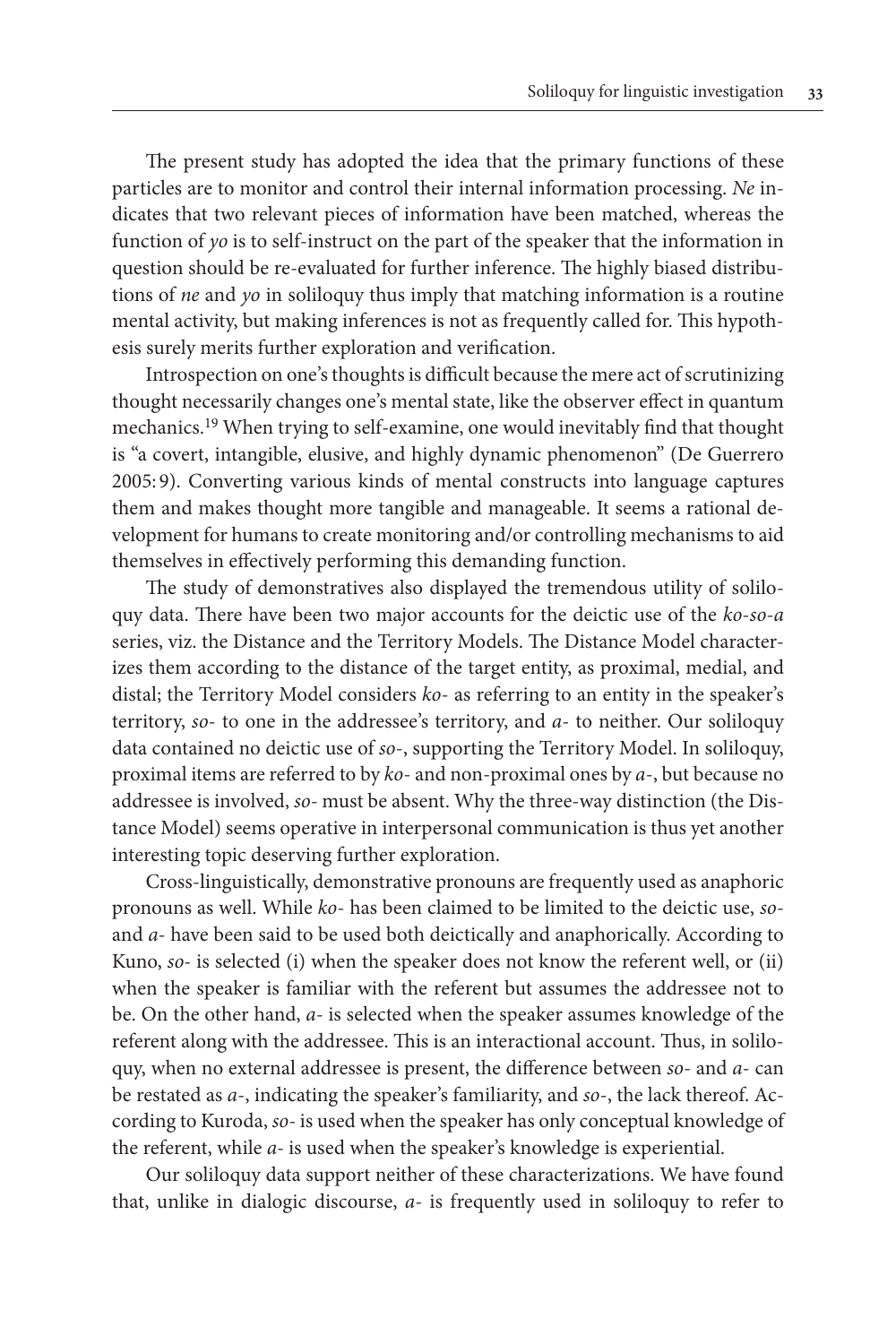entities displaced from the immediate speech situation. Thus, according to common linguistics practice, it should be categorized as anaphoric. However, *a*- sometimes occurs in soliloquy with an antecedent, but other times without one. In the latter case, it refers to a construct in the speaker's mind.

Although I do not equate soliloquy with inner speech, I do claim that soliloquy is one layer closer to inner speech than are the communicative manifestations of language. Therefore, soliloquy may reflect traits of inner speech that are rarely retained in outer speech. In a dialogue, when a certain mental imagery or some other type of construct occurs in the mind, the speaker must first establish or evoke it in the addressee's mind before pointing to it. Once the entity is established in the addressee's mind, it will be referenced in subsequent utterances anaphorically by a pronoun. In soliloquy, by contrast, such topic establishment or evocation is unnecessary; the speaker can immediately refer to it with a pronoun. I have determined that all occurrences of *ko-* and *a-* are uniformly deictic because dividing them into the two categories according to the presence or absence of a linguistic antecedent cannot easily dismiss the criticism of arbitrariness.

In this respect, it is appropriate to consider that *are* is used when the speaker has a reason to believe that the addressee also has the same entity in mind, regardless of previous mention. For example, suppose one is repairing a laptop and finds its interior very dusty. If she knows that the interlocutor is also familiar with such a situation, she might ask him, *Are motte kite* 'Bring that to me', assuming that the addressee knows what she wants, e.g., an air spray can.

The ultimate purpose of the present paper is to promote the investigation of soliloquy. Needless to say, the main function of language is to communicate with others. But language is also used to think. Thoughts constantly emerge in confluent streams of images, ideas, and concepts within the subconscious mind. In order to grasp and manage them, we need language. In this way, language is indispensable to development of thought. Sometimes language used as subvocalized inner speech is inadequate as a means of structuring thoughts, and we need to vocalize them, eventuating in soliloquy. As such, soliloquy provides a cornucopia of precious data accessible for a variety of linguistic investigations that merit further attention.

#### **Notes**

**1.** The term *soliloquy* is frequently used interchangeably with *monologue*. In the theatrical frame of reference, *monologue* usually consists of a long speech by a character addressing another character or the audience. By contrast, *soliloquy* is a speech that reveals a character's thoughts and feelings while addressing no one.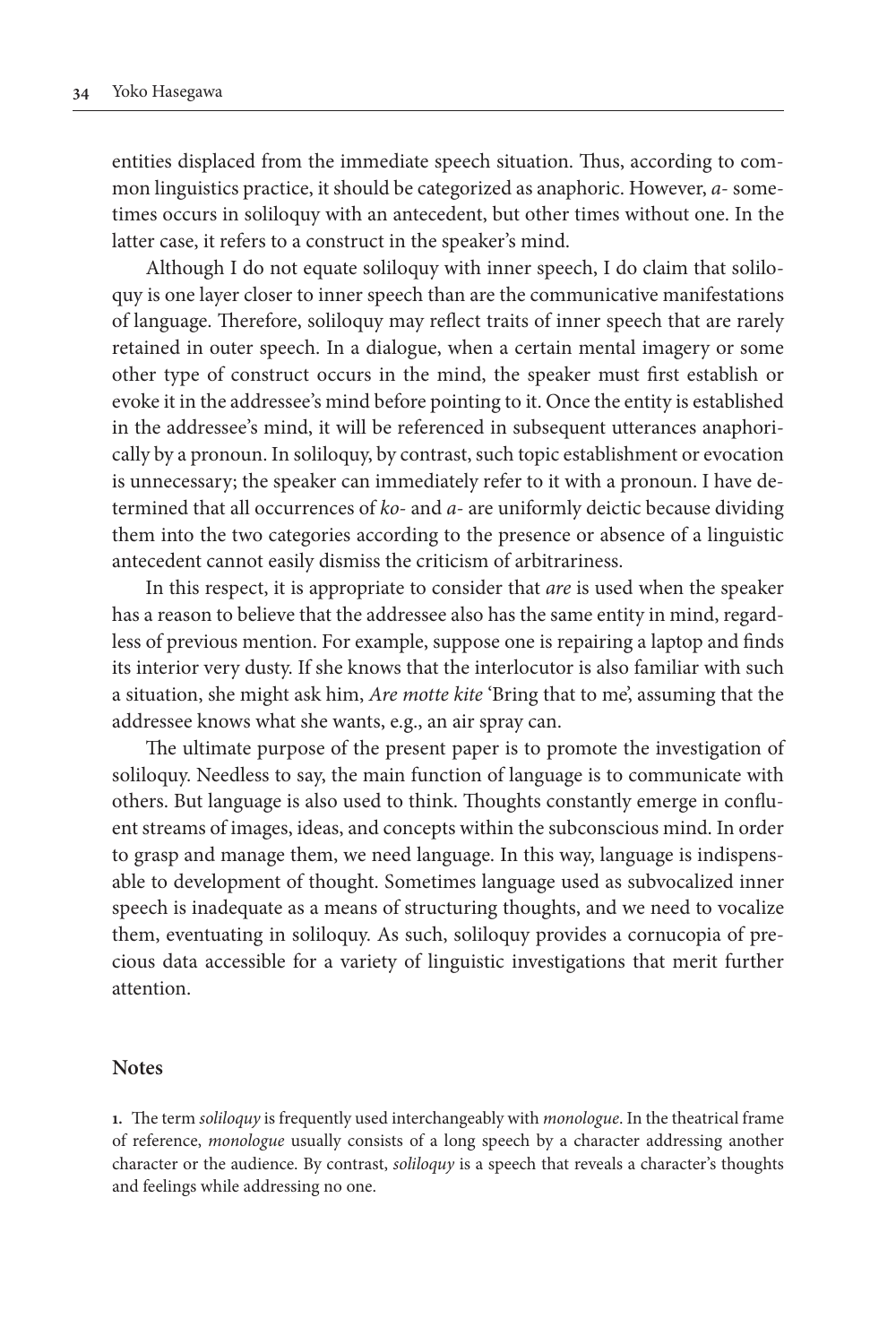**2.** Although undoubtedly a minority, some take the opposite view: Steiner (1975: 125) speculates, "It may be  $-$  I will argue so  $-$  that communication outward is only a secondary, socially stimulated phase in the acquisition of language. Speaking to oneself would be the primary function  $[...]$ "

**3.** Vygotsky sees thought and language as having different roots, although they eventually combine. Language guides and drives thought processes.

**4.** To determine criteria for distinguishing sentences and/or sentence fragments, a procedure was developed based on syntactic considerations, the duration of silence, and intonational contours. For this experiment done in Japanese, word counts, a common method for analyzing English data, was not employed. In Japanese, the concept of *word* is not well established, due in part to the use of enclitic particles, agglutinative morphology, and syntactic (i.e., post-lexical) compounds. In fact, detecting word boundaries is one of the most challenging tasks in processing Japanese by computer. I therefore use the utterance as a counting unit.

**5.** acc (accusative), cond (conditional), cop (copula), dat (dative), gen (genitive), intj (interjection), loc (locative), nom (nominative), nmlz (nominalizer), q (interrogative), quot (quotative), RH (referent honorific), SFP (sentence-final particle), TOP (topic).

**6.** Silverstein (1979: 193) defines linguistic ideologies as "any sets of beliefs about language, articulated by the users as a rationalization or justification of perceived language structure and  $use''$ 

**7.** Masuoka and Takubo (1992) argue that *watashi* is gender-neutral, while *atashi* is a female expression. Although male speakers can utilize *watashi*, its use is restricted to a formal register. In casual conversations, males do not use *watashi*. In this paper, I therefore categorize *watashi* as a female-style expression.

**8.** The beautifier prefix *o-* is distinct from the honorific prefix *o-* in that the former can be used for one's own belongings, whereas the latter cannot be: e.g., *ano kata no o-cha* 'the tea for that person (with the beautifier prefix)' vs. *watashi no o-cha* 'my tea (with the beautifier prefix)' visà-vis *ano kata no o-namae* 'the name of that person (with the honorific prefix)' vs. \**watashi no o-namae* 'my name'. Both prefixes are used by both sexes, but the distribution of the beautifier *o*- is very limited in male speech (Shibatani 1990: 374).

**9.** Referent honorifics are, of course, not gender specific. However, because women are said to use them more frequently than men (e.g., Usami 2006), and because the male subjects in the present experiment did not use referent honorifics at all in their soliloquies, I have included referent honorifics in women's language.

**10.** *Kashira* is categorized by Okamoto and Sato (1992) as strongly feminine.

**11.** NP *+* (*yo*)*ne* is judged by Masuoka and Takubo (1992) as female speech; Okamoto and Sato consider NP + *ne* to be moderately feminine.

**12.** Okamoto and Sato (1992) consider *none* and *noyone* to be strongly feminine.

**13.** *Wa* is (strongly) feminine in both the Masuoka and Takubo (1992) and Okamoto and Sato (1992) categorizations.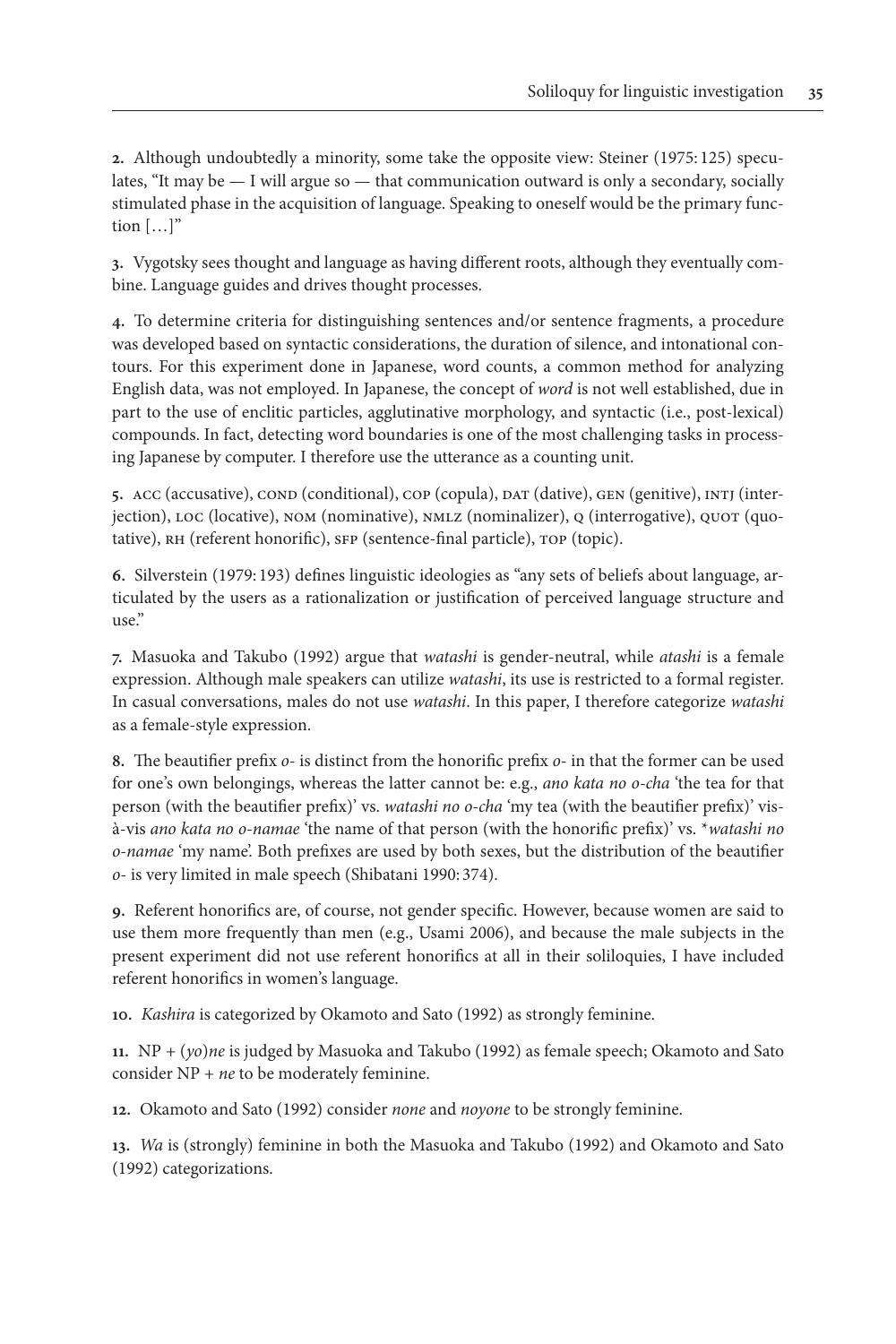**14.** An anonymous reviewer pointed out the possibility that the female participants of my experiment use "moderately masculine" forms as their normal conversation style. If this is the case, then the difference between social conversation and soliloquy that the present paper claims disappears. Undoubtedly, my female subjects do use "moderately masculine" forms in daily conversation; however, even casual observations would confirm that, unlike in soliloquy, they do not **always** speak in such a way in conversation.

**15.** In order to dilute subjects' self consciousness, an assignment of a challenging task during the soliloquy recording session might be effective.

**16.** Kamio (1994: 77) explains that a piece of information falls inside an individual's territory if (i) the information is obtained through the speaker's direct experience, (ii) the information is about persons, facts, and things close to the speaker, including information about the speaker's plans, actions, and behavior and information about places to which the speaker has a geographical relationship, or (iii) the information falls within the speaker's professional or other expertise.

**17.** These three particles are frequently used to express reasons. *Shi* 'and' is a conjunctive particle that is used as a sentence-final particle as well (cf. Teramura 1984, Shirakawa 2001). *Mon(o)* 'thing' is originally a formal noun (i.e., a noun used to form a grammatical structure) that can appear in sentence-final position (cf. Teramura 1982: 297–305, Tsubone 1996). Like *shi*, the conjunctive particle *kara* 'because' frequently ends a sentence (cf. Iwasaki 1995, Shirakawa 1995).

**18.** Atkinson and Shiffrin (1968: 83) construe working memory in the following way: "In our thinking we tend to equate the short-term store with 'consciousness,' that is, the thoughts and information of which we are currently aware can be considered part of the contents of the shortterm store. […] Because consciousness is equated with the short-term store and because control processes are centered in and act through it, the short-term store is considered a working memory: a system in which decisions are made, problems are solved and information flow is directed."

**19.** For example, light of a very short wavelength must be utilized in order to measure the position of an electron using a microscope. However, the collision of the electron and photons changes the electron's momentum. That is, mere observation affects some aspects of that which is observed.

# **References**

- Atkinson, Richard & Richard Shiffrin. 1968. Human memory: A proposed system and its control processes. *The Psychology of Learning and Motivation*, Kenneth Spence & Janet Spence (eds.), 89–195. New York: Academic Press.
- Bakhtin, Mikhail. 1984. *Problems of Dostoevsky's Poetics*, Caryl Emerson (Trans.). Minneapolis: University of Minnesota Press.
- Bartlett, Frederic. 1932. *Remembering: A Study in Experimental and Social Psychology*. Cambridge: Cambridge University Press.
- Berk, Laura. 1992. Children's private speech: An overview of theory and the status of research. *Private Speech: From Social Interaction to Self-Regulation*, Rafael Diaz & Laura Berk (eds.), 17–53. Hillsdale, NJ: Lawrence Erlbaum.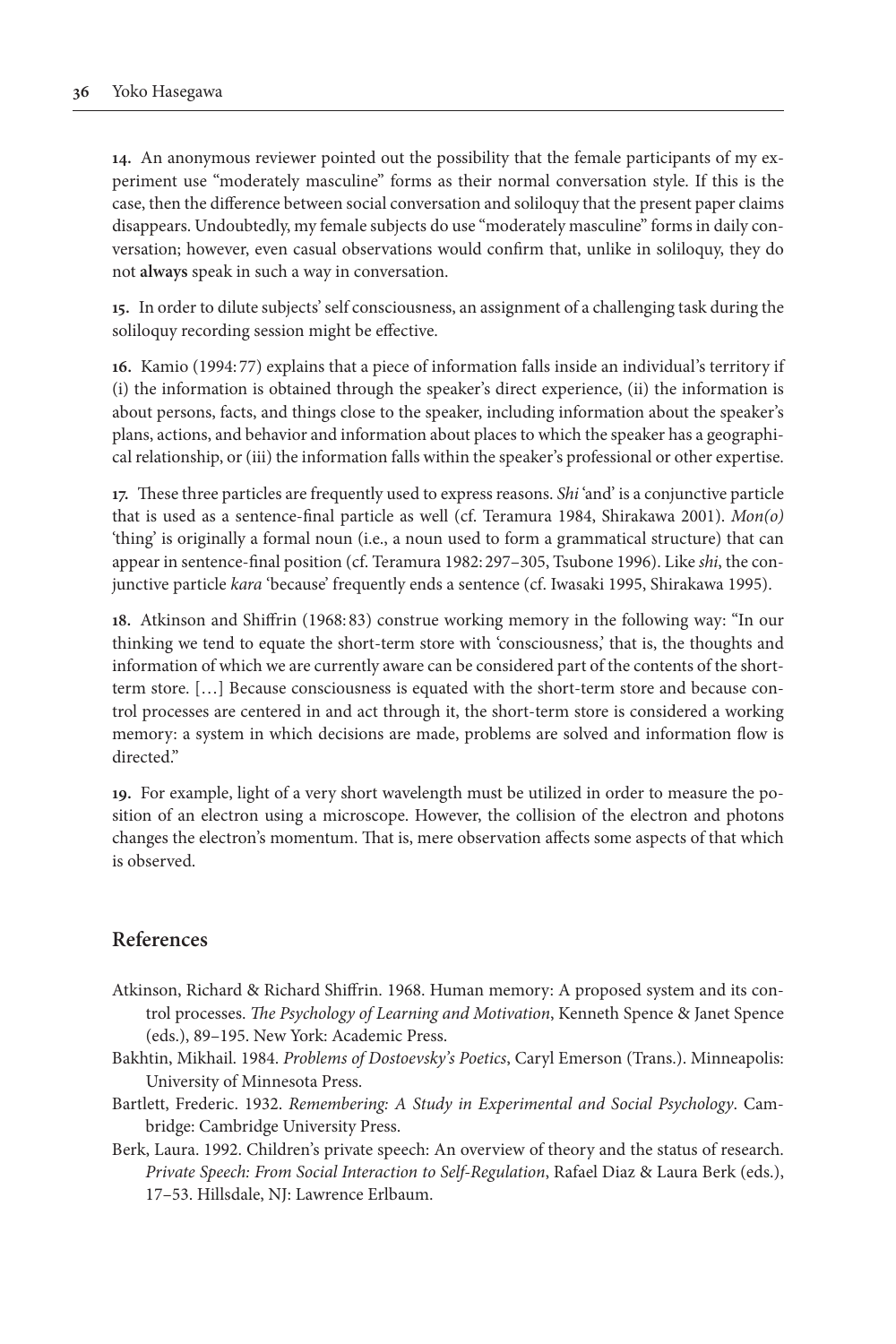- Cameron, Deborah (ed.). 1998. *The Feminist Critique of Language: A Reader*. London: Routledge.
- Cheng, Changhao. 1987. Shuujoshi. *Nihongogaku* 6; 93–109.
- Cook, Haruko. 1990. The sentence-final particle *ne* as a tool for cooperation in Japanese conversation. *Japanese Korean Linguistics*, Hajime Hoji (ed.), 29–44. Stanford: CSLI.
- Cook, Haruko. 1992. Meanings of non-referential indexes: A case study of Japanese sentencefinal particle *ne*. *Text* 12: 507–539.
- De Guerrero, Maria. 2005. *Inner Speech L2: Thinking Words in a Second Language*. New York: Springer.
- Diaz, Rafael. 1992. Methodological concerns in the study of private speech. *Private Speech: From Social Interaction to Self-Regulation*, Rafael Diaz & Laura Berk (eds.), 55–81. Hillsdale, NJ: Lawrence Erlbaum.
- Feigenbaum, Peter. 1992. Development of the syntactic and discourse structures of private speech. *Private Speech: From Social Interaction to Self-Regulation*, Rafael Diaz & Laura Berk (eds.), 181–198. Hillsdale, NJ: Lawrence Erlbaum.
- Fishman, Pamela. 1983. Interaction: The work women do. *Language, Gender, and Society*, Barrie Thorne, Cheris Kramarae & Nancy Henley (eds.), 89–101. Rowley, MA: Newbury House.
- Fry, Prem. 1992. Assessment of private speech and inner speech of older adults in relation to depression. *Private Speech: From Social Interaction to Self-Regulation*, Rafael Diaz & Laura Berk (eds.), 267–284. Hillsdale, NJ: Lawrence Erlbaum.
- Goffman, Erving. 1959. *The Presentation of Self in Everyday Life*. New York: Anchor Books.
- Goffman, Erving. 1978. Response cries. *Language* 54: 787–815.
- Hirose, Yukio. 1995. Direct and indirect speech as quotations of public and private expression. *Lingua* 95: 223–238.
- Hirose, Yukio & Yoko Hasegawa. 2010. *Nihongo kara mita nihonjin Shutaisei no gengogaku*. Tokyo: Kaitakusha.
- Ide, Risako & Tomomi Terada. 1998. The historical origins of Japanese women's speech: From the secluded worlds of "court ladies" and "play ladies". *International Journal of the Sociology of Language* 129: 139–156.
- Ide, Sachiko. 1979. *Onna no kotoba otoko no kotoba*. Tokyo: Nihon Keizai Tsushinsha.
- Ide, Sachiko & Naomi McGloin. 1991. *Aspects of Japanese Women's Language*. Tokyo: Kurosio.
- Inoue, Masaru. 1997. Moshi moshi, kippu o otosaremashita yo. *Gekkan Gengo* 26: 62–67.
- Inoue, Miyako. 2006. *Vicarious Language: Gender and Linguistic Modernity in Japan*. Berkeley: University of California Press.
- Iwasaki, Takashi. 1995. "Node" to "kara". *Nihongo ruigihyoogen no bunpoo II*, Tatsuo Miyajima & Yoshio Nitta (eds.), 506–513. Tokyo: Kurosio.
- Izuhara, Eiko. 2003. Shuujoshi 'yo', 'yone', 'ne' saikoo. *The Journal of Aichi Gakuin University* 51:  $1 - 15$ .
- John-Steiner, Vera. 1992. Private speech among adults. *Private Speech: From Social Interaction to Self-Regulation*, Rafael Diaz & Laura Berk (eds.), 285–296. Hillsdale, NJ: Lawrence Erlbaum.
- Jugaku, Akiko. 1979. *Nihongo to onna*. Tokyo: Iwanami Shoten.
- Kamio, Akio. 1994. The theory of territory of information: The case of Japanese. *Journal of Pragmatics* 21: 67–100.
- Katagiri, Yasuhiro. 1995. Shuujoshi ni yoru taiwa choosei. *Gekkan Gengo* 24: 38–45.
- Katagiri, Yasuhiro. 2007. Dialogue functions of Japanese sentence-final particles 'yo' and 'ne'. *Journal of Pragmatics* 39: 1313–1323.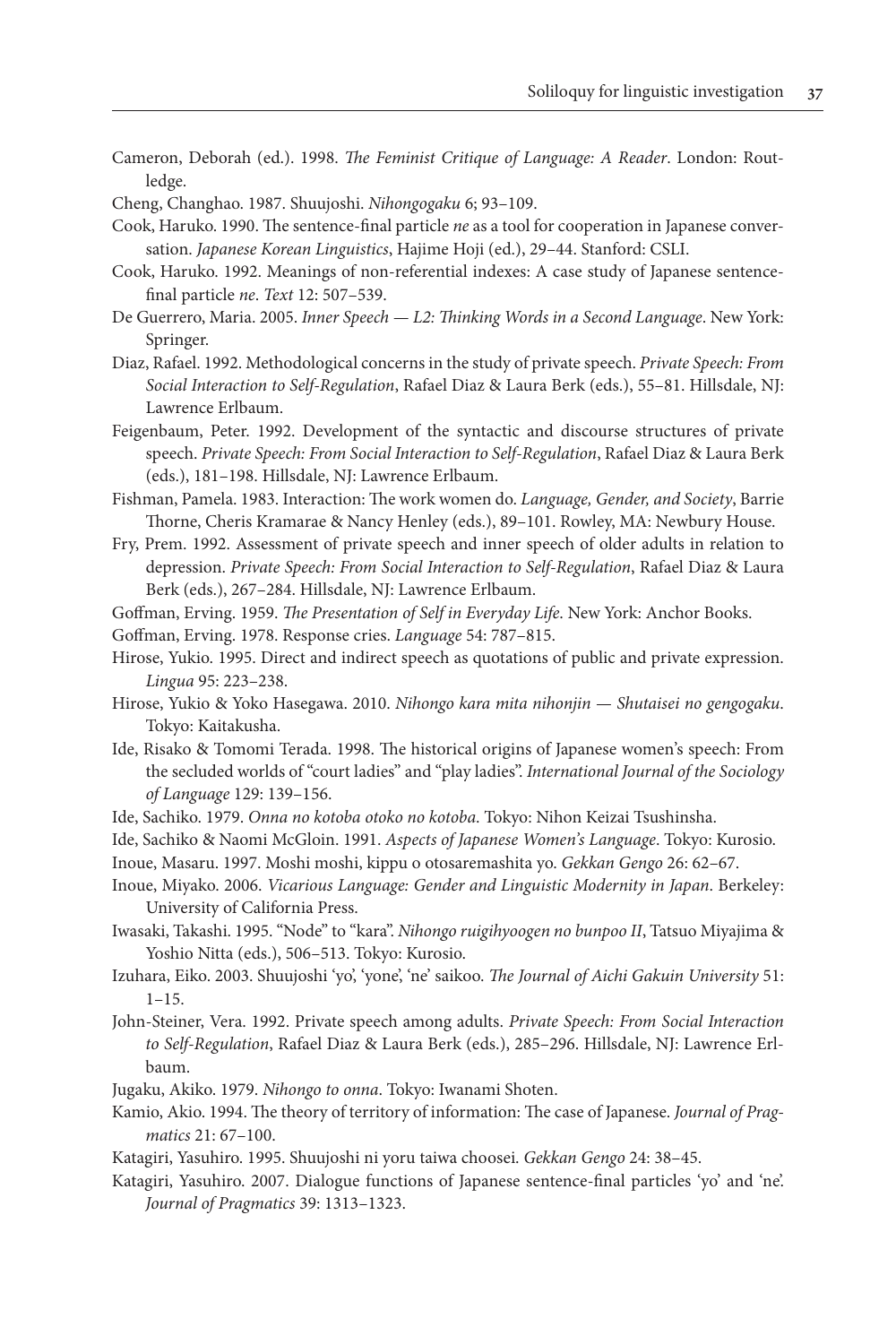- Kato, Shigehiro. 2001. Bunmatsu joshi 'ne' 'yo' no danwa koosei kinoo. *Toyama Daigaku Jinbun Gakubu Kiyoo* 35: 31–48.
- Kinsui, Satoshi & Yukinori Takubo. 1992. Nihongo shijishi kenkyuushi kara/e (From/To a study of Japanese demonstratives). *Shijishi*, Satoshi Kinsui & Yukinori Takubo (eds.), 151–92. Tokyo: Hituzi Shobo.
- Kinsui, Satoshi & Yukinori Takubo. 1998. Danwa kanri riron ni motozuku 'yo, ne, yone' no kenkyuu. *Onsei ni Yoru Ningen to Kikai no Taiwa*, Shuji Doshita et al. (eds.), 257–270. Tokyo: Ohmsha.
- Komatsu, Hisao. 1988. Tookyoogo ni okeru danjosa no keisei: Shuujoshi o chuushin to shite. *Kokugo to Kokubungaku* 65: 94–106.
- Kuno, Susumu. 1973. *The Structure of the Japanese Language*. Cambridge, Mass.: MIT Press.
- Kuno, Susumu. 1973/1992. Kosoa. *Shijishi*, Satoshi Kinsui & Yukinori Takubo (eds.), 69–73. Tokyo: Hituzi Shobo.
- Kuroda, Shigeyuki, 1979/1992. (Ko) so a ni tsuite. *Shijishi*, Satoshi Kinsui & Yukinori Takubo (eds.), 91–104. Tokyo: Hituzi Shobo.
- Lakoff, Robin. 1975. *Language and Woman's Place*. New York: Harper & Row.
- Loftus, Elizabeth & John Palmer. 1974. Reconstruction of automobile destruction: An example of the interaction between language and memory. *Journal of Verbal Learning and Verbal Behavior* 13: 585–589.
- Maltz, Daniel & Ruth Borker. 1982. A cultural approach to male-female miscommunication. *Language and Social Identity*, John Gumperz (ed.), 196–216. New York: Cambridge University Press.
- Masuoka, Takashi & Yukinori Takubo. 1992. *Kiso nihongo bunpoo kaiteiban*. Tokyo: Kurosio.
- Maynard, Senko, 1991. Pragmatics of discourse modality: A case of *da* and *desu/masu* forms in Japanese. *Journal of Pragmatics* 15: 551–582.
- Maynard, Senko, 1993. *Discourse Modality: Subjectivity, Emotion and Voice in the Japanese Language*. Amsterdam: John Benjamins.
- Maynard, Senko. 1997. *Japanese Communication: Language and Thought in Context*. Honolulu: University of Hawai'i Press.
- Mikami, Akira, 1970/1992. Kosoado-shoo. *Shijishi*, Satoshi Kinsui & Yukinori Takubo (eds.), 35–37. Tokyo: Hituzi Shobo.
- Moriyama, Takuro. 1989. Komyunikeeshon ni okeru kikite joohoo. *Nihongo no modarityii*, Yoshio Nitta & Takashi Masuoka (eds.), 95–120. Tokyo: Kuroshio.
- Moriyama, Takuro. 1997. "Hitorigoto" o megutte: Shikoo no gengo to dentatsu no gengo. *Nihongo bunpoo: Taikei to hoohoo*, Yoshiaki Kawabata & Yoshio Nitta (eds.), 173–188. Tokyo: Hituzi Syobo.
- Nakamura, Keiko. 2001. Gender and language in Japanese preschool children. *Research on Language and Social Interaction* 34: 15–43.
- Nakamura, Momoko. 2006. Gengo ideorogii to shite no "onna kotoba": Meijiki "jogakusei kotoba" no seiritsu. *Nihongo to jendaa*, Mizue Sasaki (ed.), 121–138. Tokyo: Hituzi Syobo.
- Nitta, Yoshio. 1991. Ishi no hyoogen to kikite sonzai. *Kokugogaku* 165: 1–13.
- Noda, Harumi. 2006. Giji dokuwa ga shutsugen suru toki. *Nihongo bunpoo no shin-chihei 2: Bunron-hen*, Takashi Masuoka, Hisashi Noda & Takuro Moriyama (eds.), 193–213. Tokyo: Kurosio.
- Ochs, Elinor. 1993. Indexing gender. *Sex and Gender Hierarchies*, Barbara Miller (ed.), 146–69. Cambridge: Cambridge University Press.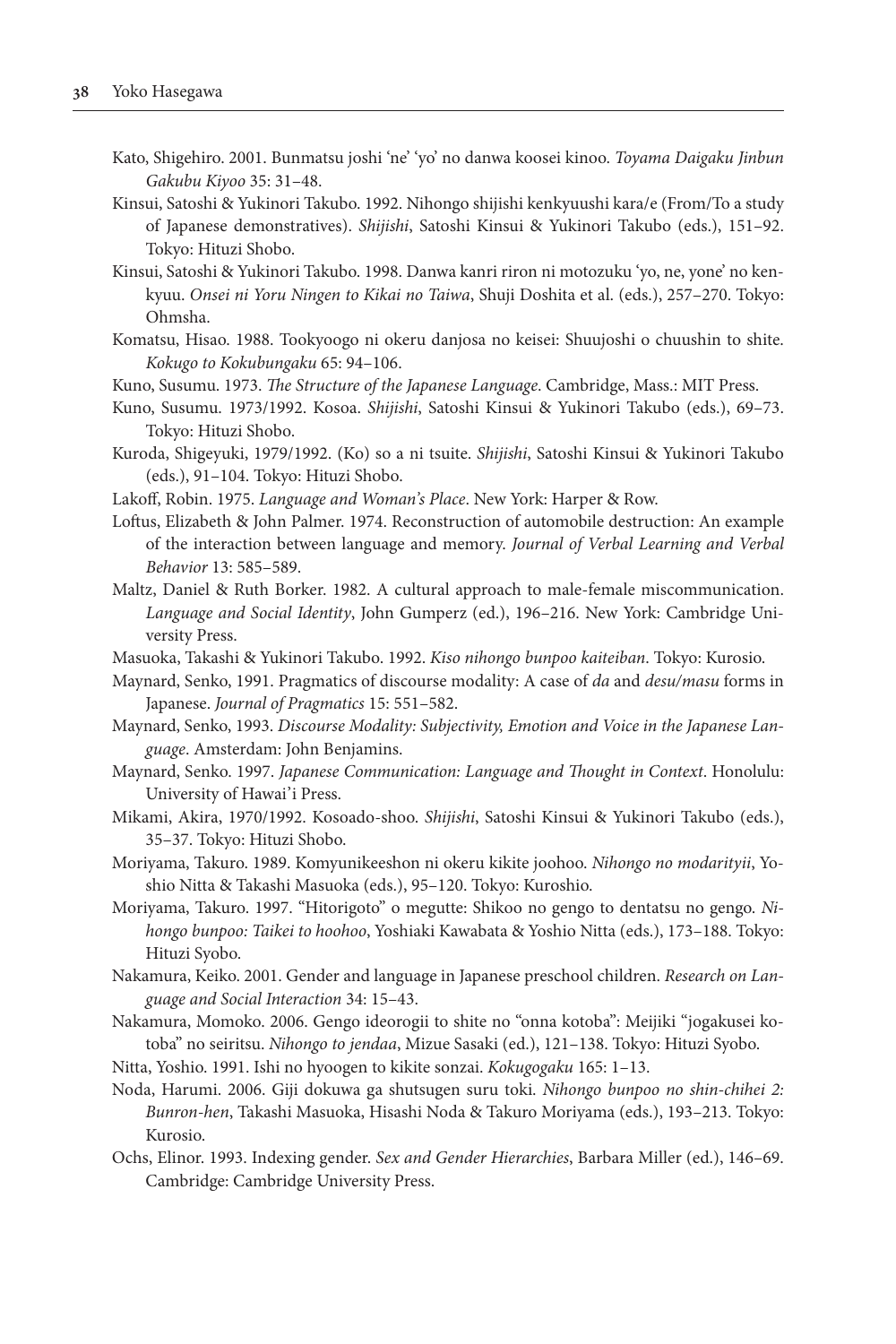- Ochs, Elinor. 1996. Linguistic resources for socializing humanity. *Rethinking Linguistic Relativity*, John Gumperz & Stephen Levinson (eds.), 407–437. Cambridge: Cambridge University Press.
- Ohso, Mieko. 1986. Goyoo-bunseki I 'kyoo wa ii tenki desu ne.' 'Hai, soo desu.' *Nihongogaku* 5: 91–95.
- Okamoto, Shigeko. 1997. Social context, linguistic ideology, and indexical expressions in Japanese. *Journal of Pragmatics* 28: 795–817.
- Okamoto, Shigeko. 1999. Situated politeness: Coordinating honorific and non-honorific expressions in Japanese conversations. *Pragmatics* 9: 51–74.
- Okamoto, Shigeko & Shie Sato. 1992. Less feminine speech among young Japanese females. *Proceedings of the Second Women and Language Conference*, Kira Hall, Mary Bucholtz & Birch Moonwomon (eds.), 478–488. University of California Berkeley.
- Okamoto, Shigeko & Janet Smith. 2004. *Japanese Language, Gender, and Ideology*. Oxford: Oxford University Press.
- Ono, Susumu & Hiroshi Nakagawa. 1997. Semantics of Japanese sentence final particles represented by hierarchal memory model — about YO NE NA ZO ZE. *Ninchi Kagaku* 4: 39–57.

Piaget, Jean. 1923/2002. *Language and Thought of the Child*. New York: Routledge.

- Saigo, Hideki. 2006. The pragmatic properties and sequential functions of the Japanese sentence-final particles *ne*, *yo* and *yone*. Ph.D. diss, University of Durham.
- Sato, Sekiko. 2006. "Genji monogatari" to gendaa: 'Sukuse' o iwanu onnna-gimi. *Nihongo to jendaa*, Mizue Sasaki (ed.), 109–120. Tokyo: Hituzi Syobo.
- Shibatani, Masayoshi. 1990. *The Languages of Japan*. Cambridge: Cambridge University Press.
- Shinzato, Rumiko. 2004. Some observations concerning mental verbs and speech act verbs. *Journal of Pragmatics* 36: 861–882.
- Shirakawa, Hiroyuki. 1995. Riyuu o arawasanai "kara". *Fukubun no kenkyuu I*, Yoshio Nitta (ed.), 189–219. Tokyo: Kurosio.
- Shirakawa, Hiroyuki. 2001. Setsuzoku joshi "shi" no kinoo. *Imi to ninchi no intaafeisu*, Nakau Minoru Kyooju Kanreki Kinen Ronbunshuu Henshuuiinkai (ed.), 825–836. Tokyo: Kurosio.
- Silverstein, Michael. 1979. Language structure and linguistic ideology. *Proceedings of the 15th Annual Meeting of the Chicago Linguistic Society* 2: 193–247.
- Steiner, George, 1975. *After Babel: Aspects of Language and Translation*. New York: Oxford University Press.
- Suzuki, Mutsumi. 1997. Nihongo-kyooiku ni okeru teineitai-sekai to futsuutai-sekai. *Shiten to gengo-koodoo*, Yukinori Takubo (ed.), 45–76. Tokyo: Kurosio.
- Takubo, Yukinori & Satoshi Kinsui. 1997. Discourse management in terms of mental spaces. *Journal of Pragmatics* 28: 741–758.
- Tannen, Deborah. 1986. *That's Not What I Meant! How Conversational Style Makes or Breaks Your Relations with Others*. New York: William Morrow.
- Tannen, Deborah (ed.). 1993. *Gender and Conversation Interaction*. Oxford: Oxford University Press.
- Teramura, Hideo. 1982. *Nihongo no shintakusu to imi II*., vol. II. Tokyo: Kurosio.
- Teramura, Hideo. 1984. Heiretsuteki keizoku to sono tookatsu meidai: *mo*, *shi*, *shikamo* no baai. *Nihongogaku* 3: 67–74.
- Tokui, Atsuko. 1995. "Hitorigoto" ni okeru joseigo no shiyoo hi-shiyoo o megutte. *Shinshu University Journal of the Faculty of Liberal Arts* 29: 65–75.